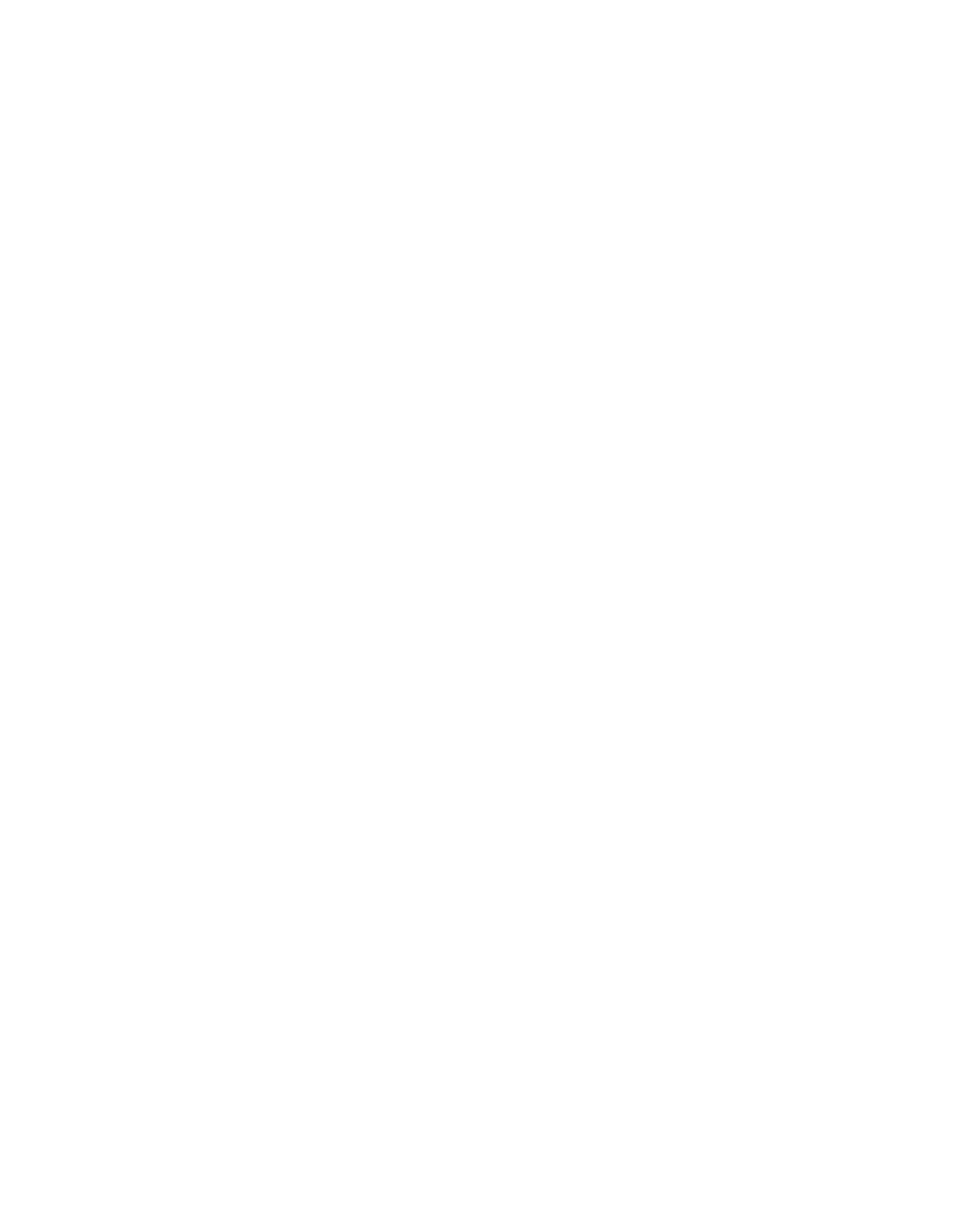# **NATIONAL CHILD ABUSE AND NEGLECT DATA SYSTEM (NCANDS) DETAILED CASE DATA COMPONENT, 1998 – 1999**

\_\_\_\_\_\_\_\_\_\_\_\_\_\_\_\_\_\_\_\_\_\_\_\_\_\_\_\_\_\_\_\_\_\_\_\_\_\_\_\_\_\_\_\_\_\_\_\_\_\_\_\_\_\_\_\_\_\_\_\_\_\_\_\_\_\_\_\_\_\_\_\_\_\_\_\_\_\_\_\_\_\_\_\_\_\_

**Data Provided by** 

Children's Bureau Administration on Children, Youth and Families 330 C Street, S.W. Washington, DC 20204

# **Funded by**

Children's Bureau Administration on Children, Youth and Families, U.S. Department of Health and Human Services

## **Distributed by**

National Data Archive on Child Abuse and Neglect

# **User's Guide Written by**

National Data Archive on Child Abuse and Neglect in collaboration with Walter R. McDonald & Associates, Inc.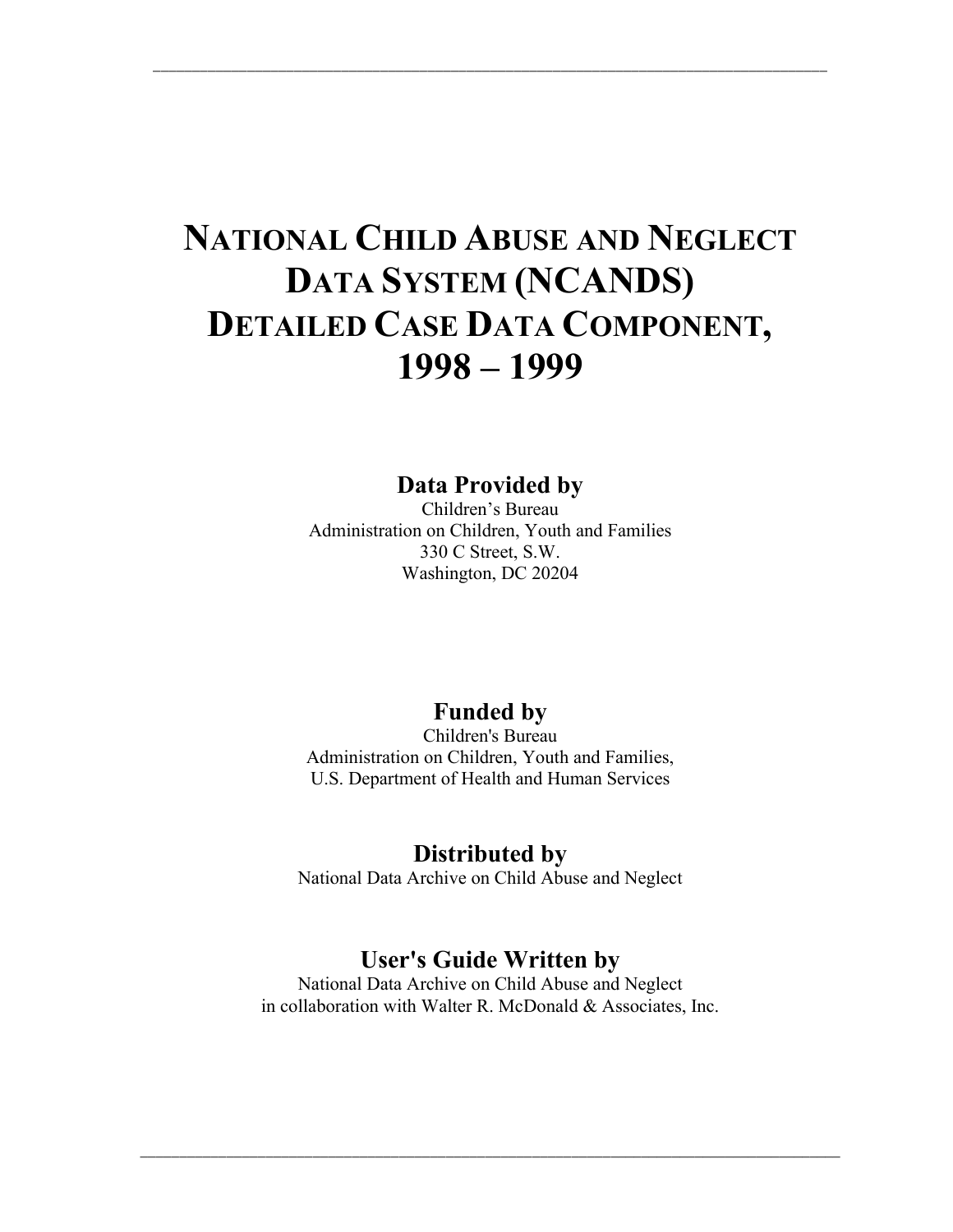@ 2003 National Data Archive on Child Abuse and Neglect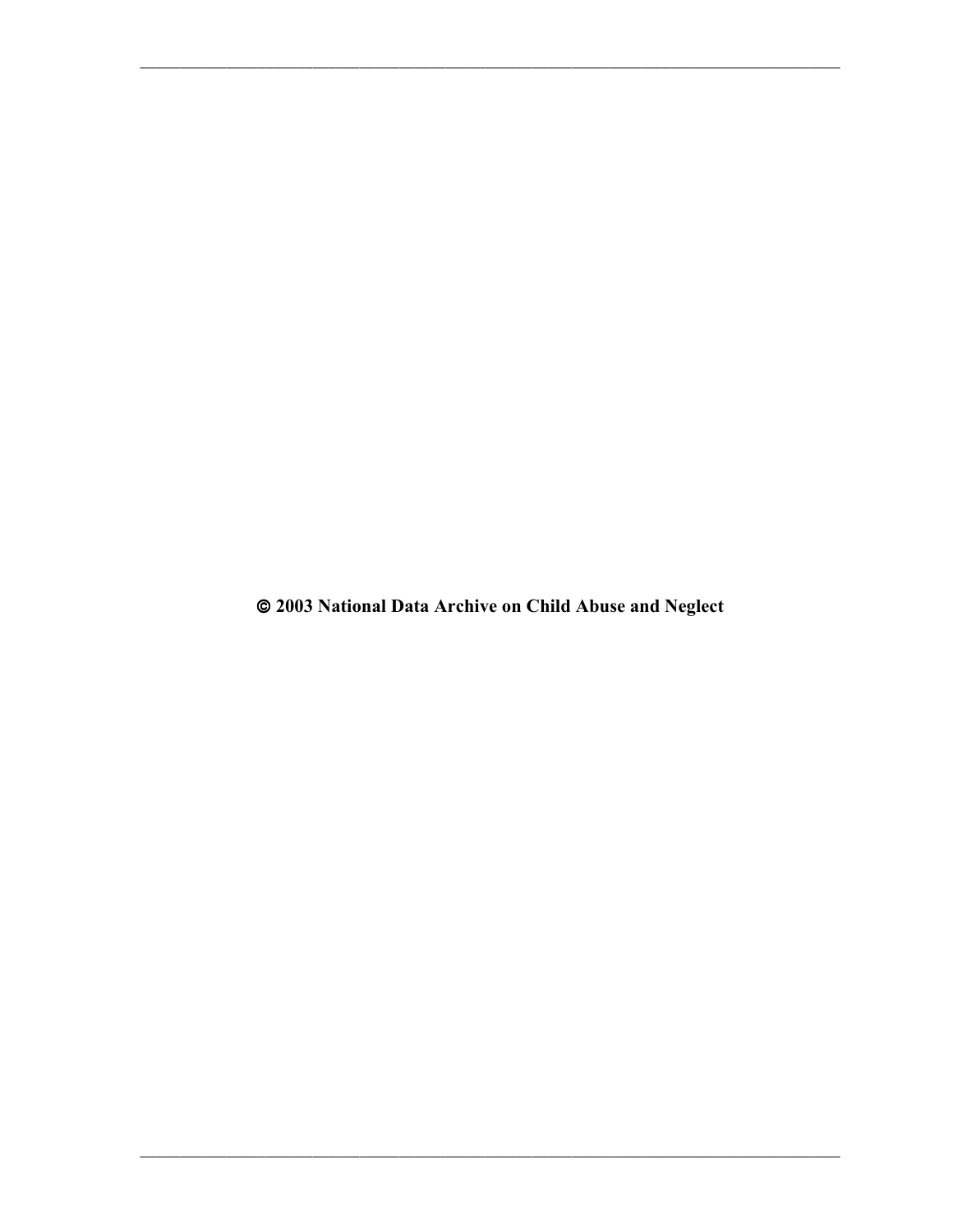#### **PREFACE**

\_\_\_\_\_\_\_\_\_\_\_\_\_\_\_\_\_\_\_\_\_\_\_\_\_\_\_\_\_\_\_\_\_\_\_\_\_\_\_\_\_\_\_\_\_\_\_\_\_\_\_\_\_\_\_\_\_\_\_\_\_\_\_\_\_\_\_\_\_\_\_\_\_\_\_\_\_\_\_\_\_\_\_\_\_\_

The Children's Bureau has given data for the *National Child Abuse and Neglect Data System (NCANDS), Detailed Case Data Component, 1998-1999,* to the National Data Archive on Child Abuse and Neglect for public distribution. Funding for the project was provided by the Children's Bureau within the U.S. Department of Health and Human Services.

#### **ACKNOWLEDGMENT OF SOURCE**

Authors should acknowledge the National Data Archive on Child Abuse and Neglect and the original collectors of the data when they publish manuscripts that use data provided by NDACAN. Users of the NCANDS DCDC data files are urged to follow some adaptation of the following statement:

The data used in this publication were made available by the National Data Archive on Child Abuse and Neglect, Cornell University, Ithaca, NY, and have been used by permission. Data from the National Child Abuse and Neglect Data System were supplied by state child protective service agencies to the Children's Bureau, the Administration of Children, Youth and Families, U.S. Department of Health and Human Services. Funding for NCANDS was provided by the Children's Bureau. Technical support on NCANDS is provided under contract to the Children's Bureau by Walter R. McDonald  $\&$  Associates, Inc. The participating state agencies; Walter R. McDonald & Associates, Inc., the Children's Bureau, NDACAN, Cornell University, and their agents and employees bear no responsibility for the analyses, opinions, or interpretations presented here.

### **PUBLICATION SUBMISSION REQUIREMENT**

In accordance with the *NCANDS Terms of Use Agreement* for these datasets, users of these data are required to deposit a copy of any published work or report based wholly or in part on these data with NDACAN. A copy of any completed manuscript, thesis abstract, or reprint should be sent to the National Data Archive on Child Abuse and Neglect, Cornell University, Family Life Development Center, Surge 1, Ithaca, New York 14853. Such copies will be used to provide funding agencies with essential information about the use of NDACAN resources and to facilitate the exchange of information about research activities among data users and contributors.

**Please note:** One of the conditions of the *NCANDS Terms of Use Agreement* is that users submit manuscripts to the NCANDS Federal Project Officer **prior** to publication. Please see the *NCANDS Terms of Use Agreement* for details.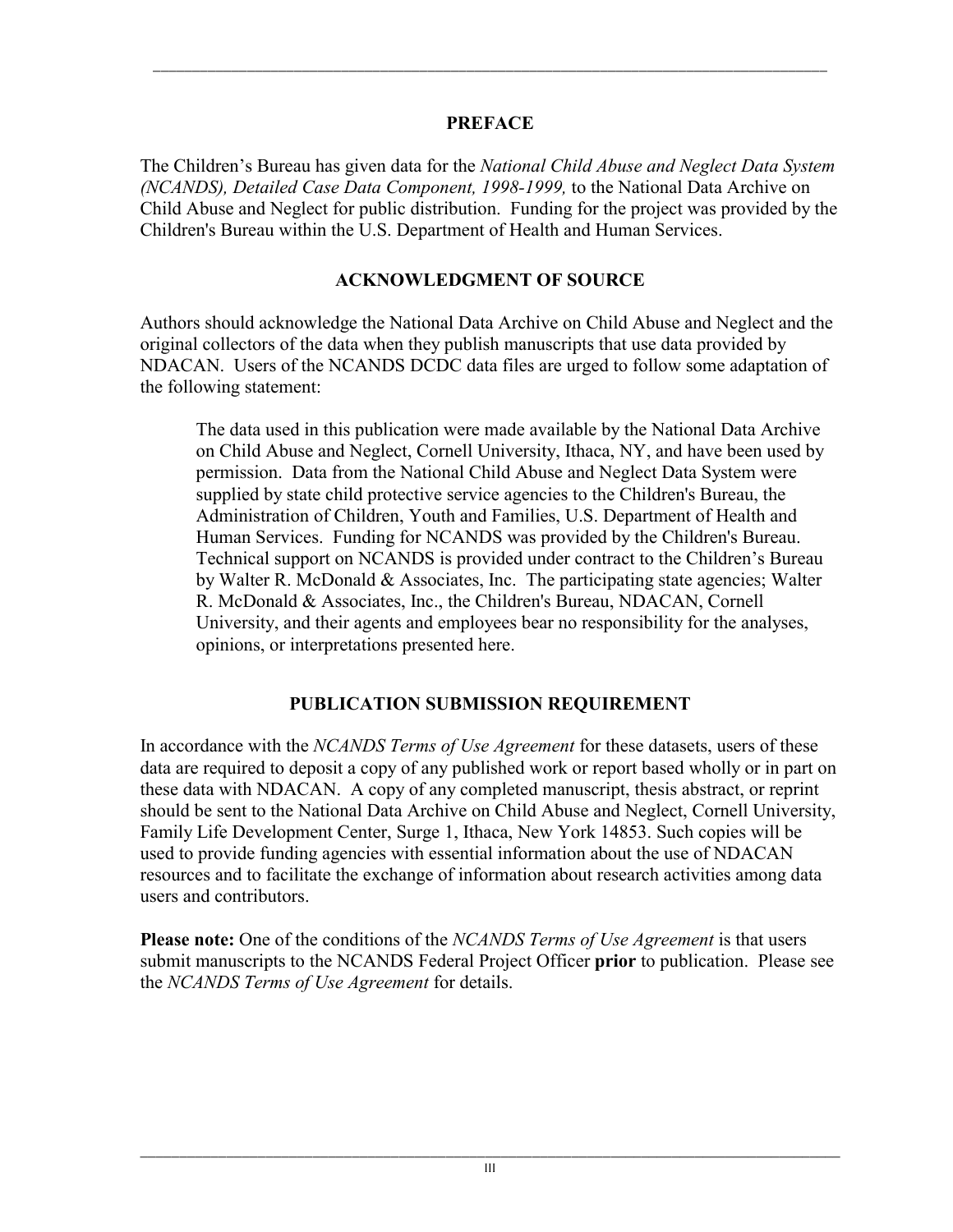## **ABSTRACT**

\_\_\_\_\_\_\_\_\_\_\_\_\_\_\_\_\_\_\_\_\_\_\_\_\_\_\_\_\_\_\_\_\_\_\_\_\_\_\_\_\_\_\_\_\_\_\_\_\_\_\_\_\_\_\_\_\_\_\_\_\_\_\_\_\_\_\_\_\_\_\_\_\_\_\_\_\_\_\_\_\_\_\_\_\_\_\_\_\_\_

The National Child Abuse and Neglect Data System (NCANDS) is a voluntary national data collection and analysis system created in response to the requirements of the Child Abuse Prevention and Treatment Act (Public Law 93-247) as amended. The NCANDS consists of two components. The Summary Data Component (SDC) is a compilation of key aggregate child abuse and neglect statistics from all states, including data on reports, investigations, victims, and perpetrators. The Detailed Case Data Component (DCDC) is a compilation of case-level information from those child protective services agencies able to provide electronic child abuse and neglect records.

The NCANDS DCDC consists of two data files from each participating state. One of the two state files contains 14 variables and includes characteristics of all children included in a report of alleged maltreatment. Characteristics of the report such as the source and disposition are also included in this file. The second file contains 62 variables. Only children identified as victims are included. A child is classified as a victim and included in this file if maltreatment is substantiated or indicated. In addition to basic information concerning the report and the child, this child victims file also contains information about the type of maltreatment, the support services provided to the family, and any special problems that were identified for the child, caretaker, or family. Neither of the files contains data on the alleged perpetrators, and reports of child fatalities have also been excluded from both files.

While data from the states participating in the NCANDS DCDC do not constitute a statistically representative sample of maltreated children in the United States, they show distributions similar to those found in studies using national data. Furthermore, they provide an important opportunity to answer many questions regarding child maltreatment cases that are known to child protective services.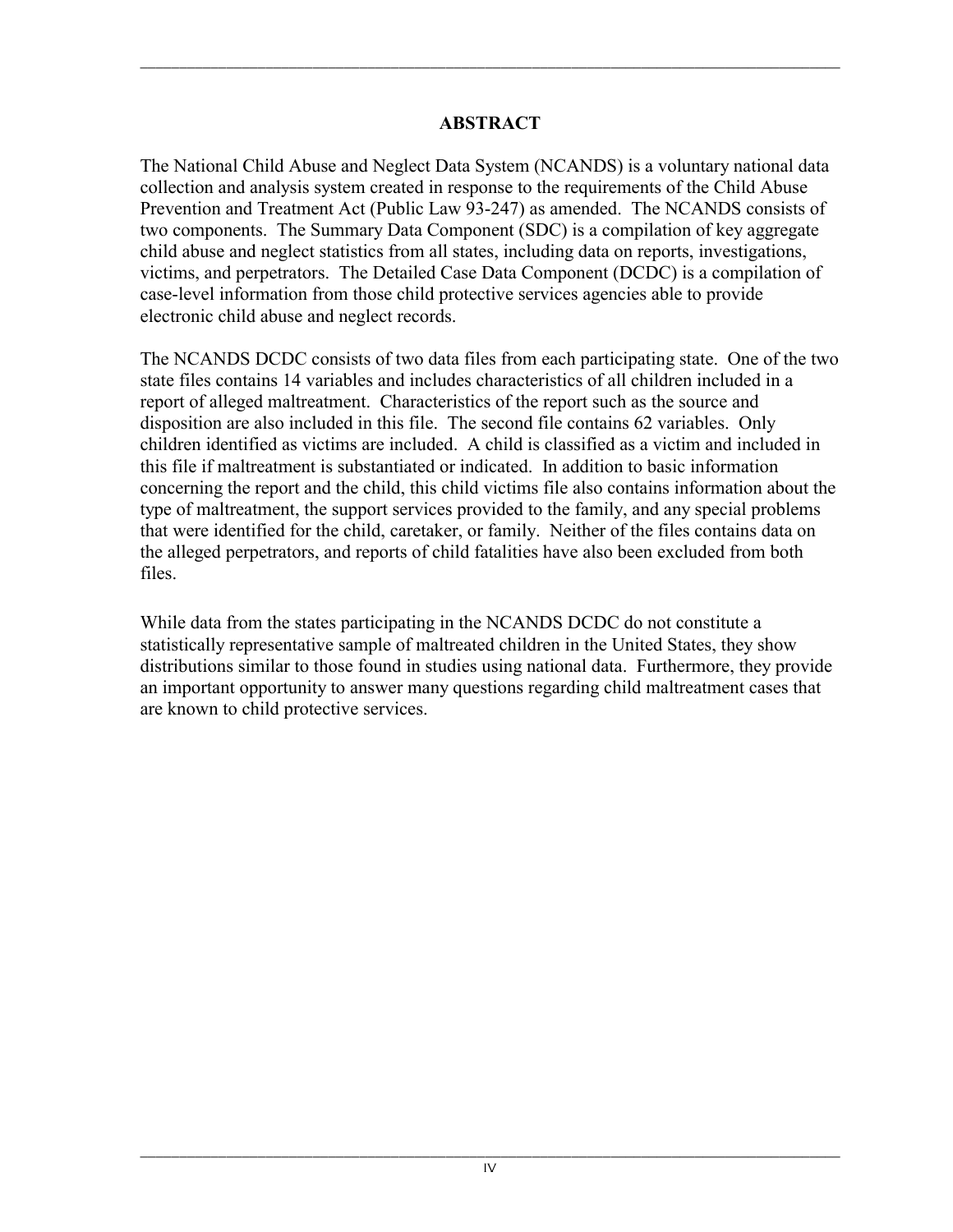| <b>APPENDIX C: Computational Rules for the NCANDS DCDC Variables 51</b> |  |
|-------------------------------------------------------------------------|--|
|                                                                         |  |
|                                                                         |  |

## **TABLE OF CONTENTS**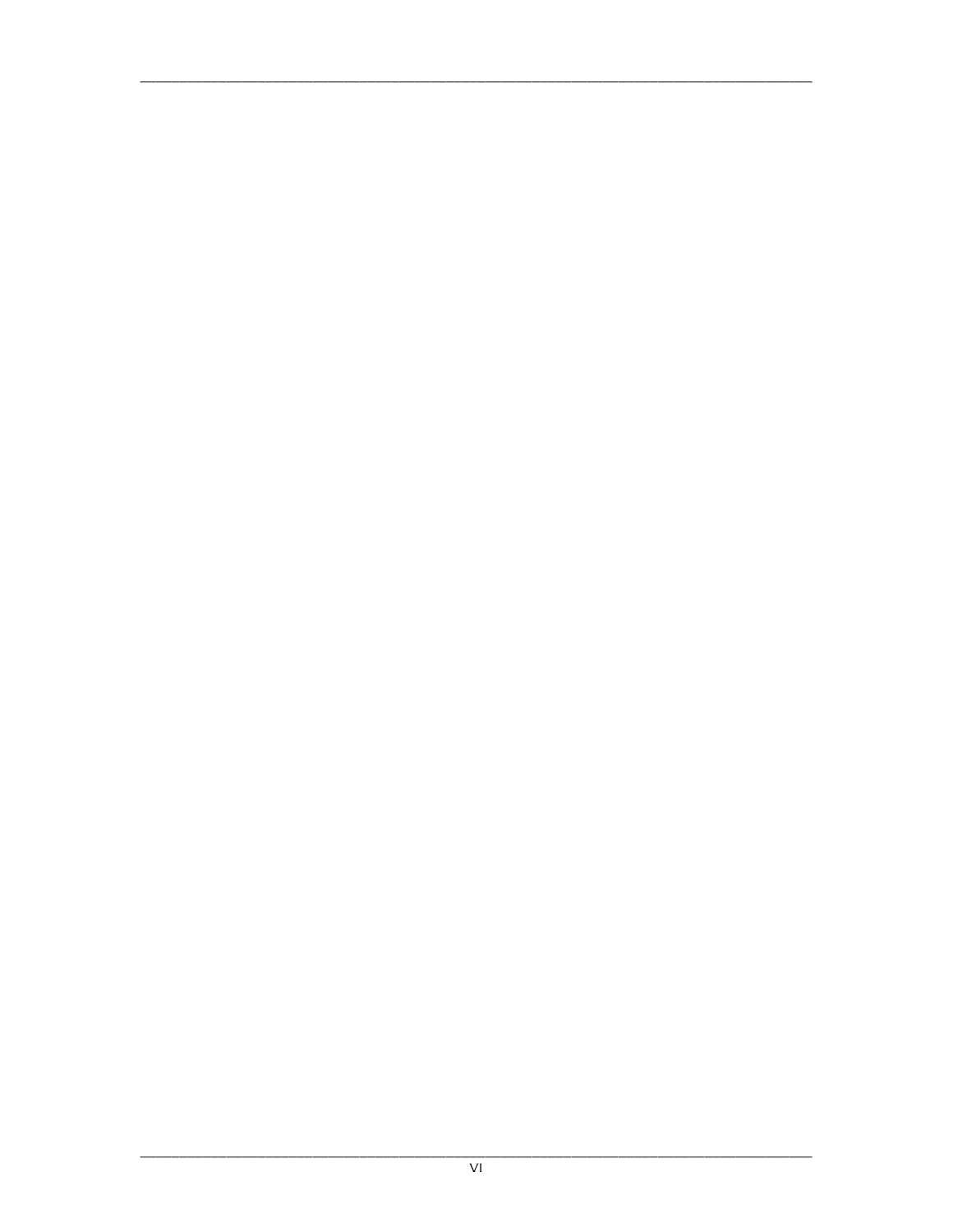#### **OVERVIEW**

<span id="page-8-0"></span>\_\_\_\_\_\_\_\_\_\_\_\_\_\_\_\_\_\_\_\_\_\_\_\_\_\_\_\_\_\_\_\_\_\_\_\_\_\_\_\_\_\_\_\_\_\_\_\_\_\_\_\_\_\_\_\_\_\_\_\_\_\_\_\_\_\_\_\_\_\_\_\_\_\_\_\_\_\_\_\_\_\_\_\_\_\_

#### **Introduction**

The National Child Abuse and Neglect Data System (NCANDS) is the primary source of national information on abused and neglected children known to state child protective services agencies. Findings from the NCANDS are based on aggregate data from all states and case-level data from a number of states.

#### **Background**

The National Center on Child Abuse and Neglect (NCCAN) established the NCANDS to respond to a requirement in the Child Abuse Prevention and Treatment Act (Public Law 93-247) as amended. Section 105(b)(1) called for the creation of a coordinated national data collection and analysis program, both universal and case-specific in scope. In 1988, the NCCAN embarked on a collaborative effort with the states to collect and analyze annual child abuse and neglect data from child protective services agencies in the 50 states, the District of Columbia, the territories, and the Armed Services. The first annual report based on the findings of the NCANDS included reports of child abuse and neglect received in 1990.

A state Advisory Group helped to identify data items and definitions that could be used to generate a national profile of child maltreatment. Subsequently, the state representatives assisted in the pilot testing and development of the NCANDS. The state Advisory Group continues to play an important role in the implementation of the NCANDS.

The design of the NCANDS was guided by needs in the field of child welfare and the ability of the state data systems to produce the information. The resulting two-pronged approach of the NCANDS allows for aggregate data to be collected through the Summary Data Component (SDC) and case-level data to be collected through the Detailed Case Data Component (DCDC). Brief descriptions of the SDC and DCDC follow.

#### **The Summary Data Component**

The SDC is a compilation of key aggregate child abuse and neglect statistics supplied by *all* states on an annual basis. The SDC includes the number of reports of alleged maltreatment, dispositions of investigations of alleged child abuse and neglect, and data on the victims and perpetrators of substantiated and indicated maltreatment.

#### **The Detailed Case Data Component**

The DCDC is a compilation of case-level information from participating states' child protective services agencies. Data on children who are the subjects of reports alleging child maltreatment are included. The DCDC permits examination of more than one variable at a time and more detailed and complex multivariate analyses of state child abuse and neglect data than is possible with the aggregate data in the SDC. It contains 19 data elements concerning reports of alleged maltreatment and the characteristics of the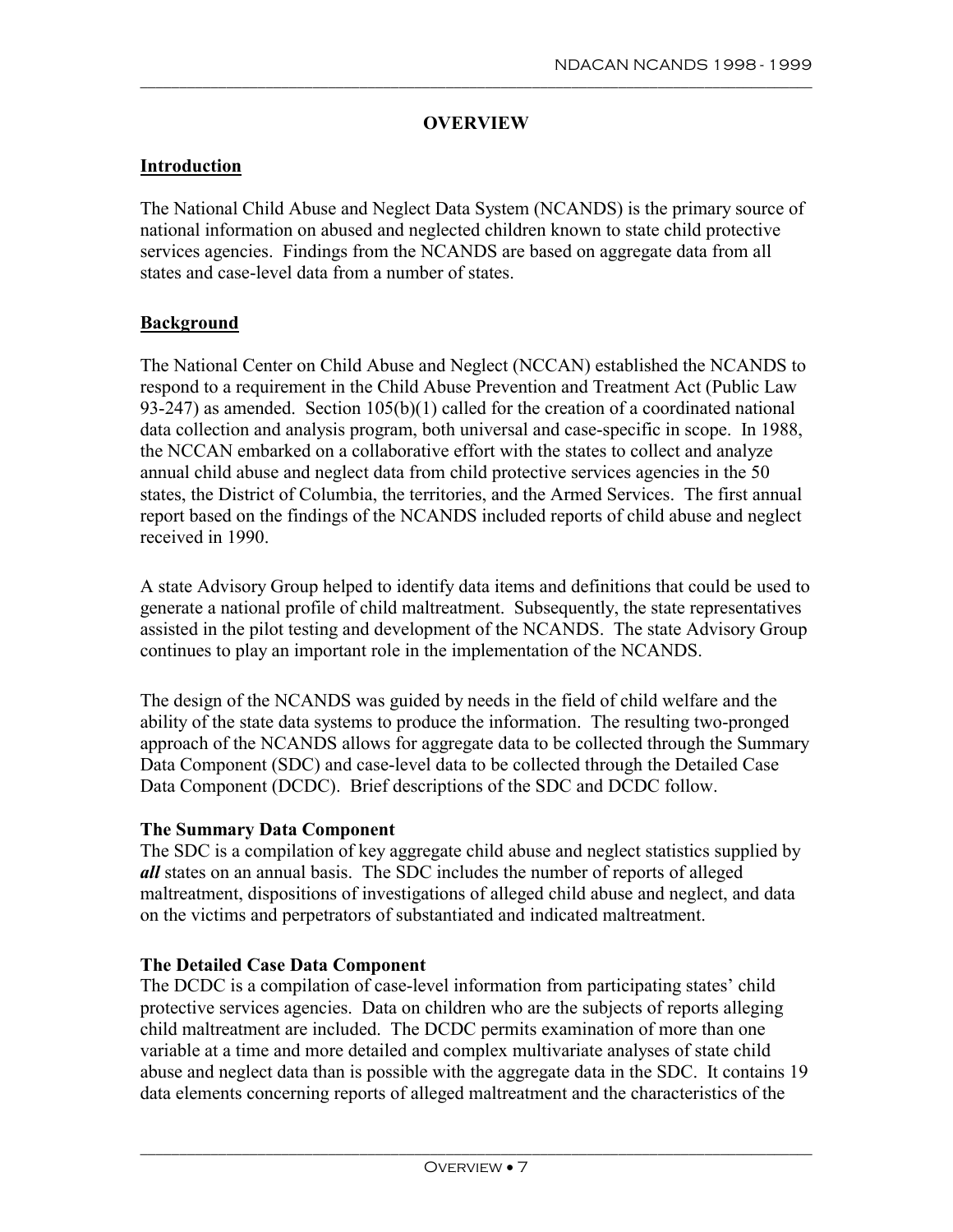<span id="page-9-0"></span>children who are the subjects of these reports. Fourteen of these data elements are released to the public in the DCDC *J File*.

An additional 98 data elements are collected on the victims of substantiated or indicated maltreatment, including information on types of maltreatment, child disabilities, family problems, services provided to victims, and characteristics of perpetrators. Sixty-two of these variables are released to the public as the DCDC *K File*. Data on perpetrators are currently not released to the public.

#### **DCDC Terminology**

The following terms are used in discussion of DCDC data:

- a DCDC report
	- o is a notification of suspected child abuse
	- o may be substantiated/indicated or unsubstantiated
	- o may involve one or more children
	- o may involve one or more alleged perpetrators
- a DCDC data record contains the data related to one child in a single report.

Therefore, a report involving three children will result in three data records being submitted.

A unique report ID is created that has not and never will be used for another report. This ID will always be the only ID used to reference a report. Similarly, the child ID is unique and never has and never will be used for another child. The child ID will always be the only ID used to reference the child. If the child appears in a later report, his or her unique ID *must be used again*, even in subsequent years.

#### **NCANDS Submission Steps**

Figure 1 depicts the steps in the DCDC data submission and analysis process.

use to define their mapping process. Part 1 forms are completed for each data element. A mapping (or conversion) procedure for transferring data from a state's coding scheme into the NCANDS coding scheme must be defined. *Appendix A* contains a complete list of the NCANDS DCDC data elements to which the state's data must be mapped, and *Appendix B* contains a blank example of Parts 1 and 2 of the mapping forms that states The forms include sections permitting the state to outline the logic associated with their field construction and to add commentary summarizing any unique issues. Part 2 forms are completed for all data elements with coded values and provide a summary of the state codes associated with the assignment of each NCANDS code.

Completed mapping forms are available in the form of electronic Word documents from NDACAN. Please NDACAN if you need maps.

Once a state maps its data elements to the DCDC record, the NCANDS Technical Team reviews the results and provides feedback to the state. The state then addresses any problems that are revealed and makes necessary adjustments to the mapping forms. The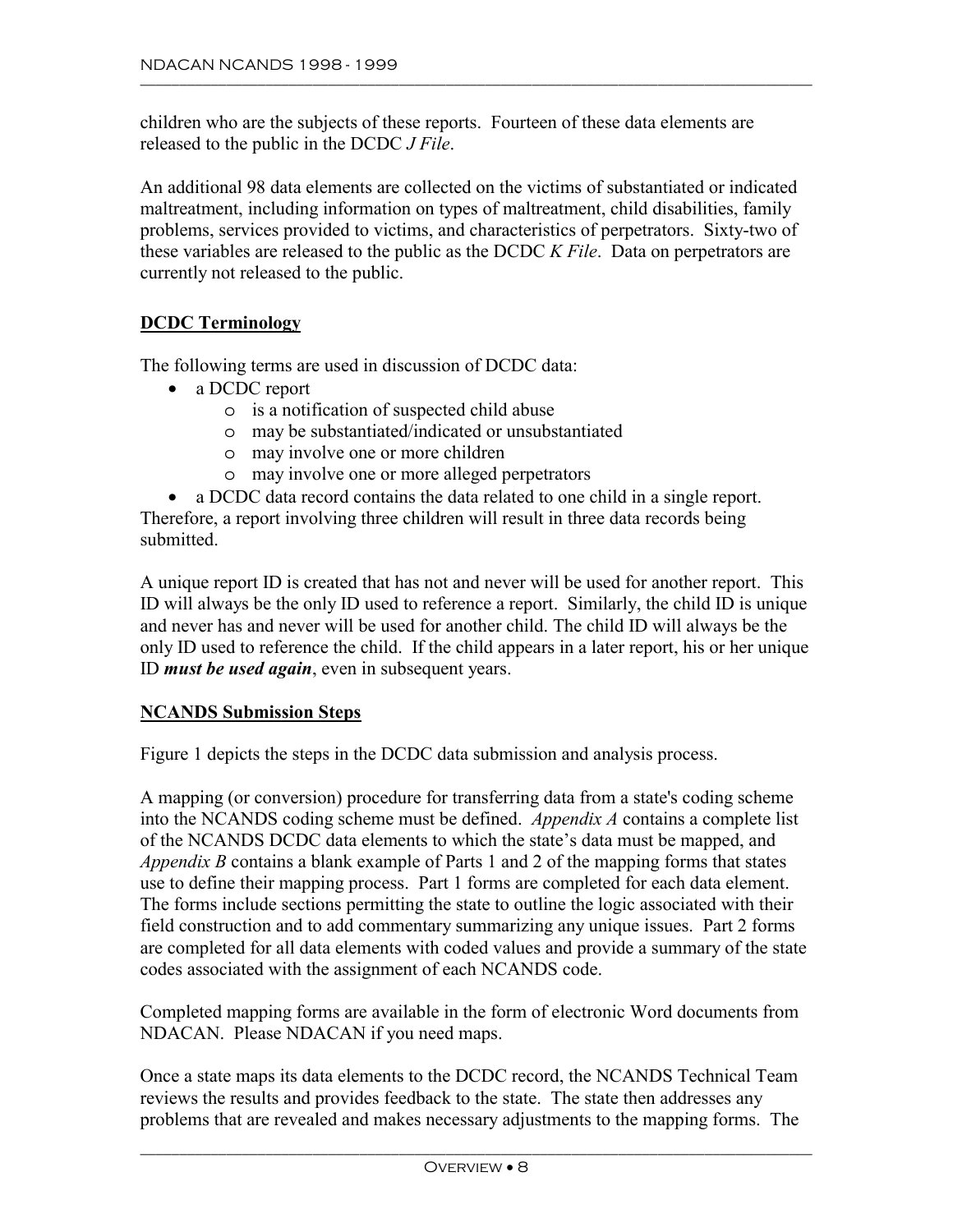state next develops the computer programs necessary to extract the DCDC data from its information system and submits a test DCDC file.

\_\_\_\_\_\_\_\_\_\_\_\_\_\_\_\_\_\_\_\_\_\_\_\_\_\_\_\_\_\_\_\_\_\_\_\_\_\_\_\_\_\_\_\_\_\_\_\_\_\_\_\_\_\_\_\_\_\_\_\_\_\_\_\_\_\_\_\_\_\_\_\_\_\_\_\_\_\_\_\_\_\_\_\_\_\_





The test file is checked to confirm the accuracy of the submission. Once the Technical Team validates the test file, the results are shared with the state, and the state then submits a revised file containing all cases for the data collection year. Finally, the Technical Team confirms that the final submission has been corrected of all of the systematic errors and/or logical inconsistencies that were identified in the test file.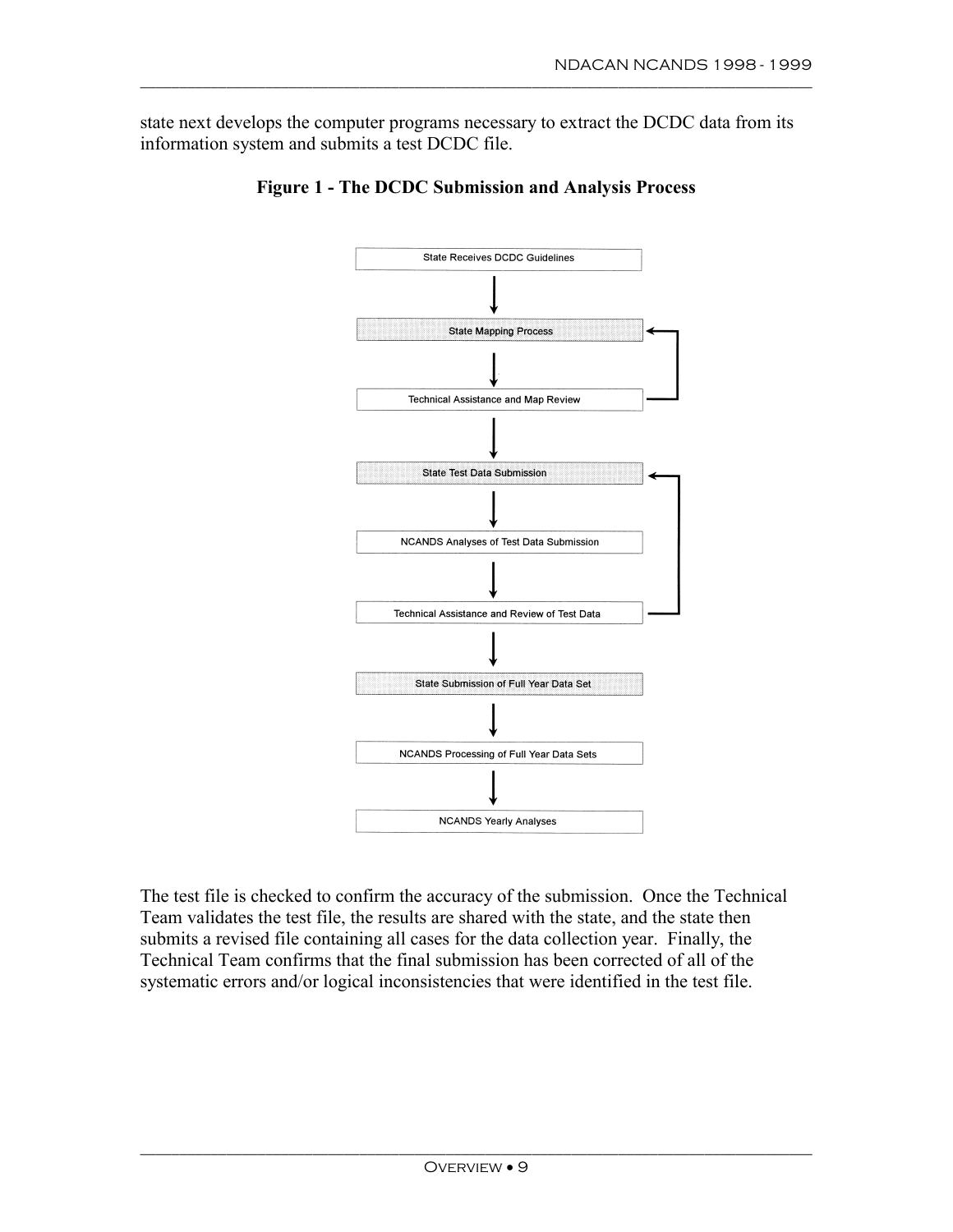#### **NCANDS DCDC DATA FILES**

<span id="page-11-0"></span>NDACAN distributes the annual NCANDS DCDC as two SAS transport or SPSS portable files. Other file formats including data file subsets can be prepared by special request. Please contact the Archive for more information.

#### **Description of the Data Files**

The NCANDS DCDC files consist of selected and derived variables from the NCANDS records submitted by the participating states that have given NDACAN permission to release the data to the public. These files are referred to as the NCANDS DCDC data files. Disposition dates of the NCANDS records range from January 1 through December 31 of the data submission year.

#### *J* **and** *K Files*

The NCANDS DCDC is composed of two files from each participating state. There are a total of 76 data elements in the two files. Detailed descriptions of data elements are included in the *Codebook* section of this guide.

*J File***:** One of each state's pair of files contains 14 variables and includes information about all reports of *alleged* maltreatment and all the children involved in these reports. This extract is referred to as the *J File*. **All child fatalities have been excluded from the J files**. In each of the J files, the unit of observation consists of a report/child pair. There may be, therefore, more than one report per child or more than one child per report in the file. See the *Report and Child Identification Codes* section below for more information.

*K File***:** Each state's second file contains 62 variables and includes information about all reports of *substantiated* or *indicated* maltreatment, and descriptive information about all the child victims in these reports. This child victims extract is referred to as the *K File*. **All child fatalities have been excluded from the K files**. In each of the K files, the unit of observation consists of a report/child pair.

NDACAN combines all the annual state J files into one file named *DCDC\*\_J*, where *\** is the last two digits of the year covered. Similarly, the annual state K files are merged into a single file, *DCDC\*\_K*, where *\** is the last two digits of the year covered. Names of states that submitted data to be archived, numbers of records, and counts of variables in each of the *J* and *K Files* are included in the annual supplements to this guide. For information regarding the coding of variables, see the *Codebook: NCANDS DCDC Variable Information* section of this guide. For information regarding the computational rules for defining the derived variables, see *Appendix C.* 

#### **Report and Child Identification Codes**

States submitting case-level data provide a unique report identification code (YSRPTID) for each report of maltreatment recorded. In most states, if more than one child is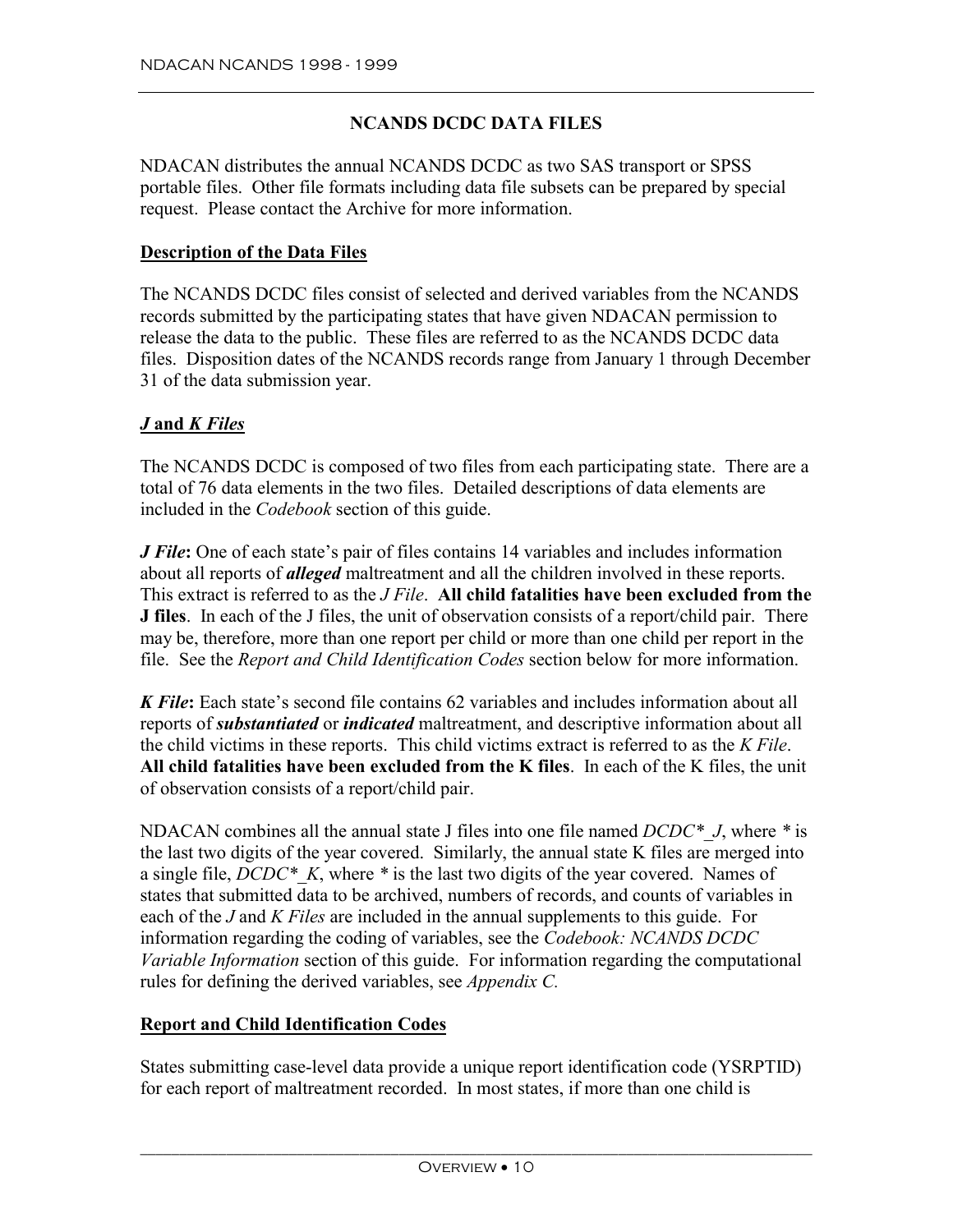included in a report, each child is entered as a separate record but all children share the same report ID. This relationship is illustrated in Figure 2. In such states, a count of children in a given report can be obtained by counting the number of children sharing the respective report ID. In other states reports are counted at the child level, and therefore, while reports have unique ID's, only one child is attached to each report ID.

\_\_\_\_\_\_\_\_\_\_\_\_\_\_\_\_\_\_\_\_\_\_\_\_\_\_\_\_\_\_\_\_\_\_\_\_\_\_\_\_\_\_\_\_\_\_\_\_\_\_\_\_\_\_\_\_\_\_\_\_\_\_\_\_\_\_\_\_\_\_\_\_\_\_\_\_\_\_\_\_\_\_\_\_\_\_





In most states children receive unique ID's (YSCHID). If a child is included in more than one report, each report will be associated with the same child ID. This relationship is illustrated in Figure 3. In general, the recurrence of maltreatment for a given child can be determined by counting the number of records sharing the same child ID.

**Figure 3 - Relationships Between Children and Reports in the NCANDS** 

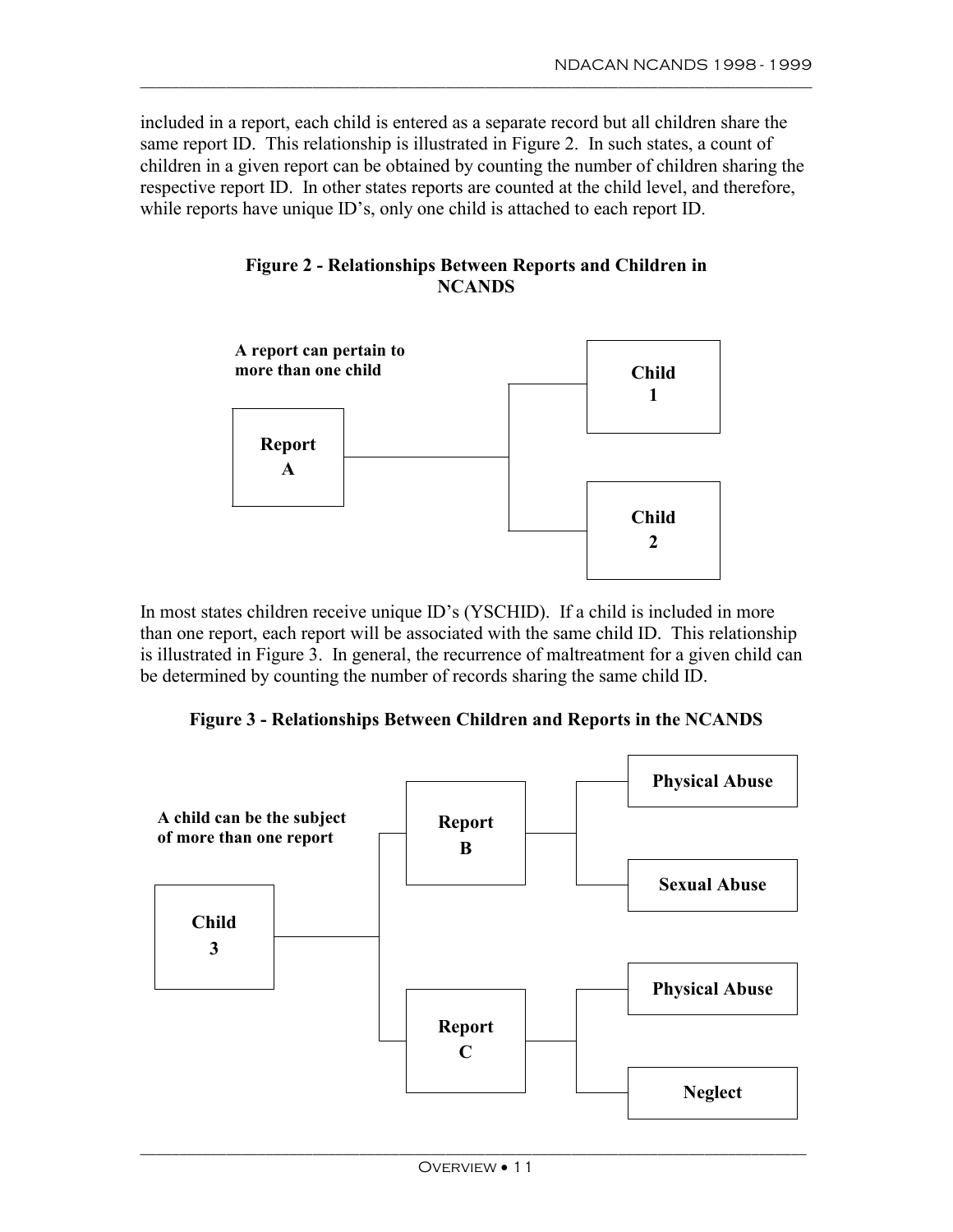<span id="page-13-0"></span>There are, however, a few caveats to consider when using the child ID to match different reports within a given file. A state's laws and data processing capabilities may sometimes limit the ability to match children to previous reports. This limitation is most commonly observed in unsubstantiated reports where a state's laws may prohibit the archiving of data that identifies these children or families. As a result, the use of the child ID to identify children in multiple reports should be limited to reports where the maltreatment was substantiated or indicated (NCANDS *K File*). The inability to identify the same child in multiple reports might also occur in states with county-based data collection systems if records cannot be referenced across counties.

In sum, neither the variable report ID (YSRPTID), nor the variable child ID (YSCHID) uniquely identifies a report or child. Records in the dataset are uniquely identified by the combination of the variables YSRPTID and YSCHID.

#### **Aggregating the Data by Report or Child**

Although the data may include multiple entries for a given report or child, these data can be aggregated into a file that contains only one entry per report or one entry per child. For example, it is possible to create a file of unique reports that also contains characteristics of all of the respective entries. Such characteristics might include the total number of children referenced in a report or the age of the youngest and oldest children. Similarly, a file of unique children can be created that contains a count of the number of reports in which a child was included or the type(s) of maltreatment associated with the respective reports. An example of how one might set up the NCANDS DCDC Files is presented in *Appendix D*.

#### **Conducting Analyses with the NCANDS DCDC**

The NCANDS DCDC may be analyzed at either the child or report level.

- It is important to note that state-to-state variations in child abuse and neglect data elements and definitions will affect the interpretation of the data.
- The data from the NCANDS DCDC states are not a statistically representative sample of the United States. However, the combined data reveal distributions that are similar to those found in other studies (U.S. Department of Health and Human Services, 1996).

#### **State Classification of the Disposition of Investigations**

The disposition of each investigation depends on the classification system used by each participating NCANDS state. Some states use a two-tier system that categorizes an allegation as *substantiated* or *unsubstantiated*. Other states use a three-tier system that includes a third category, *indicated*. In these states, maltreatment is *indicated* if there is sufficient reason to suspect that the child may have been maltreated or is at risk of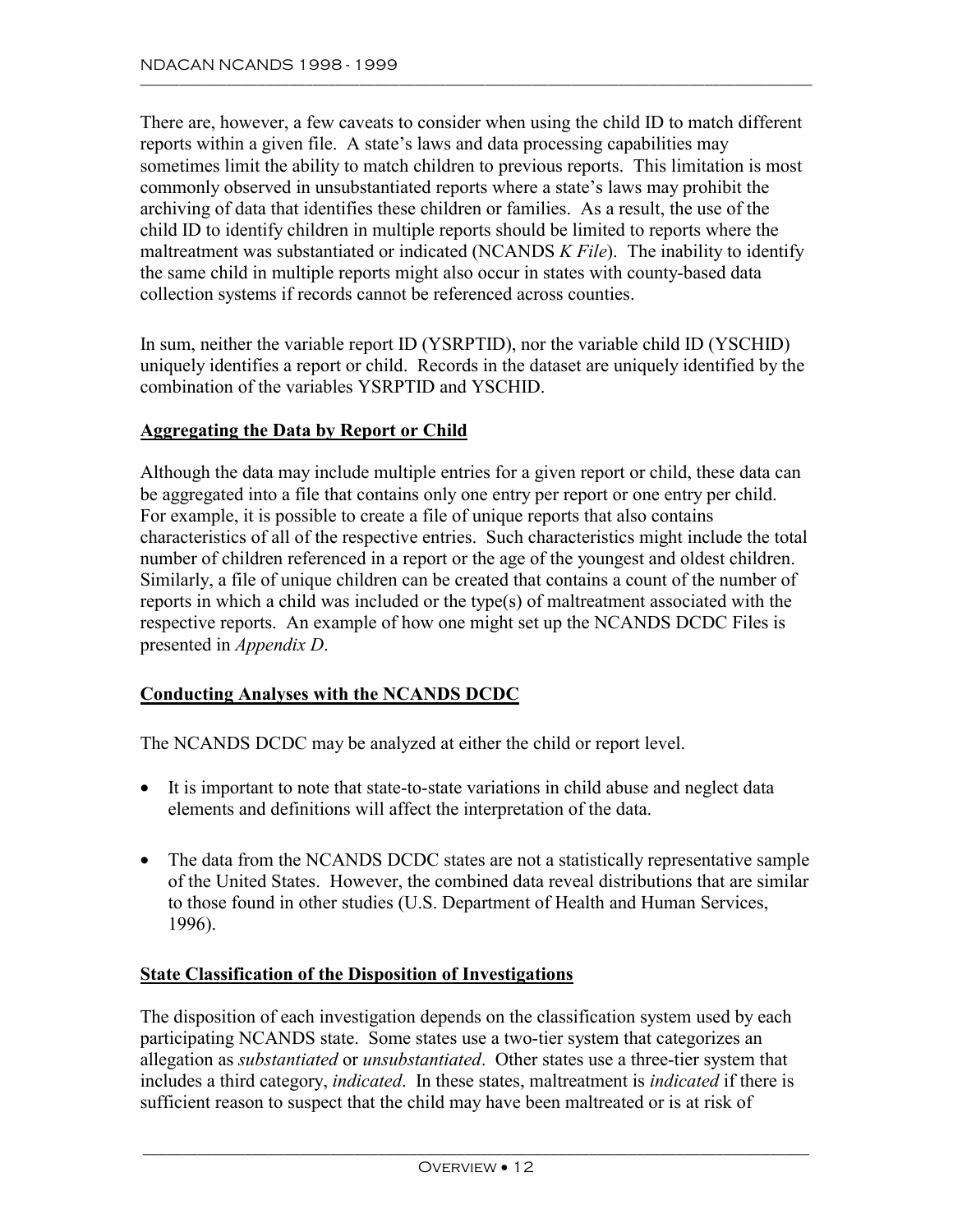maltreatment, but the level of evidence required by state law to substantiate an allegation does not exist. To accommodate this variation among the states, the NCANDS uses a two-tier system for analytic purposes; indicated allegations are treated as substantiated. A glossary of terms used in the NCANDS can be found in *Appendix E*.

<span id="page-14-0"></span>\_\_\_\_\_\_\_\_\_\_\_\_\_\_\_\_\_\_\_\_\_\_\_\_\_\_\_\_\_\_\_\_\_\_\_\_\_\_\_\_\_\_\_\_\_\_\_\_\_\_\_\_\_\_\_\_\_\_\_\_\_\_\_\_\_\_\_\_\_\_\_\_\_\_\_\_\_\_\_\_\_\_\_\_\_\_

#### **Report Substantiation**

In a single unreleased record, each of the four child maltreatment data elements has a maltreatment level of *substantiated* (S), *indicated* (S) or *unsubstantiated* (U). However, the report disposition is determined by the values of the four maltreatment levels in ALL of the records in the report:

- • If ALL maltreatment levels in ALL of the records of a report are *unsubstantiated*  (U), the report disposition is *unsubstantiated* (U).
- • If ANY maltreatment level is *substantiated* or *indicated* (S) in ANY of the records of the report, the report disposition is *substantiated* (S).

The table below illustrates the coding of a number of child and maltreatment combinations in ten records.

| <b>Record</b>  | <b>Report</b>   | <b>Child ID</b>     | <b>Report</b>      | <b>Child Maltreatments</b> |                |       |       |
|----------------|-----------------|---------------------|--------------------|----------------------------|----------------|-------|-------|
| #              | ID              |                     | <b>Disposition</b> |                            |                |       |       |
|                | <b>RID</b>      | $\overline{\rm CD}$ | R-Disp             | Mal-1                      | $Mal-2$        | Mal-3 | Mal-4 |
| 1              | R <sub>01</sub> | C <sub>01</sub>     | U                  |                            |                |       |       |
| $\overline{2}$ | R <sub>02</sub> | C <sub>01</sub>     | U                  |                            |                |       |       |
| 3              | R <sub>02</sub> | CO <sub>2</sub>     | U                  |                            |                |       |       |
| 4              | R <sub>02</sub> | CO <sub>3</sub>     | U                  |                            |                |       |       |
| 5              | R <sub>03</sub> | CO <sub>4</sub>     | S                  | S                          | U              |       |       |
| 6              | R <sub>04</sub> | CO <sub>2</sub>     | S                  | S                          |                |       |       |
| 7              | R <sub>04</sub> | C <sub>05</sub>     | S                  | S                          | $\overline{U}$ |       |       |
| 8              | R <sub>04</sub> | C <sub>06</sub>     | S                  | U                          | $\overline{U}$ |       |       |
| 9              | R <sub>05</sub> | C <sub>05</sub>     | S                  | S                          | $\overline{U}$ | S     |       |
| 10             | R <sub>05</sub> | CO <sub>7</sub>     | S                  | $\overline{U}$             | $\overline{U}$ | S     | S     |

**A Sample DCDC File of Ten Records (generalized)** 

Thus, a report may refer to multiple children, each with a mixture of substantiated and/or unsubstantiated maltreatment incidents. If at least one maltreatment incident for one child is substantiated or indicated, the disposition of the report is coded *substantiated* or *indicated*. Please note that for analytical purposes DCDC treats *indicated* as *substantiated*.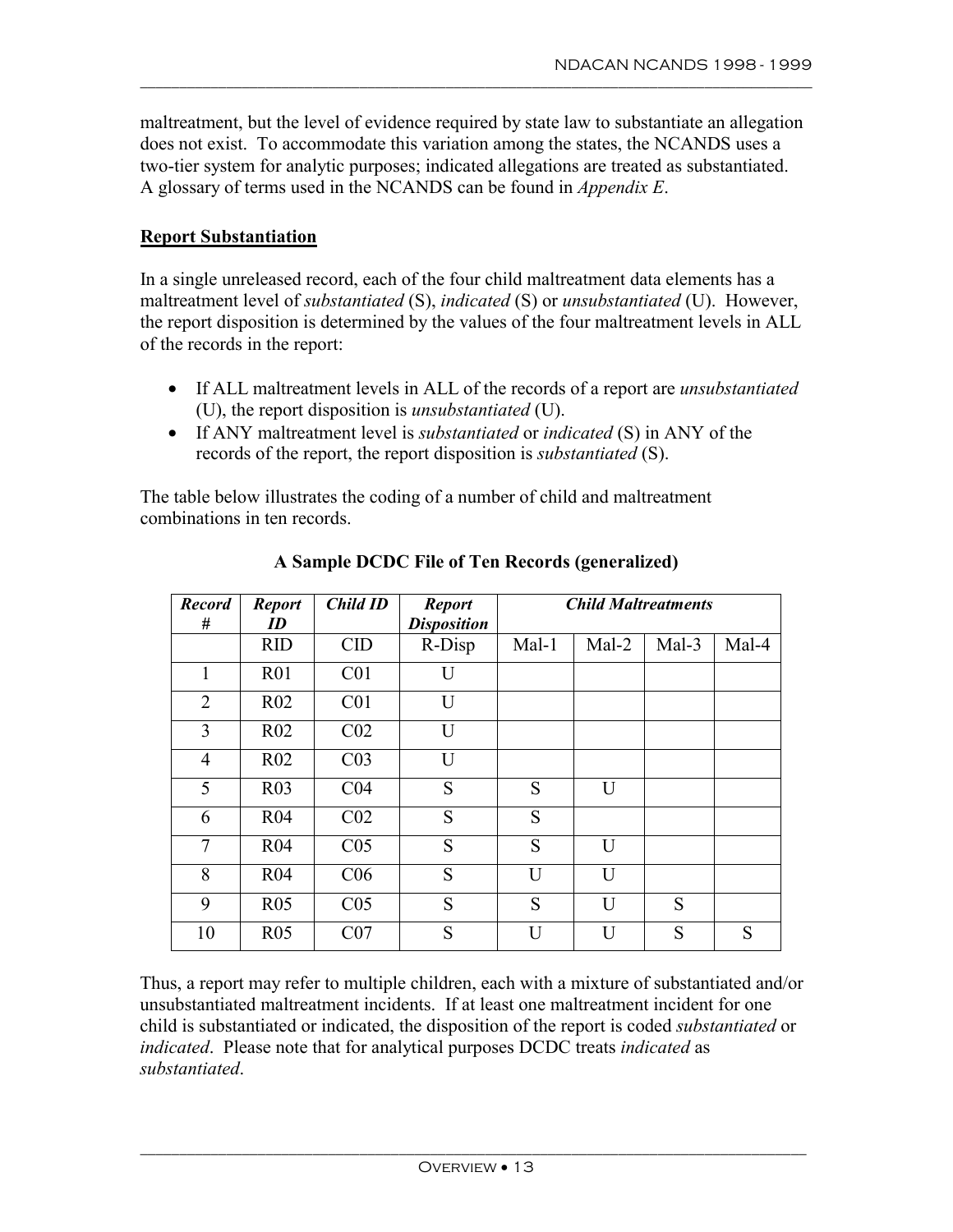<span id="page-15-0"></span>The J files contain records of all children included in all investigated reports. The K files contain records of all children included in substantiated or indicated reports. Most, but not all, of the children in the K files will be child victims. Child victims are defined as children who had at least one substantiated or indicated maltreatment.

#### **Maltreatment Coding**

The NCANDS maltreatment elements released to the public are derived from up to four sets of maltreatment types and maltreatment levels that can be coded per child. There is no prescribed order for the maltreatment elements and any maltreatment type can fall in any of the four sets. No maltreatment type and its associated level can be repeated within a single child's record, however.

Below is a sample child maltreatment record containing several maltreatments and levels.

| <b>Report</b><br>ID | Child<br>ID | <b>Report</b><br><b>Dispos</b> | Mal 1   | Mal<br>Level | Mal 2   | Mal<br>Level 2 | Mal 3    | Mal<br>Level 3 | Mal 4 | Mal<br>Level 4 |
|---------------------|-------------|--------------------------------|---------|--------------|---------|----------------|----------|----------------|-------|----------------|
| R10                 | C15         | $=$                            | $2=$    | $3=$         | $5 =$   | $2=$           | $=$      | $=$            |       |                |
| (R1000)             | (C1500)     | Substan                        | Neglect | Unsub        | Psychol | Indicat        | Physical | Substan        |       |                |
|                     |             | "2"                            |         | <b>"I T"</b> |         | "C"            |          | <b>"C"</b>     |       |                |

#### **Maltreatment Types and Levels**

#### **Report and Child Identifiers**

Report and child IDs were generated by each state before the data were submitted to NCANDS. Report and child IDs were encrypted in order to protect the privacy of the individuals whose data are included in the files.

#### **Missing Data**

Records pertaining to children who died due to child maltreatment have been removed from the data file in order to preserve the confidentiality of these data. In addition, date of birth, geographic identifiers, service utilization, and perpetrator information have been removed from the DCDC data files.

# **Please contact NDACAN directly if you have questions or encounter problems using the NCANDS datasets.**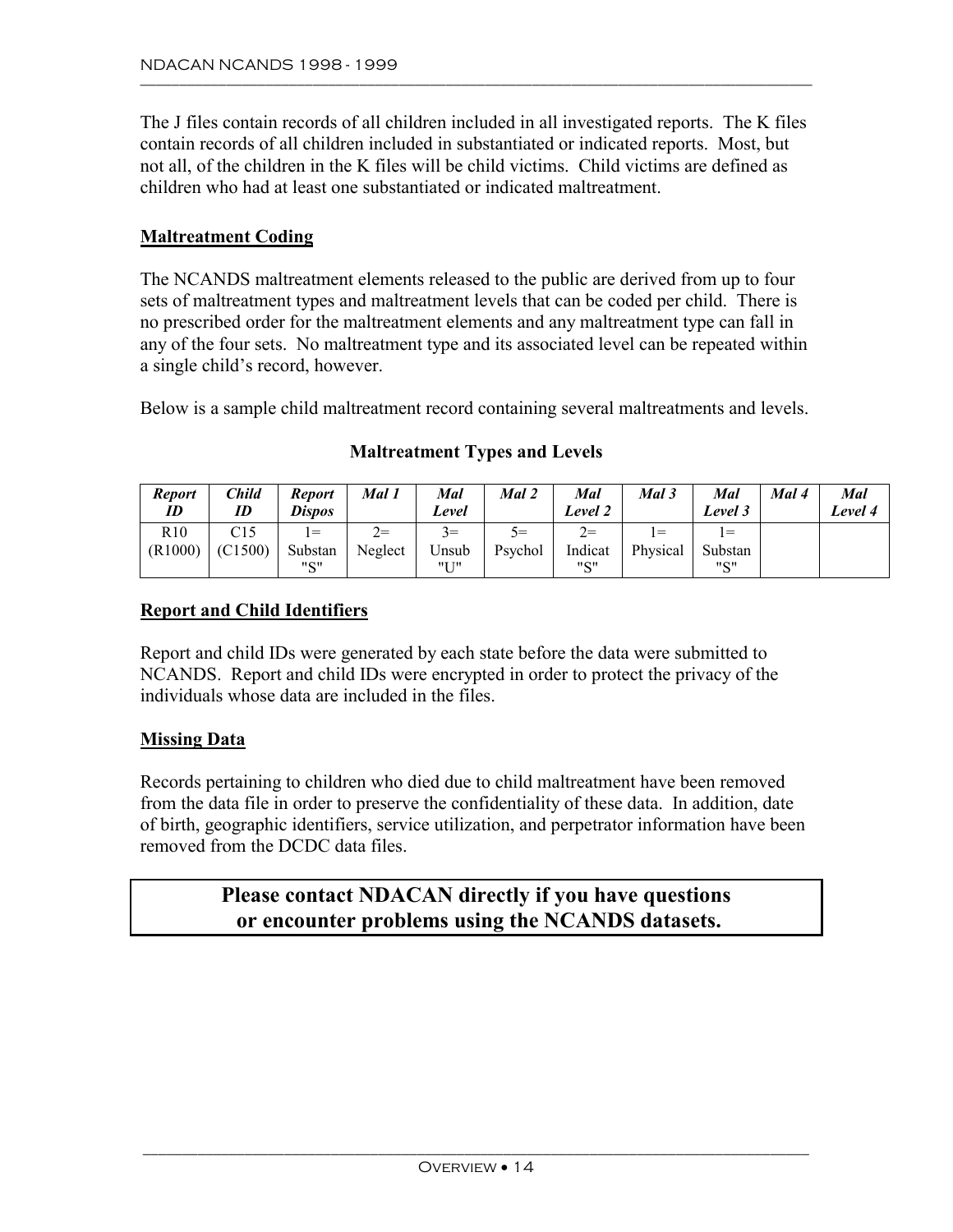#### **BIBLIOGRAPHY**

<span id="page-16-0"></span>Below is a list of documents produced using NCANDS data. Please note that this bibliography is not meant to provide an exhaustive or representative list of documents published from or related to the dataset. It is meant to provide the researcher with a starting point from which to begin a background literature search.

#### **Key Publications**

- Fluke, J.D., Yuan, Y.T., & Edward, M. (1999). Recurrence of maltreatment: An application of the National Child Abuse and Neglect Data System (NCANDS). *Child Abuse and Neglect, (23)* 7, 663-650.
- U.S. Department of Health and Human Services, National Center on Child Abuse and Neglect. *National Child Abuse and Neglect Data System: Working Paper 1: 1990 Summary Data Component*. (Washington, DC: U.S. Government Printing Office, 1992).
- U.S. Department of Health and Human Services, National Center on Child Abuse and Neglect. *National Child Abuse and Neglect Data System: Working Paper 2: 1991 Summary Data Component*. (Washington, DC: U.S. Government Printing Office, 1993).
- U.S. Department of Health and Human Services, National Center on Child Abuse and Neglect. *Child Maltreatment 1992: Reports from the States to the National Center on Child Abuse and Neglect*. (Washington, DC: U.S. Government Printing Office, 1994).
- U.S. Department of Health and Human Services, National Center on Child Abuse and Neglect. *Child Abuse and Neglect Case-Level Data 1993: Working Paper 1*. (Washington, DC: U.S. Government Printing Office, 1996).
- U.S. Department of Health and Human Services, National Center on Child Abuse and Neglect. *Child Maltreatment 1993: Reports From the States to the National Center on Child Abuse and Neglect.* (Washington, DC: U.S. Government Printing Office, 1995).
- U.S. Department of Health and Human Services, National Center on Child Abuse and Neglect. *Child Maltreatment 1994: Reports from the States to the National Center on Child Abuse and Neglect*. (Washington, DC: U.S. Government Printing Office, 1996).
- U.S. Department of Health and Human Services, National Center on Child Abuse and Neglect. *Child Maltreatment 1995: Reports From the States to the National Child Abuse and Neglect Data System*. (Washington, DC: U.S. Government Printing Office, 1997).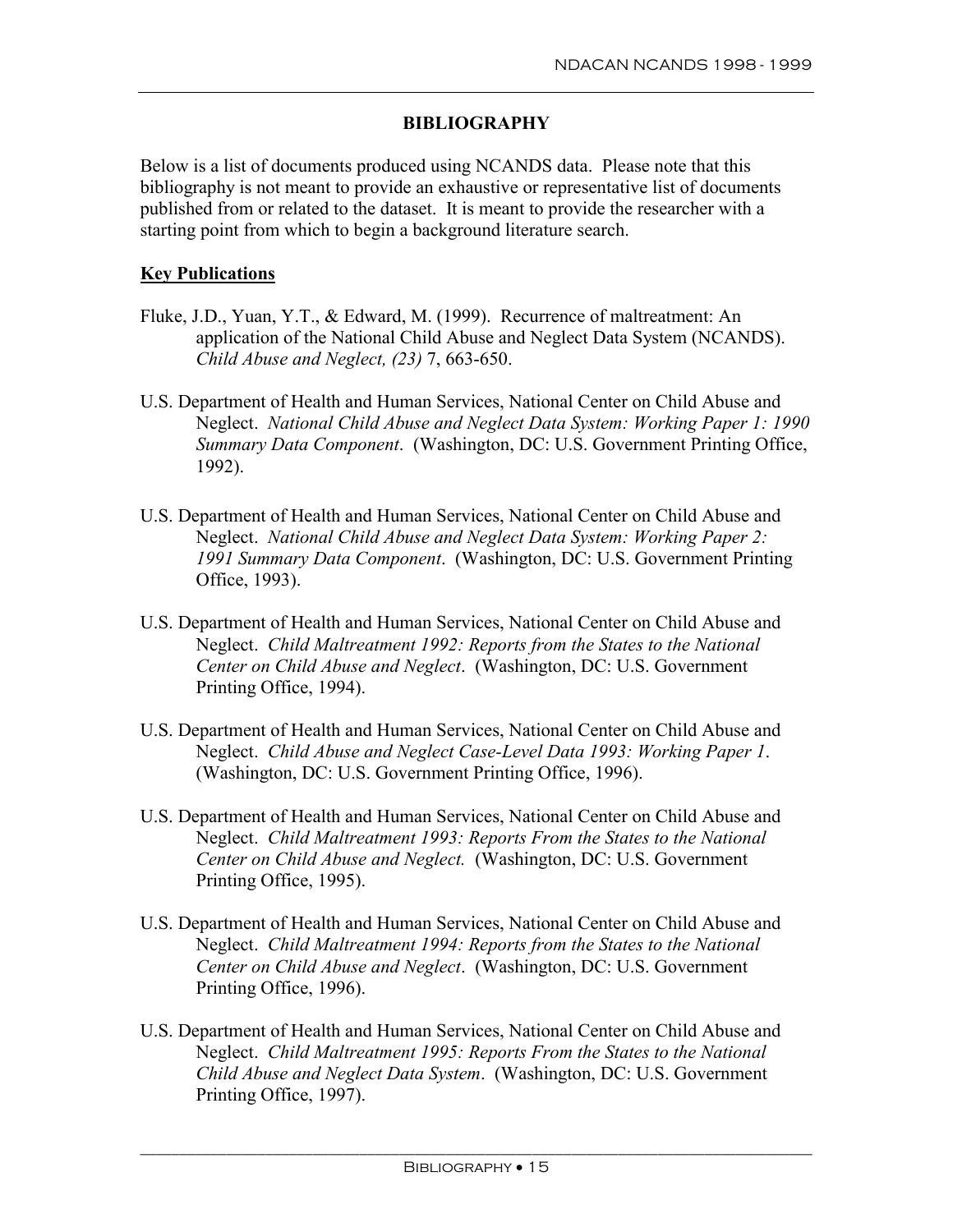- U.S. Department of Health and Human Services, Administration on Children, Youth and Families. *Child Maltreatment 1996: Reports From the States to the National Center on Child Abuse and Neglect*. (Washington, DC: U.S. Government Printing Office, 1998).
- U.S. Department of Health and Human Services, Administration on Children, Youth and Families. *Child Maltreatment 1997: Reports From the States to the National Center on Child Abuse and Neglect*. (Washington, DC: U.S. Government Printing Office, 1998).
- U.S. Department of Health and Human Services, Administration on Children, Youth and Families. *Child Maltreatment 1998: Reports From the States to the National Center on Child Abuse and Neglect*. (Washington, DC: U.S. Government Printing Office, 1999).
- U.S. Department of Health and Human Services, Administration on Children, Youth and Families. *Child Maltreatment 1999: Reports From the States to the National Center on Child Abuse and Neglect*. (Washington, DC: U.S. Government Printing Office, 2001).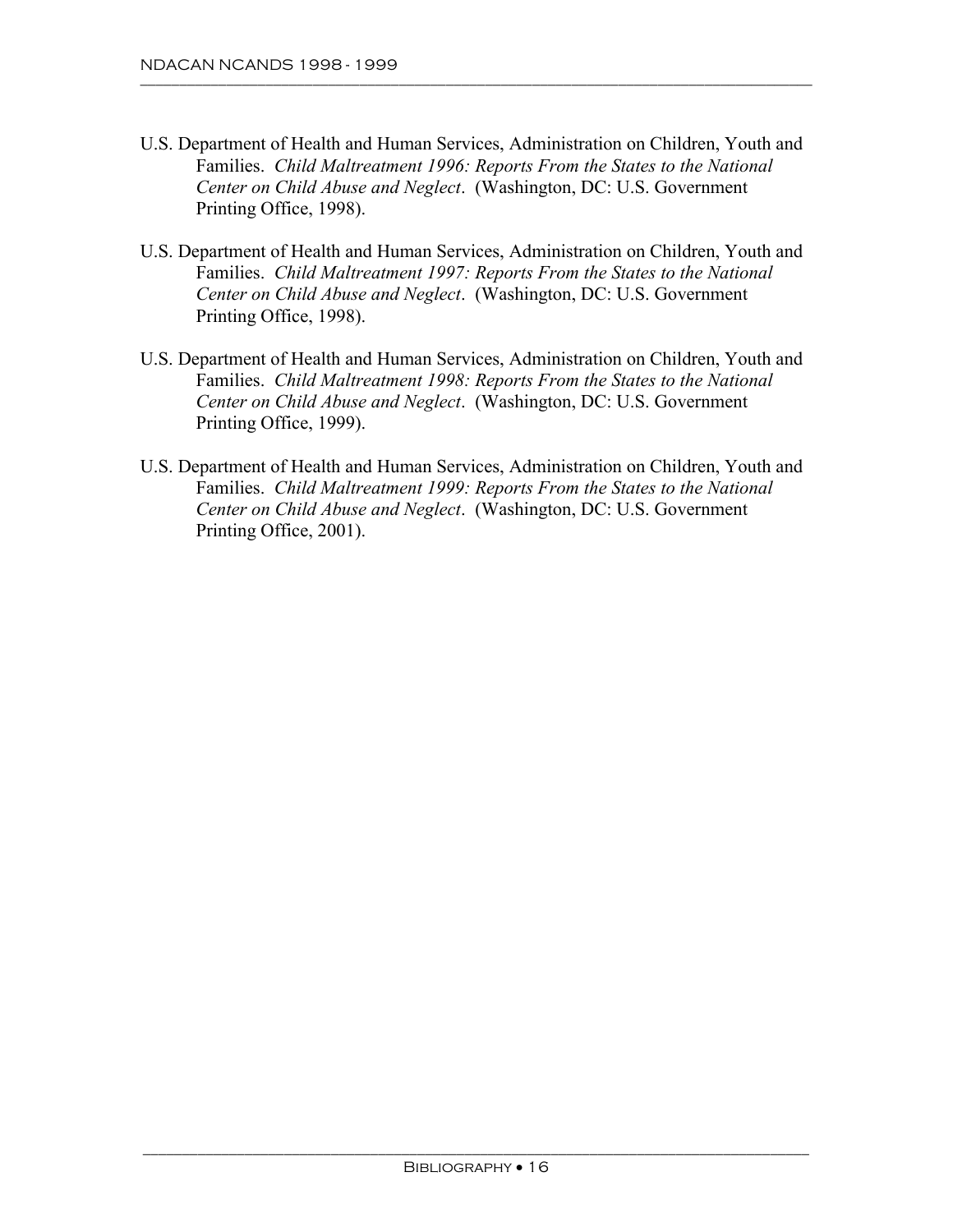#### **CODEBOOK: NCANDS DCDC Variable Information**

<span id="page-18-0"></span>The Codebook consists of six sections. The first two sections are lists of the variables in the *J File*, which are first listed in alphabetical order and then in the order in which they appear in the data files. The third section contains a detailed description of the *J File*  variables arranged in the order in which they appear in the files. This three-part sequence is repeated for the *K File* variables in sections four through six.

In the descriptive sections for both the *J* and *K File* variable names, variable labels, and variable formats are provided on the first line. Variable values and their corresponding labels are listed as appropriate.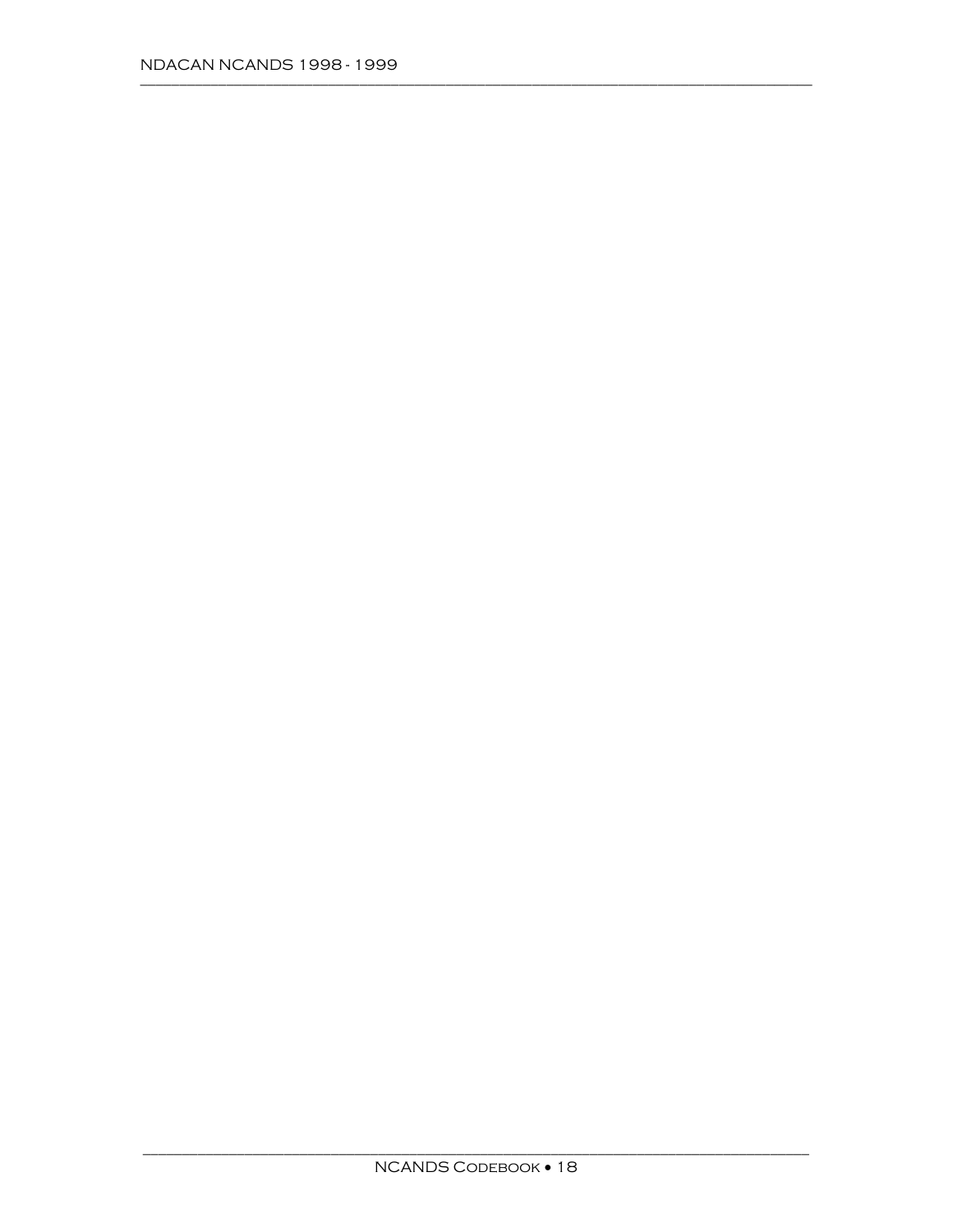| <b>Name</b>     | <b>Position</b> | Label                                    | Page |
|-----------------|-----------------|------------------------------------------|------|
| <b>CHAGE</b>    | 8               | Child's Age                              | 22   |
| <b>CHISP</b>    | 11              | Child's Hispanic Ethnicity               | 22   |
| <b>CHPRIOR</b>  | 12              | <b>Prior Victimization Status</b>        | 22   |
| <b>CHRACE</b>   | 10              | Child's Race                             | 22   |
| <b>CHSEX</b>    | 9               | Child's Sex                              | 22   |
| <b>FLVICTIM</b> | 14              | Substantiated or Indicated Maltreatments | 23   |
| <b>NOTIFS</b>   | 13              | <b>Notifications</b>                     | 23   |
| <b>RPDISPDT</b> | 5               | Disposition Date                         | 21   |
| <b>RPTDISP</b>  | 6               | <b>Report Disposition</b>                | 21   |
| <b>RPTDT</b>    | 4               | <b>Report Date</b>                       | 21   |
| <b>RPTSRC</b>   |                 | <b>Report Source</b>                     | 21   |
| <b>STATERR</b>  | 3               | <b>State</b>                             | 21   |
| <b>YSCHID</b>   | $\overline{2}$  | Child ID                                 | 21   |
| <b>YSRPTID</b>  |                 | Report ID                                | 21   |

# **Alphabetical Listing of** *J File* **Variables**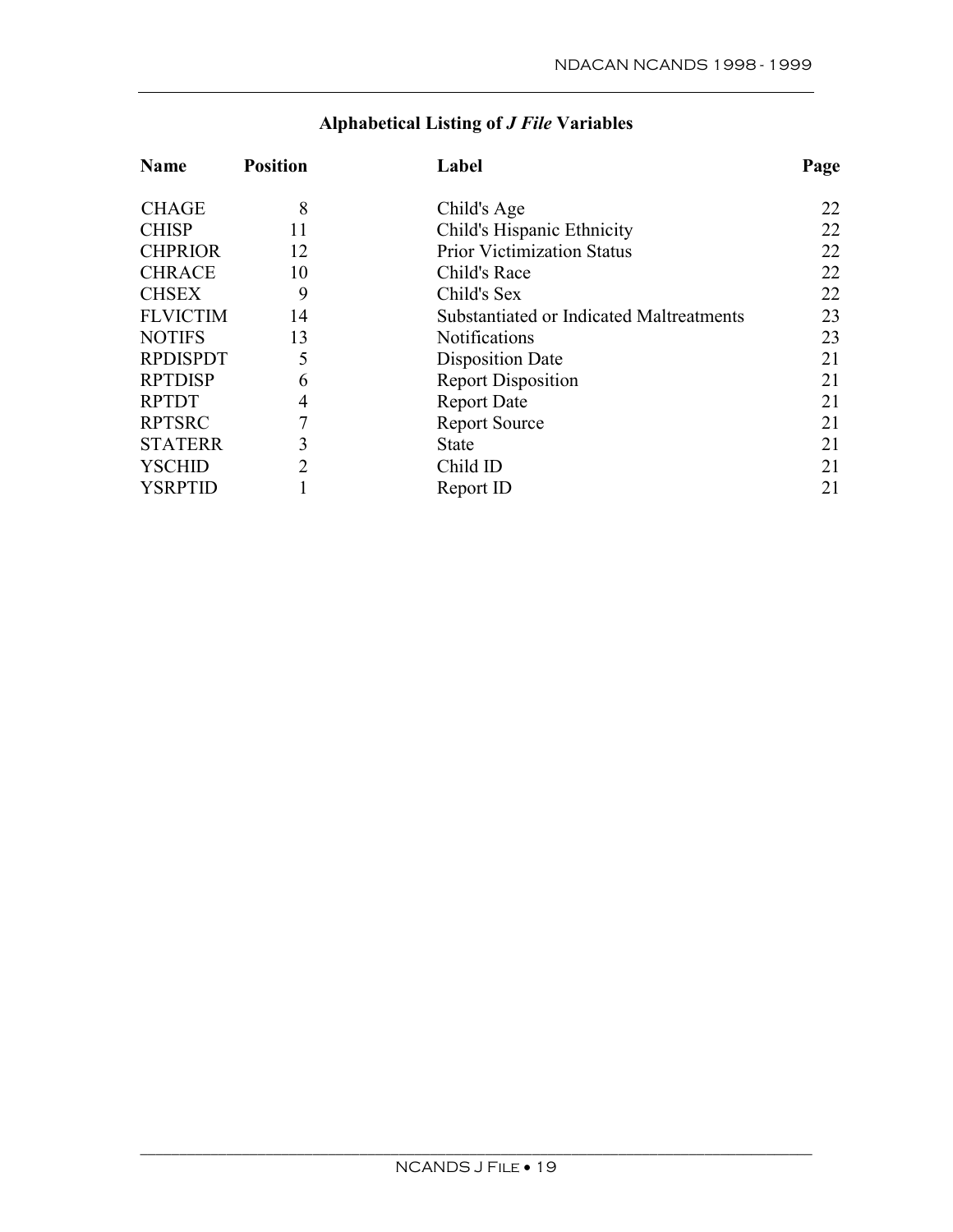| <b>Name</b>     | <b>Position</b> | Label                                    | Page |
|-----------------|-----------------|------------------------------------------|------|
| <b>CHAGE</b>    | 8               | Child's Age                              | 22   |
| <b>YSRPTID</b>  |                 | Report ID                                | 21   |
| <b>YSCHID</b>   | 2               | Child ID                                 | 21   |
| <b>STATERR</b>  | 3               | State                                    | 21   |
| <b>RPTDT</b>    | 4               | <b>Report Date</b>                       | 21   |
| <b>RPDISPDT</b> | 5               | <b>Disposition Date</b>                  | 21   |
| <b>RPTDISP</b>  | 6               | <b>Report Disposition</b>                | 21   |
| <b>RPTSRC</b>   |                 | <b>Report Source</b>                     | 21   |
| <b>CHSEX</b>    | 9               | Child's Sex                              | 22   |
| <b>CHRACE</b>   | 10              | Child's Race                             | 22   |
| <b>CHISP</b>    | 11              | Child's Hispanic Ethnicity               | 22   |
| <b>CHPRIOR</b>  | 12              | <b>Prior Victimization Status</b>        | 22   |
| <b>NOTIFS</b>   | 13              | <b>Notifications</b>                     | 23   |
| <b>FLVICTIM</b> | 14              | Substantiated or Indicated Maltreatments | 23   |

# *J File* **Variables Listed By Position**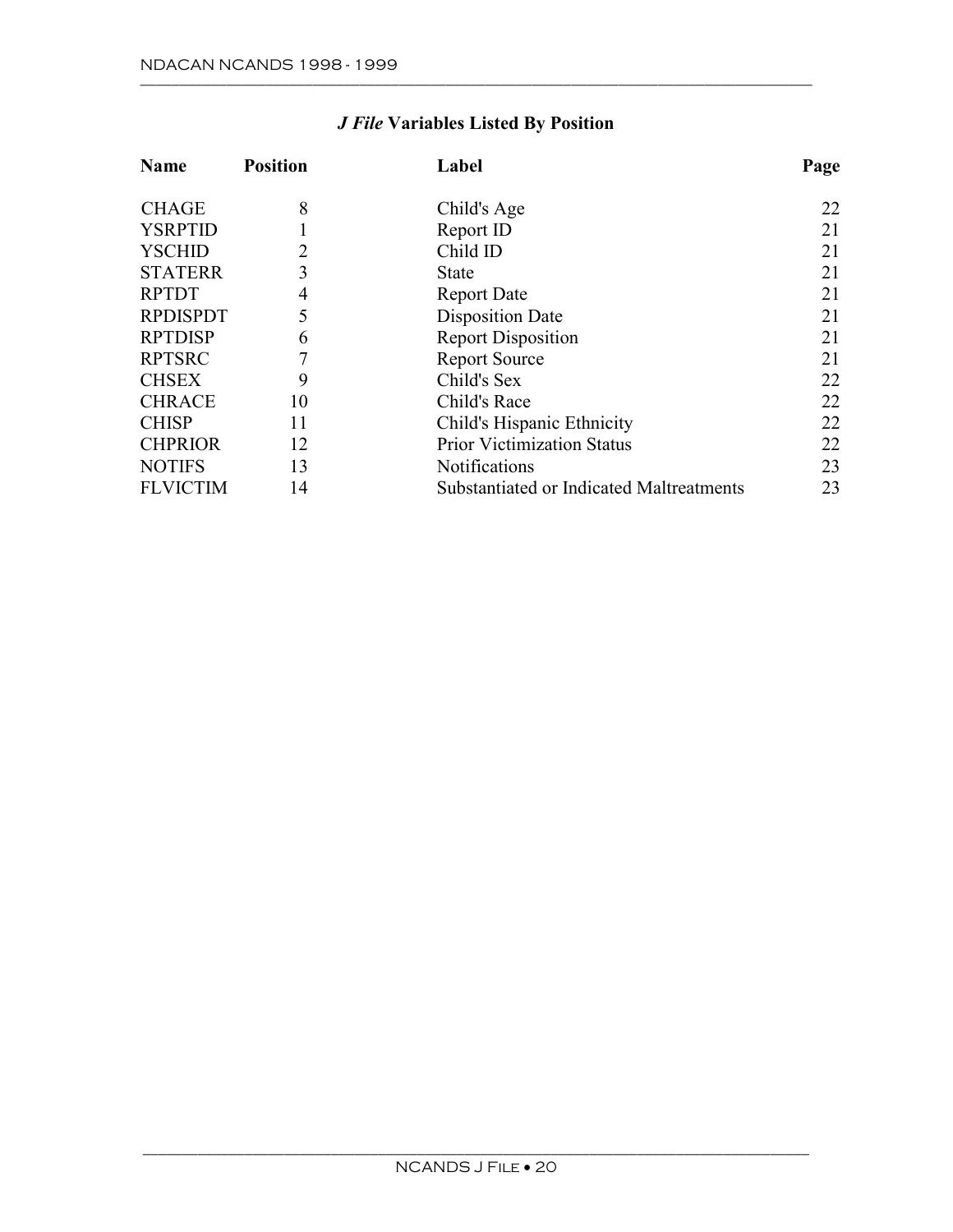### *J File* **Variable Information**

<span id="page-22-0"></span>This section contains coding information for the 14 variables in the 1998 - 1999 NCANDS DCDC J Data Files. The J files contain data on reports and children who were the subject of an investigation. The variables are presented in the order in which they appear in the files. The first line in the description of each variable contains the name in capital letters, the position in the file, and the variable label. The data type is listed in italics below the variable name. When applicable, explanatory text or value labels follow.

One of the variables is labeled as a *computed* variable; this variable was derived from the original NCANDS elements as described in *Appendix C*. Please see *Appendix E* for a glossary of NCANDS terms.

| <b>NAME</b>                    | <b>POSITION</b>         | <b>VARIABLE INFORMATION</b>                                                                                                                                                                                                                                                |
|--------------------------------|-------------------------|----------------------------------------------------------------------------------------------------------------------------------------------------------------------------------------------------------------------------------------------------------------------------|
| <b>YSRPTID</b><br><b>CHAR</b>  | $\mathbf{1}$            | <b>Report ID</b><br>Unique identification label assigned to each report of<br>maltreatment.                                                                                                                                                                                |
| <b>YSCHID</b><br><b>CHAR</b>   | $\boldsymbol{2}$        | <b>Child ID</b><br>Unique identification label assigned to child.                                                                                                                                                                                                          |
| <b>STATERR</b><br><b>CHAR</b>  | 3                       | <b>State</b><br>Two-letter state abbreviation.                                                                                                                                                                                                                             |
| <b>RPTDT</b><br><b>DATE</b>    | $\overline{\mathbf{4}}$ | <b>Report Date</b><br>Date maltreatment was reported.                                                                                                                                                                                                                      |
| <b>RPDISPDT</b><br><b>DATE</b> | 5                       | <b>Disposition Date</b><br>Date a decision was reached concerning the disposition of<br>alleged maltreatment(s).                                                                                                                                                           |
| <b>RPTDISP</b><br><b>NUM</b>   | 6                       | <b>Report Disposition</b><br>Conclusion reached by responsible agency concerning<br>report of alleged maltreatment.<br>Value<br>Label<br>Substantiated<br>1<br>Indicated<br>$\overline{2}$<br>3<br>Unsubstantiated<br>Closed no finding<br>4<br>8<br>Other<br>9<br>Unknown |
| <b>RPTSRC</b><br><i>NUM</i>    | 7                       | <b>Report Source</b><br>Role of person who reported alleged maltreatment.<br>Value<br>Label<br>Social services/mental health<br>1                                                                                                                                          |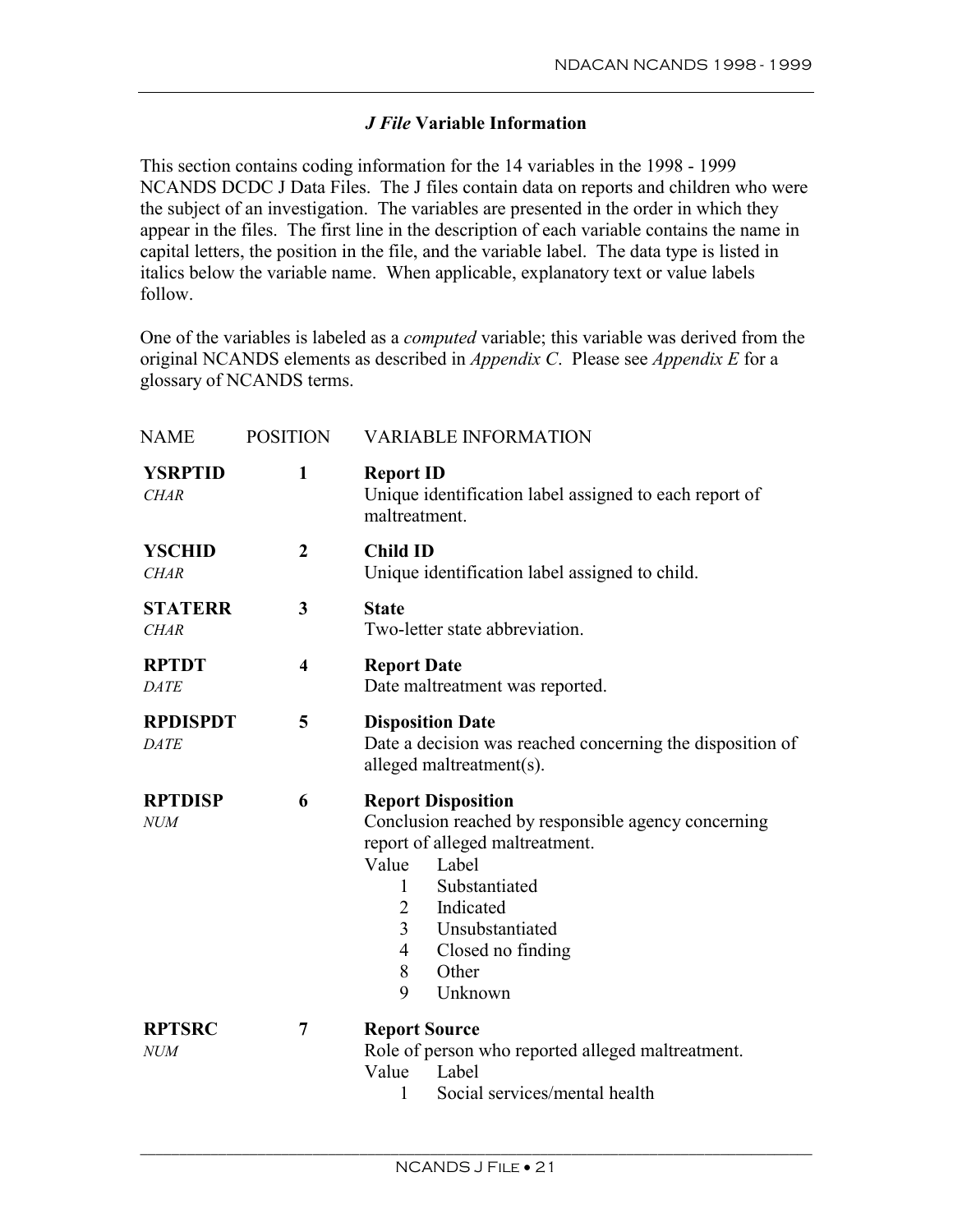| <b>NAME</b>    | <b>POSITION</b> | <b>VARIABLE INFORMATION</b>                                   |
|----------------|-----------------|---------------------------------------------------------------|
|                |                 | 2<br>Medical personnel                                        |
|                |                 | 3<br>Legal personnel                                          |
|                |                 | <b>Educational personnel</b><br>4                             |
|                |                 | Care provider/foster parent<br>5                              |
|                |                 | Alleged victim<br>6                                           |
|                |                 | Parent<br>7                                                   |
|                |                 | 8<br>Other relative                                           |
|                |                 | 9                                                             |
|                |                 | Friends neighbor                                              |
|                |                 | Alleged perpetrator<br>10                                     |
|                |                 | 11<br>Anonymous reporter                                      |
|                |                 | Other<br>88                                                   |
|                |                 | 99<br>Unknown                                                 |
| <b>CHAGE</b>   | 8               | <b>Child's Age</b>                                            |
| <b>NUM</b>     |                 | Child's age on date of report.                                |
|                |                 | Value<br><b>Label</b>                                         |
|                |                 | Unborn<br>77                                                  |
|                |                 | Unknown<br>99                                                 |
| <b>CHSEX</b>   | 9               | <b>Child's Sex</b>                                            |
| <b>NUM</b>     |                 | Child's gender recorded at the time of the report.            |
|                |                 | Value<br>Label                                                |
|                |                 | Male<br>$\mathbf{1}$                                          |
|                |                 | Female<br>2                                                   |
|                |                 | 9<br>Unknown                                                  |
| <b>CHRACE</b>  | 10              | <b>Child's Race</b>                                           |
| <b>NUM</b>     |                 | Primary racial group which the child or parent identifies the |
|                |                 | child as a member.                                            |
|                |                 | Value<br>Label                                                |
|                |                 | White<br>1                                                    |
|                |                 | $\overline{2}$<br><b>Black/African American</b>               |
|                |                 | American Indian/Alaskan Native<br>3                           |
|                |                 | Asian/Pacific Islander<br>$\overline{4}$                      |
|                |                 | 88<br>Other                                                   |
|                |                 | Unknown<br>99                                                 |
|                |                 |                                                               |
| <b>CHISP</b>   | 11              | <b>Child's Hispanic Ethnicity</b>                             |
| <b>NUM</b>     |                 | A Mexican, Puerto Rican, Cuban, Central or South              |
|                |                 | American, or other Spanish ancestry, regardless of race.      |
|                |                 | Value<br>Label                                                |
|                |                 | Yes<br>1                                                      |
|                |                 | 2<br>N <sub>0</sub>                                           |
|                |                 | 9<br>Unknown                                                  |
| <b>CHPRIOR</b> | 12              | <b>Prior Victimization Status</b>                             |
| <b>NUM</b>     |                 | Existence of previous substantiated or indicated incident of  |
|                |                 | maltreatment.                                                 |
|                |                 |                                                               |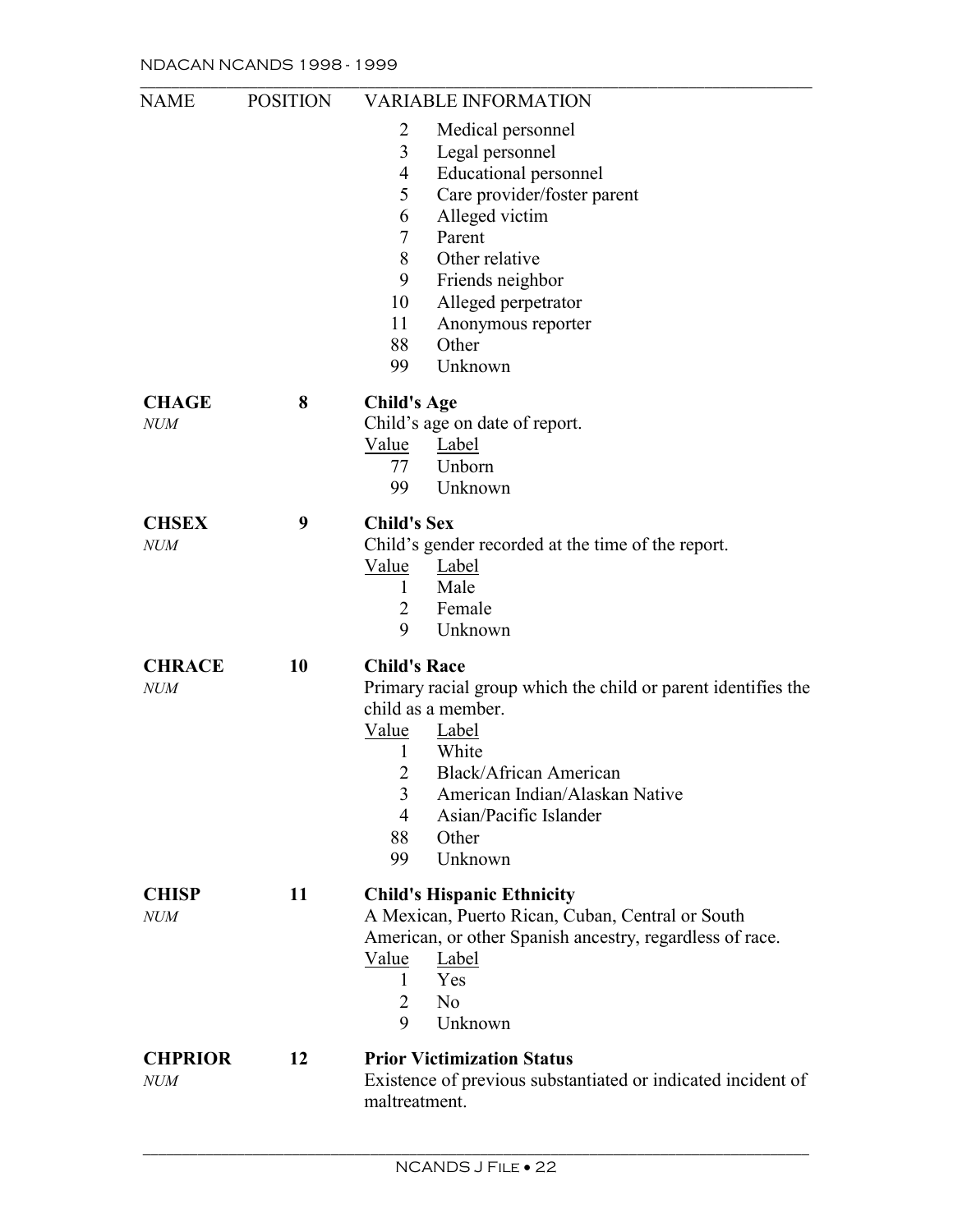| <b>NAME</b>     | <b>POSITION</b> |                      | <b>VARIABLE INFORMATION</b>                                 |
|-----------------|-----------------|----------------------|-------------------------------------------------------------|
|                 |                 | <u>Value</u>         | <b>Label</b>                                                |
|                 |                 | 1                    | Yes                                                         |
|                 |                 | 2                    | N <sub>0</sub>                                              |
|                 |                 | 9                    | Unknown                                                     |
| <b>NOTIFS</b>   | 13              | <b>Notifications</b> |                                                             |
| <b>NUM</b>      |                 |                      | Mandated or courtesy contacting of other agencies           |
|                 |                 |                      | concerning report of child maltreatment.                    |
|                 |                 | Value                | Label                                                       |
|                 |                 | 1                    | None                                                        |
|                 |                 | 2                    | Police prosecutor                                           |
|                 |                 | $\overline{3}$       | Licensing agency                                            |
|                 |                 | $\overline{4}$       | <b>Both</b>                                                 |
|                 |                 | 8                    | Other                                                       |
|                 |                 | 9                    | Unknown                                                     |
| <b>FLVICTIM</b> | 14              |                      | <b>Substantiated or Indicated Maltreatment (computed)</b>   |
| NUM             |                 |                      | Flag of substantiated or indicated maltreatment of child in |
|                 |                 | this report.         |                                                             |
|                 |                 | Value                | Label                                                       |
|                 |                 | $\theta$             | N <sub>0</sub>                                              |
|                 |                 |                      | Yes                                                         |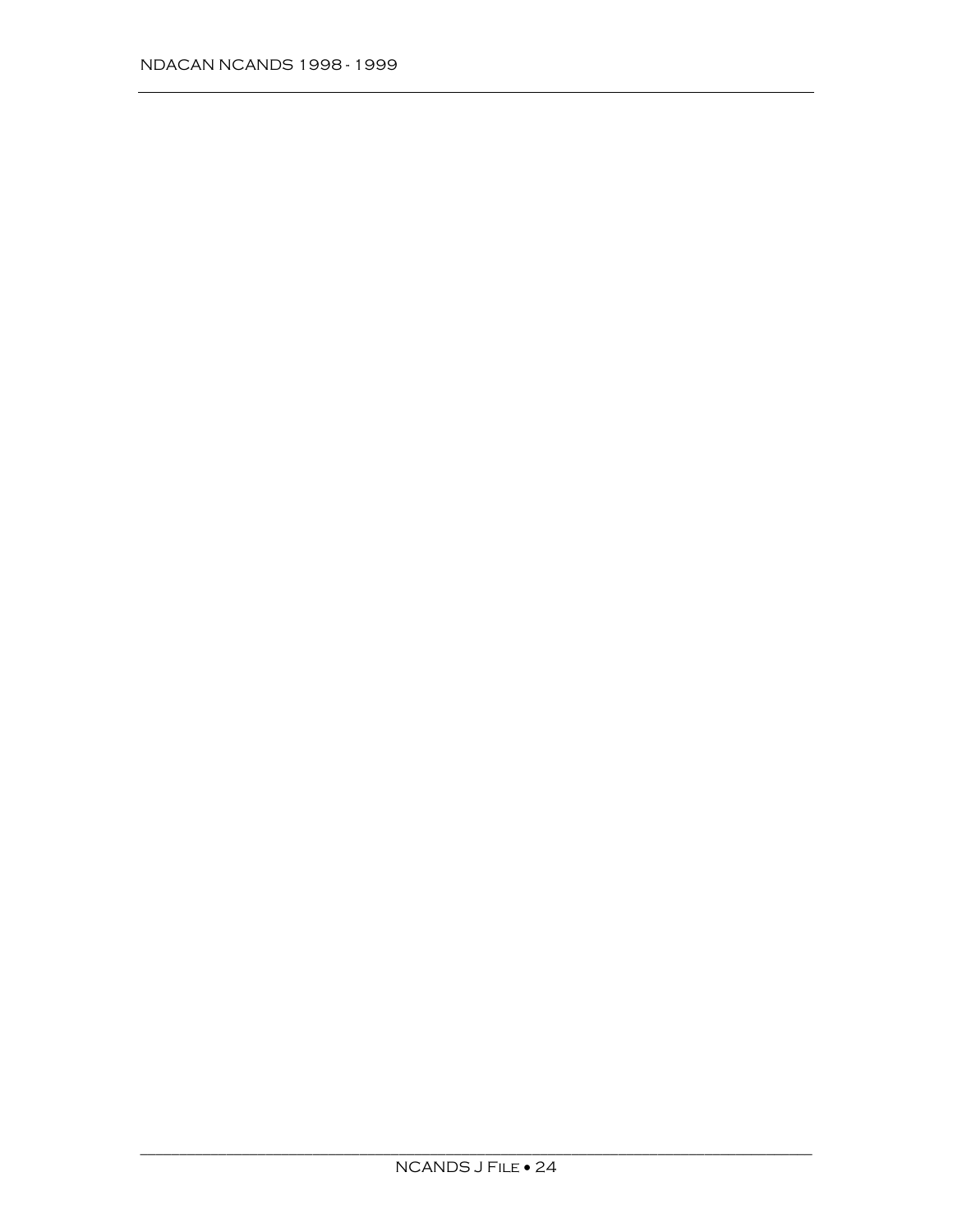# **Alphabetical Listing of** *K File* **Variables**

| <b>Name</b>     | <b>Position</b> | Label                                        | Page |
|-----------------|-----------------|----------------------------------------------|------|
| C MAL CN        | 21              | <b>Maltreatment Count</b>                    | 32   |
| C MEDDIS        | 27              | <b>Medical Neglect Disposition</b>           | 33   |
| C NEGDIS        | 25              | <b>Neglect Disposition</b>                   | 33   |
| C OTHDIS        | 33              | Other Maltreatment Disposition               | 34   |
| C PHYDIS        | 23              | Physical Abuse Disposition                   | 32   |
| C PSYDIS        | 31              | Psychological Abuse Disposition              | 34   |
| C SEXDIS        | 29              | Sexual Abuse Disposition                     | 33   |
| C UNKDIS        | 35              | <b>Unknown Maltreatment Disposition</b>      | 35   |
| <b>CDALC</b>    | 39              | Child Problem with Alcohol                   | 36   |
| <b>CDALCDRU</b> | 37              | Child Problem, Drugs or Alcohol              | 35   |
| <b>CDBEHAV</b>  | 46              | Child Behavior Problem                       | 37   |
| <b>CDDRUG</b>   | 40              | Child Problem with Drugs                     | 36   |
| <b>CDEMOTNL</b> | 42              | Child Emotionally Disturbed                  | 36   |
| <b>CDLEARN</b>  | 44              | Child Learning Disability                    | 36   |
| <b>CDMEDICL</b> | 47              | Child Other Medical Problem                  | 37   |
| <b>CDPHYS</b>   | 45              | <b>Child Physically Disabled</b>             | 37   |
| <b>CDPHYSME</b> | 38              | Child Problem, Mental or Physical            | 35   |
| <b>CDPROBFL</b> | 36              | Child Problem Recorded                       | 35   |
| <b>CDRTRD</b>   | 41              | <b>Child Mentally Retarded</b>               | 36   |
| <b>CDVISUAL</b> | 43              | Child Visual or Hearing Impaired             | 36   |
| <b>CHAGE</b>    | 8               | Child's Age                                  | 30   |
| <b>CHISP</b>    | 11              | Child's Hispanic Ethnicity                   | 30   |
| <b>CHPRIOR</b>  | 12              | <b>Child's Prior Victimization Status</b>    | 31   |
| <b>CHRACE</b>   | 10              | Child's Race                                 | 30   |
| <b>CHSEX</b>    | 9               | Child's Gender                               | 30   |
| <b>FAMPRES</b>  | 16              | <b>Family Preservation Services Provided</b> | 31   |
| <b>FAMSUP</b>   | 15              | <b>Family Support Services Provided</b>      | 31   |
| <b>FCALC</b>    | 51              | Caretaker Problem with Alcohol               | 38   |
| <b>FCALCDRU</b> | 49              | Caretaker Problem, Drugs or Alcohol          | 37   |
| <b>FCDRUG</b>   | 52              | Caretaker Problem with Drugs                 | 38   |
| <b>FCEMOTNL</b> | 54              | Caretaker Emotionally Disturbed              | 38   |
| <b>FCHOUSE</b>  | 60              | Inadequate Housing                           | 39   |
| <b>FCLEARN</b>  | 56              | Caretaker Learning Disability                | 39   |
| <b>FCMEDICL</b> | 58              | <b>Caretaker Other Medical Problem</b>       | 39   |
| <b>FCMONEY</b>  | 61              | Family Has Financial Problem                 | 39   |
| <b>FCPHYS</b>   | 57              | <b>Caretaker Physically Disabled</b>         | 39   |
| <b>FCPHYSME</b> | 50              | Caretaker Mental or Physical Problem         | 38   |
| <b>FCPROBFL</b> | 48              | Caretaker Problem Recorded                   | 37   |
| <b>FCPUBLIC</b> | 62              | <b>Family Receives Public Assistance</b>     | 40   |
| <b>FCRTRD</b>   | 53              | <b>Caretaker Mentally Retarded</b>           | 38   |
| <b>FCVIOL</b>   | 59              | <b>Violence Between Caretakers</b>           | 39   |
| <b>FCVISUAL</b> | 55              | Caretaker Visual or Hearing Problem          | 38   |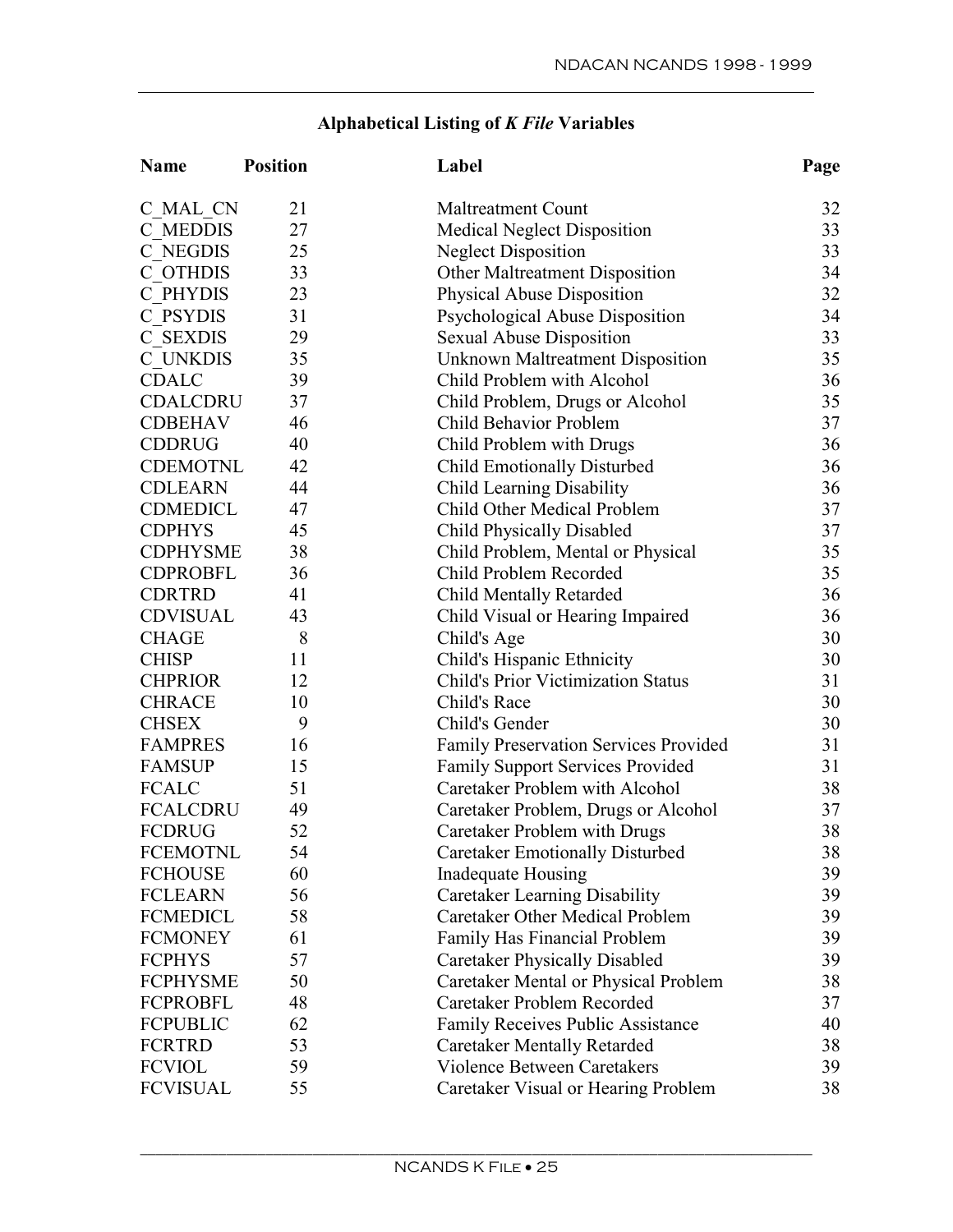| FL CVMED        | 26 | Child Victim of Medical Neglect      | 33 |
|-----------------|----|--------------------------------------|----|
| FL CVNEG        | 24 | Child Victim of Neglect              | 32 |
| FL CVOTH        | 32 | Child Victim of Other Maltreatment   | 34 |
| FL CVPHY        | 22 | Child Victim of Physical Abuse       | 32 |
| FL CVPSY        | 30 | Child Victim of Psychological Abuse  | 34 |
| FL CVSEX        | 28 | Child Victim of Sexual Abuse         | 33 |
| FL CVUNK        | 34 | Child Victim of Unknown Maltreatment | 35 |
| <b>FOSTERCR</b> | 17 | <b>Foster Care Services Provided</b> | 31 |
| <b>JUVPET</b>   | 19 | Juvenile Court Petition              | 32 |
| <b>PETDATE</b>  | 20 | <b>Court Petition Date</b>           | 32 |
| <b>POSTSERV</b> | 13 | Post Investigation Services Provided | 31 |
| <b>RMVDATE</b>  | 18 | Removal Date                         | 32 |
| <b>RPDISPDT</b> | 5  | <b>Disposition Date</b>              | 29 |
| <b>RPTDISP</b>  | 6  | <b>Report Disposition</b>            | 29 |
| <b>RPTDT</b>    | 4  | <b>Report Date</b>                   | 29 |
| <b>RPTSRC</b>   | 7  | <b>Report Source</b>                 | 29 |
| <b>SERVDATE</b> | 14 | Date of Post Investigative Services  | 31 |
| <b>STATERR</b>  | 3  | <b>Reporting State</b>               | 29 |
| YSCHID          | 2  | Child ID                             | 29 |
| <b>YSRPTID</b>  |    | Report ID                            | 29 |
|                 |    |                                      |    |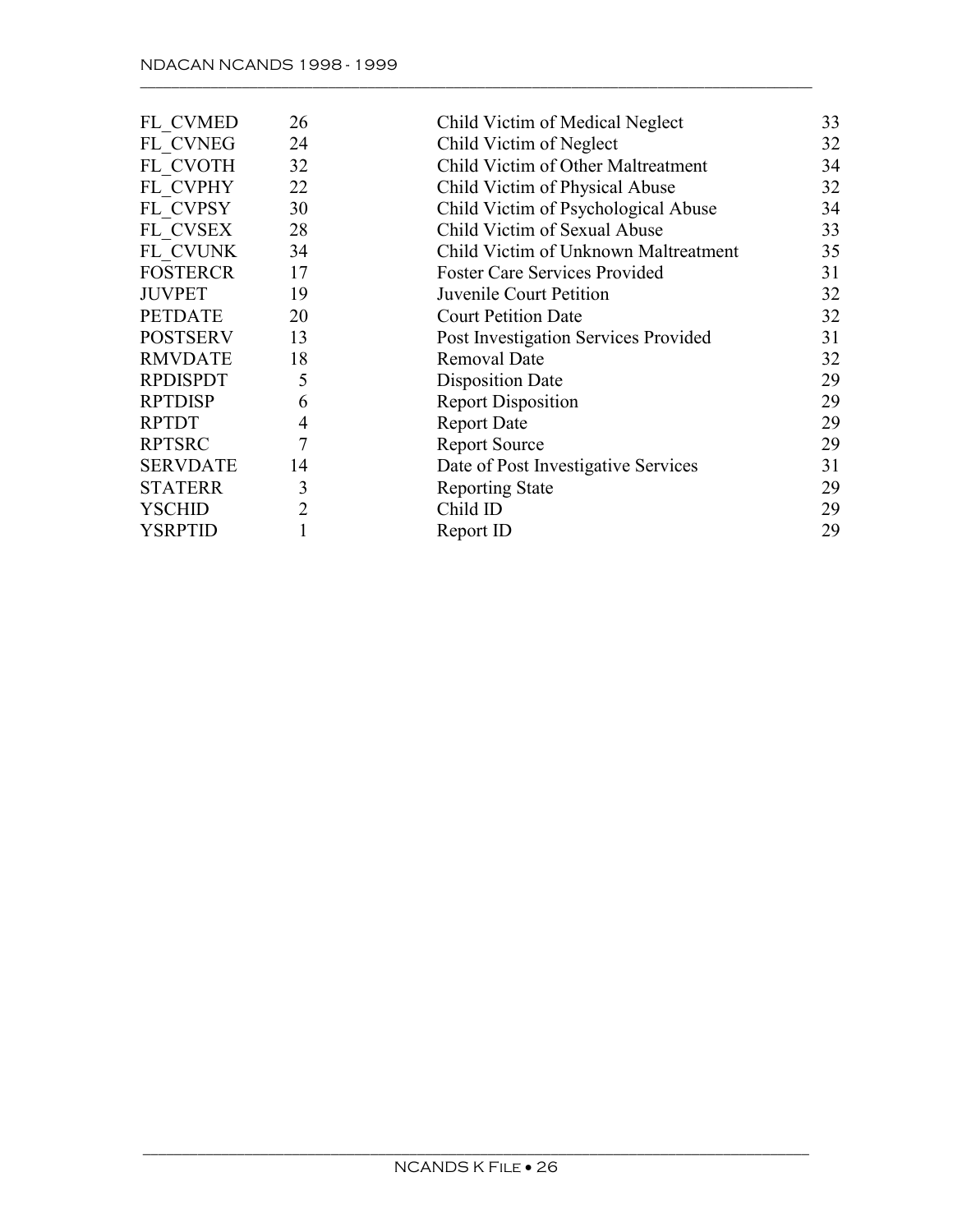| <b>Name</b>     | <b>Position</b> | Label                                        | Page |
|-----------------|-----------------|----------------------------------------------|------|
| <b>YSRPTID</b>  | 1               | Report ID                                    | 29   |
| <b>YSCHID</b>   | $\overline{2}$  | Child ID                                     | 29   |
| <b>STATERR</b>  | $\mathfrak{Z}$  | <b>Reporting State</b>                       | 29   |
| <b>RPTDT</b>    | $\overline{4}$  | <b>Report Date</b>                           | 29   |
| <b>RPDISPDT</b> | 5               | <b>Disposition Date</b>                      | 29   |
| <b>RPTDISP</b>  | 6               | <b>Report Disposition</b>                    | 29   |
| <b>RPTSRC</b>   | 7               | <b>Report Source</b>                         | 29   |
| <b>CHAGE</b>    | 8               | Child's Age                                  | 30   |
| <b>CHSEX</b>    | 9               | Child's Gender                               | 30   |
| <b>CHRACE</b>   | 10              | Child's Race                                 | 30   |
| <b>CHISP</b>    | 11              | Child's Hispanic Ethnicity                   | 30   |
| <b>CHPRIOR</b>  | 12              | <b>Child's Prior Victimization Status</b>    | 31   |
| <b>POSTSERV</b> | 13              | Post Investigation Services Provided         | 31   |
| <b>SERVDATE</b> | 14              | Date of Post Investigative Services          | 31   |
| <b>FAMSUP</b>   | 15              | <b>Family Support Services Provided</b>      | 31   |
| <b>FAMPRES</b>  | 16              | <b>Family Preservation Services Provided</b> | 31   |
| <b>FOSTERCR</b> | 17              | <b>Foster Care Services Provided</b>         | 31   |
| <b>RMVDATE</b>  | 18              | <b>Removal Date</b>                          | 32   |
| <b>JUVPET</b>   | 19              | Juvenile Court Petition                      | 32   |
| <b>PETDATE</b>  | 20              | <b>Court Petition Date</b>                   | 32   |
| C MAL CN        | 21              | <b>Maltreatment Count</b>                    | 32   |
| FL CVPHY        | 22              | Child Victim of Physical Abuse               | 32   |
| C PHYDIS        | 23              | Physical Abuse Disposition                   | 32   |
| FL CVNEG        | 24              | Child Victim of Neglect                      | 32   |
| C NEGDIS        | 25              | <b>Neglect Disposition</b>                   | 33   |
| FL CVMED        | 26              | Child Victim of Medical Neglect              | 33   |
| C MEDDIS        | 27              | <b>Medical Neglect Disposition</b>           | 33   |
| FL CVSEX        | 28              | Child Victim of Sexual Abuse                 | 33   |
| C SEXDIS        | 29              | <b>Sexual Abuse Disposition</b>              | 33   |
| FL CVPSY        | 30              | Child Victim of Psychological Abuse          | 34   |
| C PSYDIS        | 31              | Psychological Abuse Disposition              | 34   |
| FL CVOTH        | 32              | Child Victim of Other Maltreatment           | 34   |
| C OTHDIS        | 33              | <b>Other Maltreatment Disposition</b>        | 34   |
| FL CVUNK        | 34              | Child Victim of Unknown Maltreatment         | 35   |
| C UNKDIS        | 35              | <b>Unknown Maltreatment Disposition</b>      | 35   |
| <b>CDPROBFL</b> | 36              | Child Problem Recorded                       | 35   |
| CDALCDRU        | 37              | Child Problem, Drugs or Alcohol              | 35   |
| <b>CDPHYSME</b> | 38              | Child Problem, Mental or Physical            | 35   |
| <b>CDALC</b>    | 39              | Child Problem with Alcohol                   | 36   |
| <b>CDDRUG</b>   | 40              | Child Problem with Drugs                     | 36   |
| <b>CDRTRD</b>   | 41              | <b>Child Mentally Retarded</b>               | 36   |
| <b>CDEMOTNL</b> | 42              | Child Emotionally Disturbed                  | 36   |

# *K File* **Variables Listed By Position**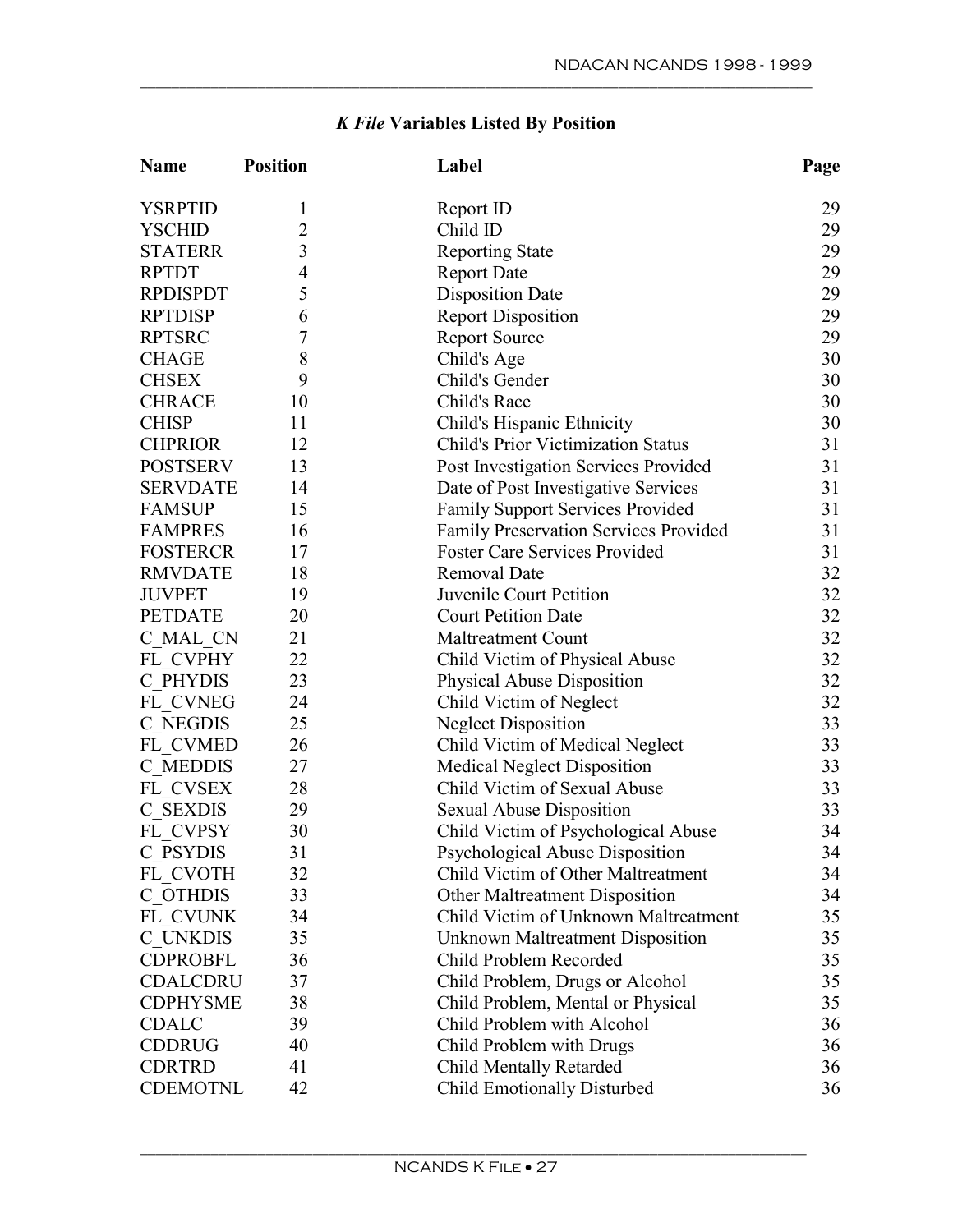| <b>CDVISUAL</b> | 43 | Child Visual or Hearing Impaired         | 36 |
|-----------------|----|------------------------------------------|----|
| <b>CDLEARN</b>  | 44 | <b>Child Learning Disability</b>         | 36 |
| <b>CDPHYS</b>   | 45 | <b>Child Physically Disabled</b>         | 37 |
| <b>CDBEHAV</b>  | 46 | Child Behavior Problem                   | 37 |
| <b>CDMEDICL</b> | 47 | Child Other Medical Problem              | 37 |
| <b>FCPROBFL</b> | 48 | Caretaker Problem Recorded               | 37 |
| <b>FCALCDRU</b> | 49 | Caretaker Problem, Drugs or Alcohol      | 37 |
| <b>FCPHYSME</b> | 50 | Caretaker Mental or Physical Problem     | 38 |
| <b>FCALC</b>    | 51 | Caretaker Problem with Alcohol           | 38 |
| <b>FCDRUG</b>   | 52 | Caretaker Problem with Drugs             | 38 |
| <b>FCRTRD</b>   | 53 | <b>Caretaker Mentally Retarded</b>       | 38 |
| <b>FCEMOTNL</b> | 54 | <b>Caretaker Emotionally Disturbed</b>   | 38 |
| <b>FCVISUAL</b> | 55 | Caretaker Visual or Hearing Problem      | 38 |
| <b>FCLEARN</b>  | 56 | Caretaker Learning Disability            | 39 |
| <b>FCPHYS</b>   | 57 | <b>Caretaker Physically Disabled</b>     | 39 |
| <b>FCMEDICL</b> | 58 | Caretaker Other Medical Problem          | 39 |
| <b>FCVIOL</b>   | 59 | <b>Violence Between Caretakers</b>       | 39 |
| <b>FCHOUSE</b>  | 60 | Inadequate Housing                       | 39 |
| <b>FCMONEY</b>  | 61 | Family Has Financial Problem             | 39 |
| <b>FCPUBLIC</b> | 62 | <b>Family Receives Public Assistance</b> | 40 |
|                 |    |                                          |    |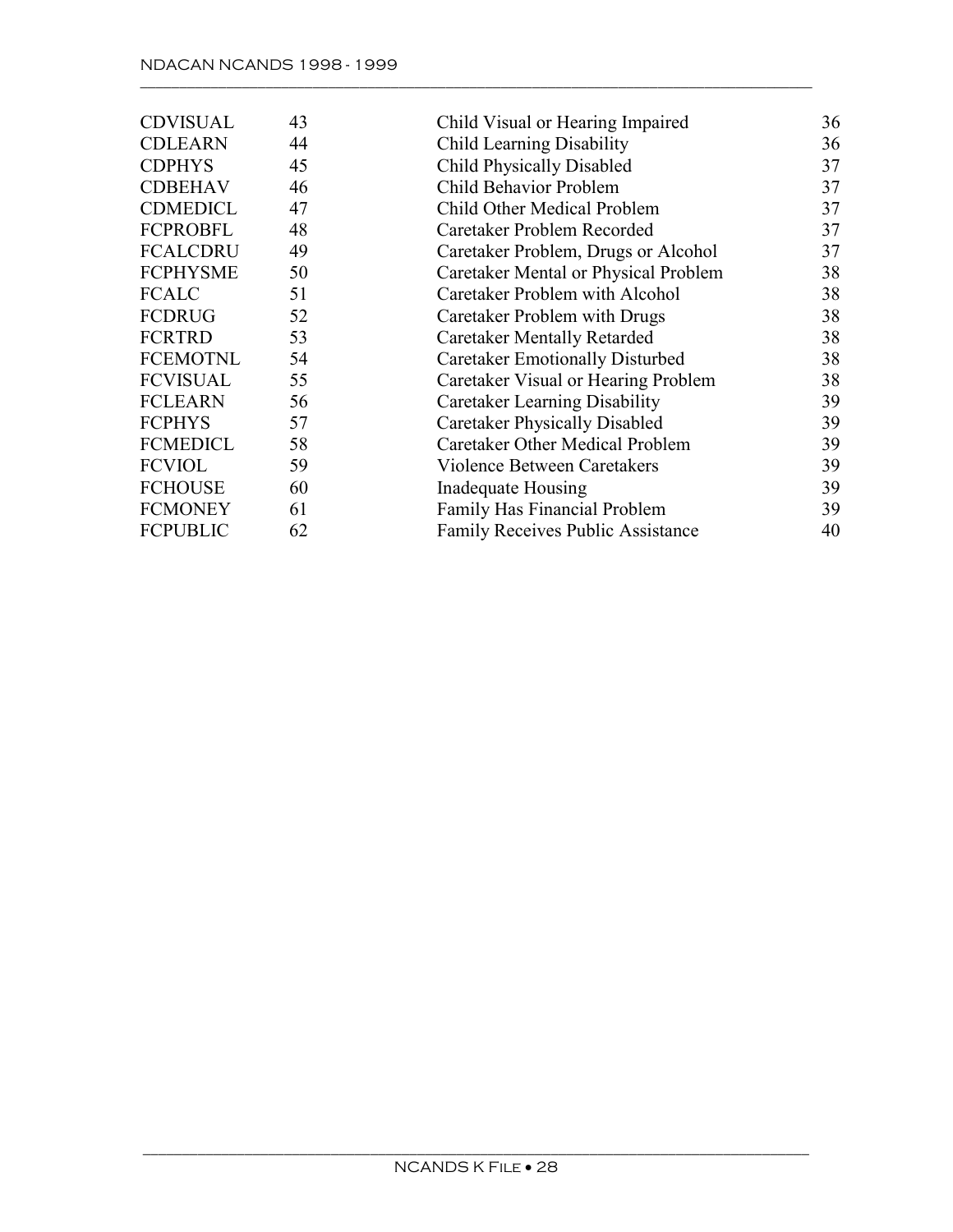#### *K File* **Variable Information**

<span id="page-30-0"></span>This section contains coding information for the 62 variables in the 1998 - 1999 NCANDS DCDC *K* Data Files. The *K Files* include data for children who were specifically identified as a substantiated or indicated victim of abuse or neglect. Records associated with unsubstantiated reports are not included. The variables are presented in the order in which they appear in the files. The first line in the description of each variable contains the name in capital letters, the position in the file, and the variable label. The data type is listed in italics below the variable name. When applicable, explanatory text or value labels follow.

Twenty-one of the variables are labeled as *computed* variables. These were derived from the original NCANDS elements as described in *Appendix C*. . Please see *Appendix E* for a glossary of NCANDS terms.

| <b>NAME</b>                    | <b>POSITION</b>         | <b>VARIABLE INFORMATION</b>                                                                                                                                                                                                                                                |
|--------------------------------|-------------------------|----------------------------------------------------------------------------------------------------------------------------------------------------------------------------------------------------------------------------------------------------------------------------|
| <b>YSRPTID</b><br><b>CHAR</b>  | $\mathbf{1}$            | <b>Report ID</b><br>Unique identification label assigned to each report of<br>maltreatment.                                                                                                                                                                                |
| <b>YSCHID</b><br><b>CHAR</b>   | $\boldsymbol{2}$        | <b>Child ID</b><br>Unique identification label assigned to child.                                                                                                                                                                                                          |
| <b>STATERR</b><br><b>CHAR</b>  | 3                       | <b>State</b><br>Two-letter state abbreviation.                                                                                                                                                                                                                             |
| <b>RPTDT</b><br><b>DATE</b>    | $\overline{\mathbf{4}}$ | <b>Report Date</b><br>Date maltreatment was reported.                                                                                                                                                                                                                      |
| <b>RPDISPDT</b><br><b>DATE</b> | 5                       | <b>Disposition Date</b><br>Date a decision was reached concerning the disposition of<br>alleged maltreatment(s).                                                                                                                                                           |
| <b>RPTDISP</b><br><b>NUM</b>   | 6                       | <b>Report Disposition</b><br>Conclusion reached by responsible agency concerning<br>report of alleged maltreatment.<br>Value<br>Label<br>Substantiated<br>1<br>Indicated<br>2<br>$\overline{3}$<br>Unsubstantiated<br>Closed no finding<br>4<br>8<br>Other<br>9<br>Unknown |
| <b>RPTSRC</b><br><b>NUM</b>    | 7                       | <b>Report Source</b><br>Role of person who reported alleged maltreatment.<br>Value<br>Label                                                                                                                                                                                |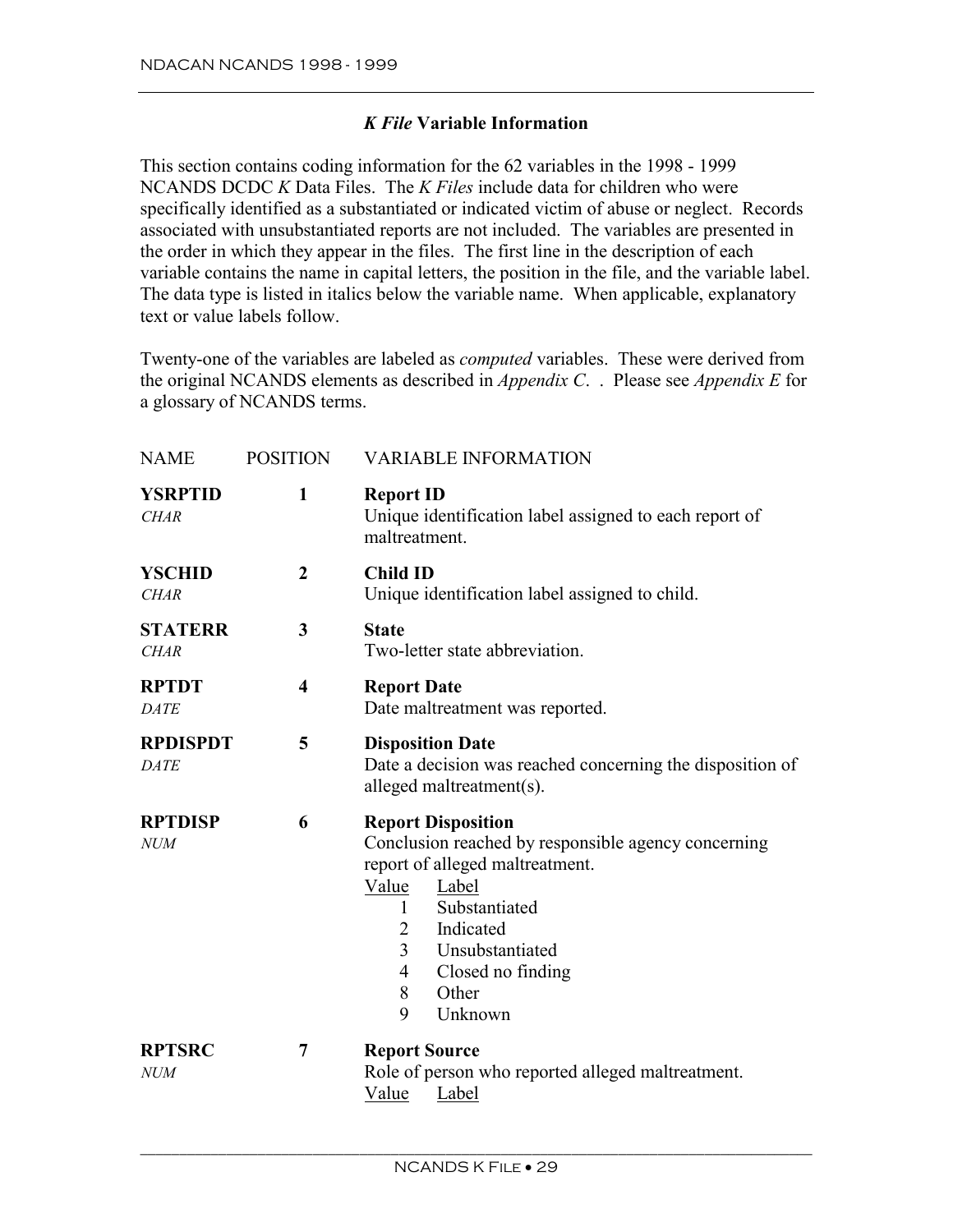|                |    | $\mathbf{1}$<br>Social services/mental health                                                 |
|----------------|----|-----------------------------------------------------------------------------------------------|
|                |    | 2<br>Medical personnel                                                                        |
|                |    | 3<br>Legal personnel                                                                          |
|                |    | <b>Educational personnel</b><br>4                                                             |
|                |    | 5<br>Care provider/foster parent                                                              |
|                |    | Alleged victim<br>6                                                                           |
|                |    | 7<br>Parent                                                                                   |
|                |    | 8<br>Other relative                                                                           |
|                |    | 9<br>Friends neighbor                                                                         |
|                |    | 10<br>Alleged perpetrator                                                                     |
|                |    | 11<br>Anonymous reporter                                                                      |
|                |    | Other<br>88                                                                                   |
|                |    | Unknown<br>99                                                                                 |
|                |    |                                                                                               |
| <b>CHAGE</b>   | 8  | <b>Child's Age</b>                                                                            |
| <i>NUM</i>     |    | Child's age on date of report.                                                                |
|                |    | Value<br>Label                                                                                |
|                |    | Unborn<br>77                                                                                  |
|                |    | 99<br>Unknown                                                                                 |
| <b>CHSEX</b>   | 9  | <b>Child's Sex</b>                                                                            |
| <i>NUM</i>     |    | Child's gender recorded at the time of the report.                                            |
|                |    | Value<br>Label                                                                                |
|                |    | Male<br>$\mathbf{1}$                                                                          |
|                |    |                                                                                               |
|                |    | 2                                                                                             |
|                |    | Female<br>9                                                                                   |
|                |    | Unknown                                                                                       |
| <b>CHRACE</b>  | 10 | <b>Child's Race</b>                                                                           |
| <b>NUM</b>     |    | Primary racial group which the child or parent identifies the                                 |
|                |    | child as a member.                                                                            |
|                |    | Value<br><b>Label</b>                                                                         |
|                |    | $\mathbf{1}$<br>White                                                                         |
|                |    | <b>Black/African American</b><br>2                                                            |
|                |    | 3<br>American Indian/Alaskan Native                                                           |
|                |    | Asian/Pacific Islander<br>4                                                                   |
|                |    | 88<br>Other                                                                                   |
|                |    | Unknown<br>99                                                                                 |
| <b>CHISP</b>   | 11 |                                                                                               |
| <i>NUM</i>     |    | <b>Child's Hispanic Ethnicity</b><br>Mexican, Puerto Rican, Cuban, Central or South American, |
|                |    | or other Spanish ancestry regardless of race.                                                 |
|                |    | Label<br>Value                                                                                |
|                |    | Yes<br>$\mathbf{1}$                                                                           |
|                |    | N <sub>o</sub><br>2                                                                           |
|                |    | 9<br>Unknown                                                                                  |
| <b>CHPRIOR</b> | 12 | <b>Prior Victimization Status</b>                                                             |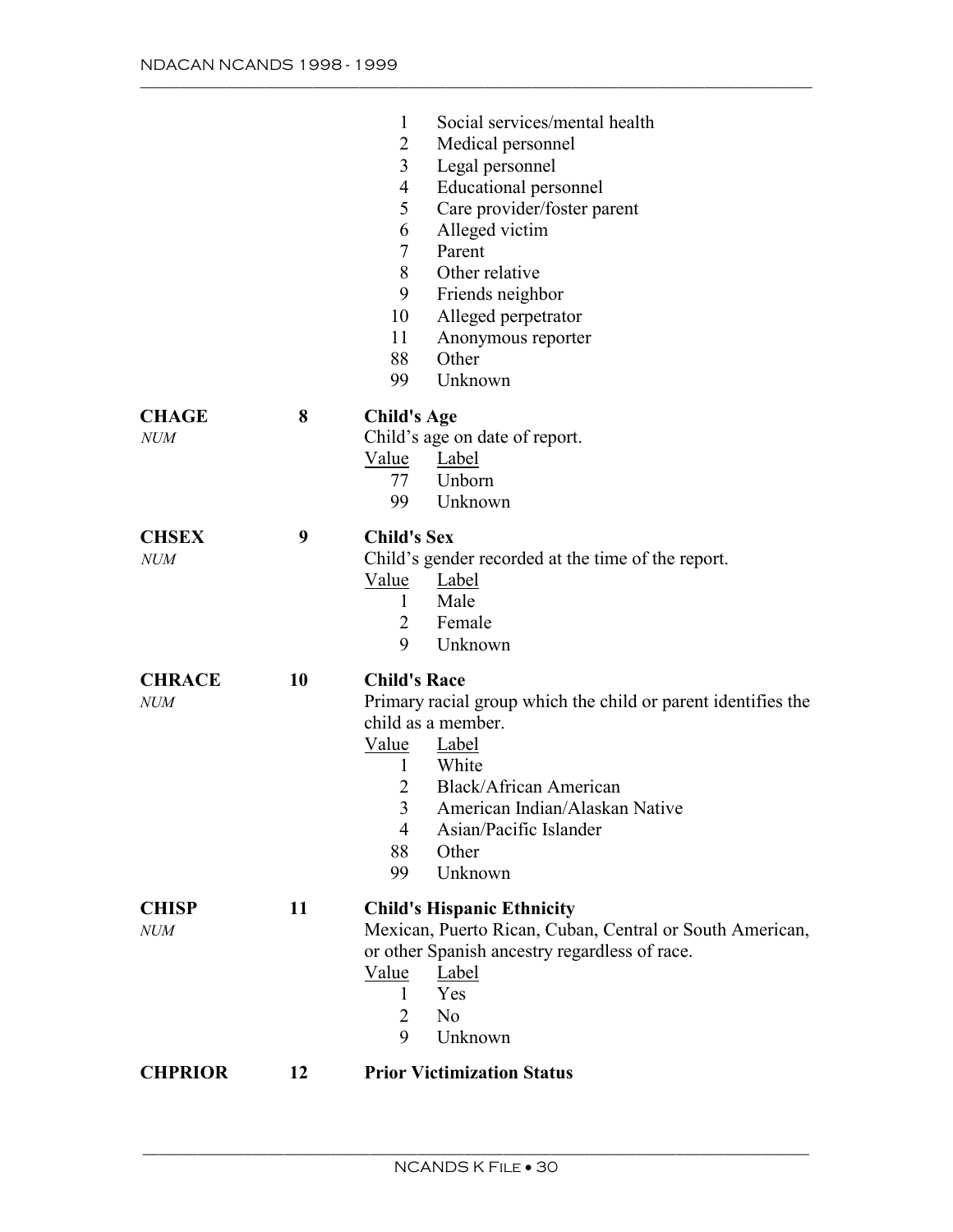| <b>NUM</b>                     |    | Existence of previous substantiated or indicated incident of<br>maltreatment.<br>Value<br>Label<br>1<br>Yes<br>$\overline{2}$<br>N <sub>0</sub><br>9<br>Unknown                                                                                           |
|--------------------------------|----|-----------------------------------------------------------------------------------------------------------------------------------------------------------------------------------------------------------------------------------------------------------|
| <b>POSTSERV</b><br><b>NUM</b>  | 13 | <b>Post Investigation Services Provided</b><br>CPS or child welfare services provided as a result of needs<br>identified during the investigation.<br><u>Value</u><br><b>Label</b><br>Yes<br>$\mathbf{1}$<br>2<br>N <sub>0</sub><br>9<br>Unknown          |
| <b>SERVDATE</b><br><b>DATE</b> | 14 | <b>Date of Post Investigative Services</b><br>Date post-investigation services were provided, generally<br>the date of the report disposition.                                                                                                            |
| <b>FAMSUP</b><br><b>NUM</b>    | 15 | <b>Family Support Services Provided</b><br>Family support services were opened or planned for the<br>family.<br><u>Value</u><br><b>Label</b><br>Yes<br>$\mathbf{1}$<br>2<br>N <sub>0</sub><br>9<br>Unknown                                                |
| <b>FAMPRES</b><br><b>NUM</b>   | 16 | <b>Family Preservation Services Provided</b><br>Family preservation services were opened or planned for<br>the family.<br>Value<br>Label<br>Yes<br>1<br>N <sub>0</sub><br>2<br>9<br>Unknown                                                               |
| <b>FOSTERCR</b><br><i>NUM</i>  | 17 | <b>Foster Care Services Provided</b><br>Service or activities associated with 24-hour substitute care<br>for all children placed away from their parents.<br><u>Value</u><br><b>Label</b><br>Yes<br>1<br>N <sub>0</sub><br>$\overline{2}$<br>9<br>Unknown |
| <b>RMVDATE</b><br>DATE         | 18 | <b>Removal Date</b><br>The month, day, and year the child was removed from the<br>care and supervision of his or her parents.                                                                                                                             |
| <b>JUVPET</b>                  | 19 | <b>Juvenile Court Petition</b>                                                                                                                                                                                                                            |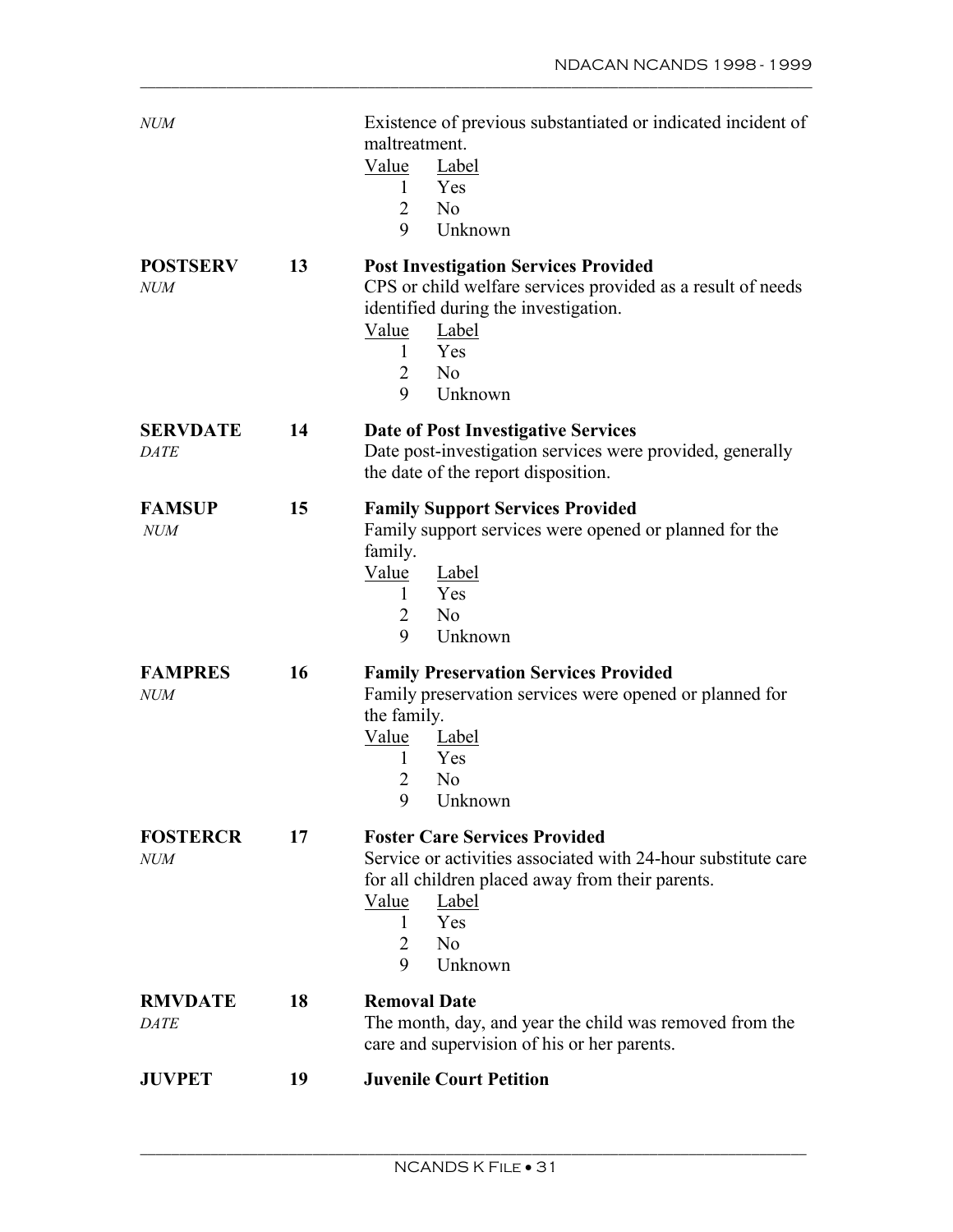| <b>NUM</b>                    |    | Legal document filed with the court requesting that the<br>court take action regarding the child's status as a result of<br>the investigation.<br>Value<br>Label<br>Yes<br>1<br>N <sub>0</sub><br>2<br>9<br>Unknown                                                        |
|-------------------------------|----|----------------------------------------------------------------------------------------------------------------------------------------------------------------------------------------------------------------------------------------------------------------------------|
| <b>PETDATE</b><br><b>DATE</b> | 20 | <b>Court Petition Date</b><br>The month, day, and year that the juvenile court petition<br>was filed.                                                                                                                                                                      |
| C MAL CN<br><b>NUM</b>        | 21 | <b>Maltreatment Count (computed)</b><br>Number of substantiated or indicated maltreatments.                                                                                                                                                                                |
| FL CVPHY<br><b>NUM</b>        | 22 | <b>Child Victim of Physical Abuse (computed)</b><br>Flag indicating whether child was substantiated or<br>indicated victim of physical abuse.<br><u>Value</u><br><b>Label</b><br>No<br>$\boldsymbol{0}$<br>Yes<br>1                                                        |
| <b>C</b> PHYDIS<br>NUM        | 23 | <b>Physical Abuse Disposition (computed)</b><br>Disposition of maltreatment associated with report of<br>alleged physical abuse.<br>Value<br>Label<br>Substantiated<br>1<br>Indicated<br>2<br>Unsubstantiated<br>3<br>4<br>Closed no finding<br>8<br>Other<br>9<br>Unknown |
| FL CVNEG<br><b>NUM</b>        | 24 | <b>Child Victim of Neglect (computed)</b><br>Flag indicating whether child was substantiated or<br>indicated victim of neglect.<br>Label<br>Value<br>$\overline{0}$<br>N <sub>0</sub><br>Yes<br>$\mathbf{1}$                                                               |
| <b>C</b> NEGDIS<br><b>NUM</b> | 25 | <b>Neglect Disposition (computed)</b><br>Disposition of maltreatment associated with report of<br>alleged neglect.<br>Value<br>Label<br>Substantiated<br>$\mathbf{1}$<br>Indicated<br>2<br>3<br>Unsubstantiated<br>4<br>Closed no finding<br>8<br>Other                    |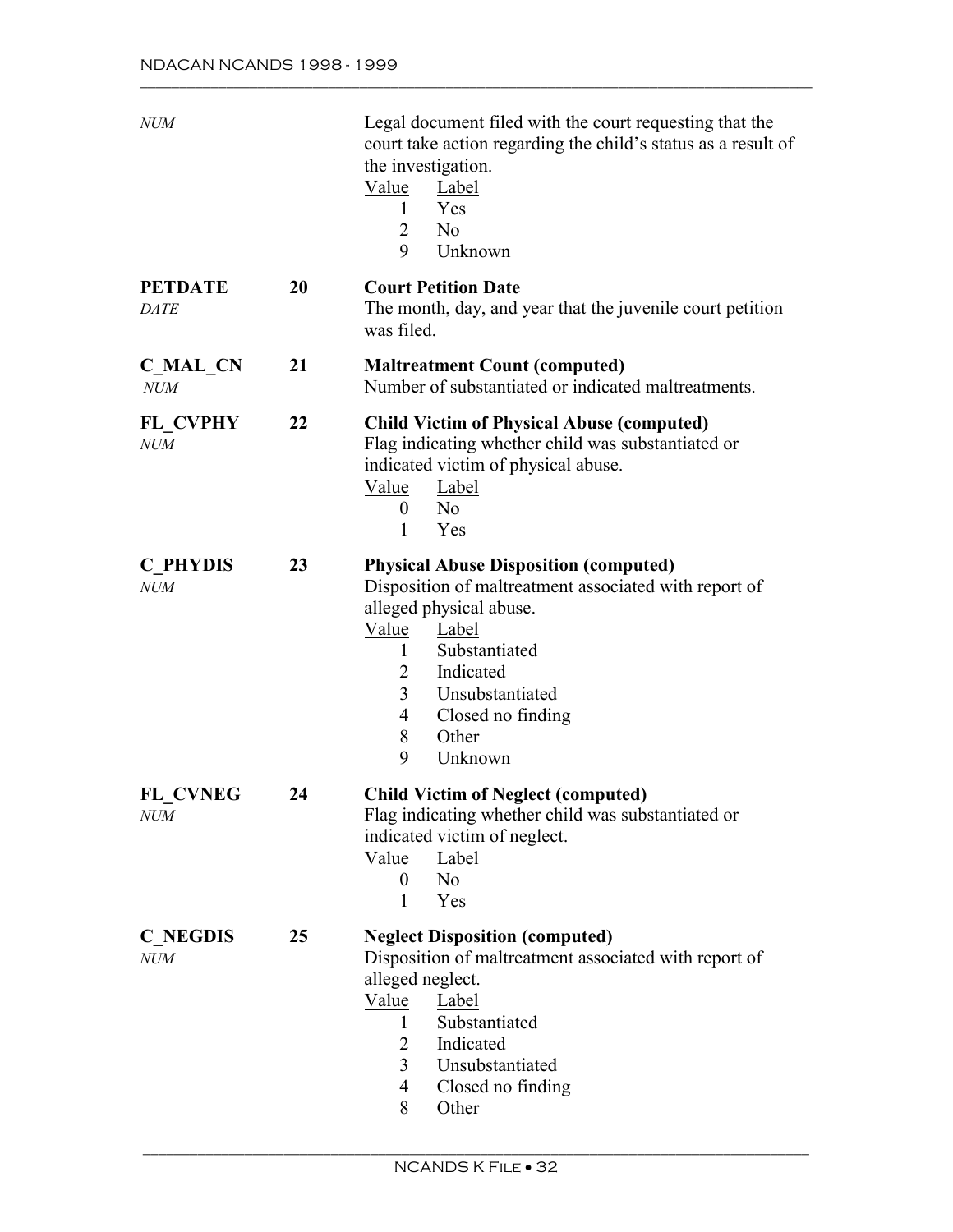|                               |    | 9<br>Unknown                                                                                                                                                                                                                                                                      |
|-------------------------------|----|-----------------------------------------------------------------------------------------------------------------------------------------------------------------------------------------------------------------------------------------------------------------------------------|
| <b>FL CVMED</b><br><b>NUM</b> | 26 | <b>Child Victim of Medical Neglect (computed)</b><br>Flag indicating whether child was substantiated or<br>indicated victim of medical neglect.<br>Label<br>Value<br>N <sub>0</sub><br>$\overline{0}$<br>1<br>Yes                                                                 |
| <b>C MEDDIS</b><br><b>NUM</b> | 27 | <b>Medical Neglect Disposition (computed)</b><br>Disposition of maltreatment associated with report of<br>alleged medical neglect.<br>Value<br>Label<br>Substantiated<br>1<br>Indicated<br>2<br>3<br>Unsubstantiated<br>4<br>Closed no finding<br>Other<br>8<br>9<br>Unknown      |
| <b>FL CVSEX</b><br><b>NUM</b> | 28 | <b>Child Victim of Sexual Abuse (computed)</b><br>Flag indicating whether child was substantiated or<br>indicated victim of sexual abuse.<br><u>Value</u><br><b>Label</b><br>$\theta$<br>N <sub>0</sub><br>Yes<br>1                                                               |
| <b>C SEXDIS</b><br><b>NUM</b> | 29 | <b>Sexual Abuse Disposition (computed)</b><br>Disposition of maltreatment associated with report of<br>alleged sexual abuse.<br>Value<br>Label<br>$\mathbf{1}$<br>Substantiated<br>Indicated<br>2<br>3<br>Unsubstantiated<br>Closed no finding<br>4<br>8<br>Other<br>Unknown<br>9 |
| <b>FL CVPSY</b><br><b>NUM</b> | 30 | <b>Child Victim of Psychological Abuse (computed)</b><br>Flag indicating whether child was substantiated or<br>indicated victim of psychological abuse.<br>Value<br>Label<br>N <sub>0</sub><br>0<br>Yes<br>1                                                                      |
| <b>C</b> PSYDIS<br><b>NUM</b> | 31 | <b>Psychological Abuse Disposition (computed)</b><br>Disposition of maltreatment associated with report of<br>alleged psychological abuse.<br>Value<br>Label                                                                                                                      |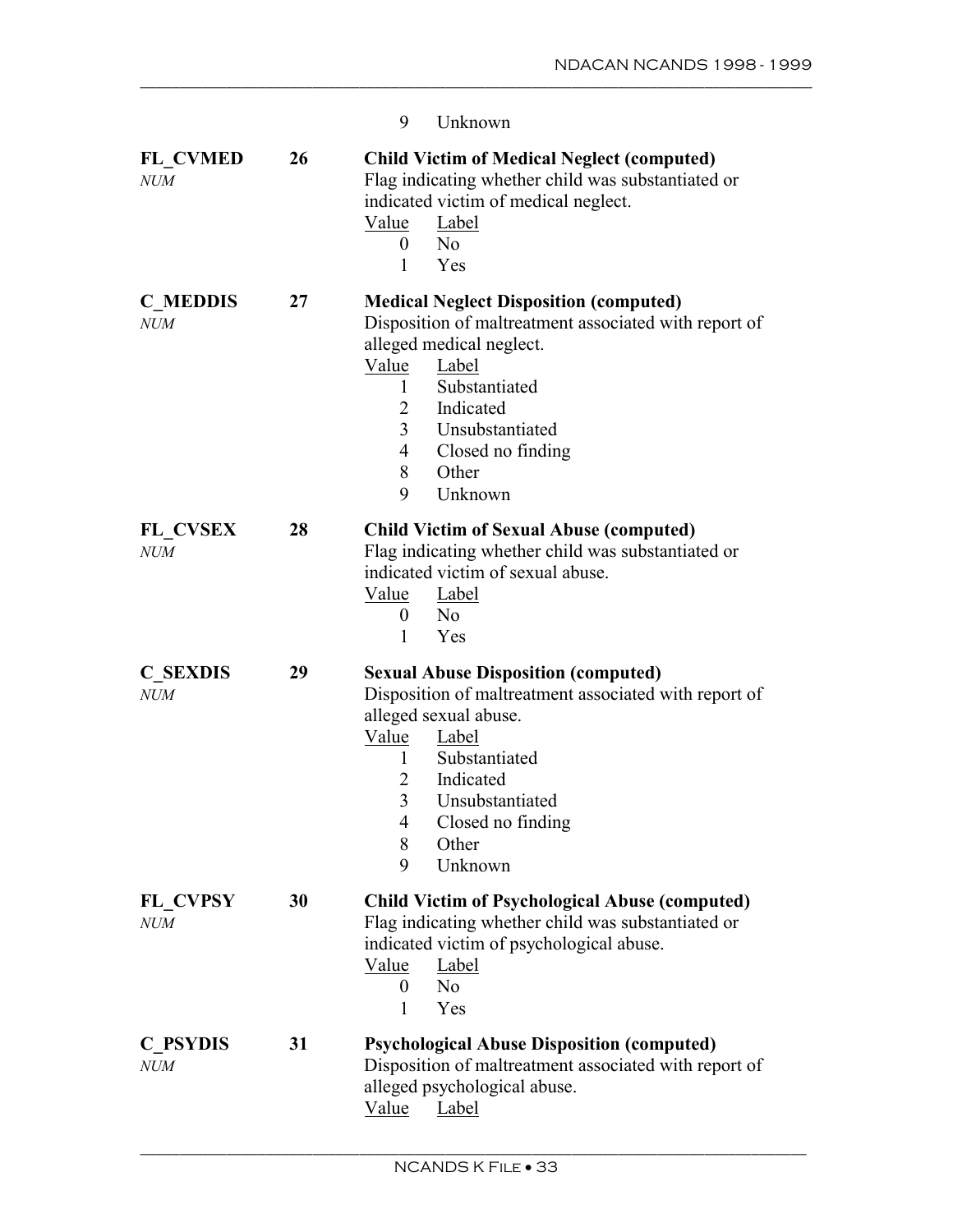|                               |    | $\mathbf{1}$<br>Substantiated<br>Indicated<br>2<br>3<br>Unsubstantiated<br>Closed no finding<br>4<br>8<br>Other<br>9<br>Unknown                                                                                                                                                        |
|-------------------------------|----|----------------------------------------------------------------------------------------------------------------------------------------------------------------------------------------------------------------------------------------------------------------------------------------|
| FL CVOTH<br><b>NUM</b>        | 32 | <b>Child Victim of Other Maltreatment (computed)</b><br>Flag indicating whether child was substantiated or<br>indicated victim of some other type of maltreatment.<br>Label<br>Value<br>N <sub>o</sub><br>$\boldsymbol{0}$<br>1<br>Yes                                                 |
| <b>C</b> OTHDIS<br><b>NUM</b> | 33 | <b>Other Maltreatment Disposition (computed)</b><br>Disposition of maltreatment associated with report of<br>alleged other maltreatment.<br>Value<br>Label<br>Substantiated<br>1<br>Indicated<br>2<br>3<br>Unsubstantiated<br>Closed no finding<br>4<br>Other<br>8<br>9<br>Unknown     |
| FL CVUNK<br><b>NUM</b>        | 34 | <b>Child Victim of Unknown Maltreatment (computed)</b><br>Flag indicating whether child was substantiated or<br>indicated victim of an unknown type of maltreatment.<br>Value<br>Label<br>N <sub>0</sub><br>$\boldsymbol{0}$<br>1<br>Yes                                               |
| <b>C UNKDIS</b><br><i>NUM</i> | 35 | <b>Unknown Maltreatment Disposition (computed)</b><br>Disposition of maltreatment associated with report of<br>alleged unknown maltreatment.<br>Label<br>Value<br>Substantiated<br>1<br>Indicated<br>2<br>3<br>Unsubstantiated<br>4<br>Closed no finding<br>8<br>Other<br>9<br>Unknown |
| <b>CDPROBFL</b><br><b>NUM</b> | 36 | <b>Child Problem Recorded (computed)</b><br>The child was reported to have a special problem such as<br>drug abuse or a physical handicap.<br>Value<br>Label<br>N <sub>o</sub><br>0                                                                                                    |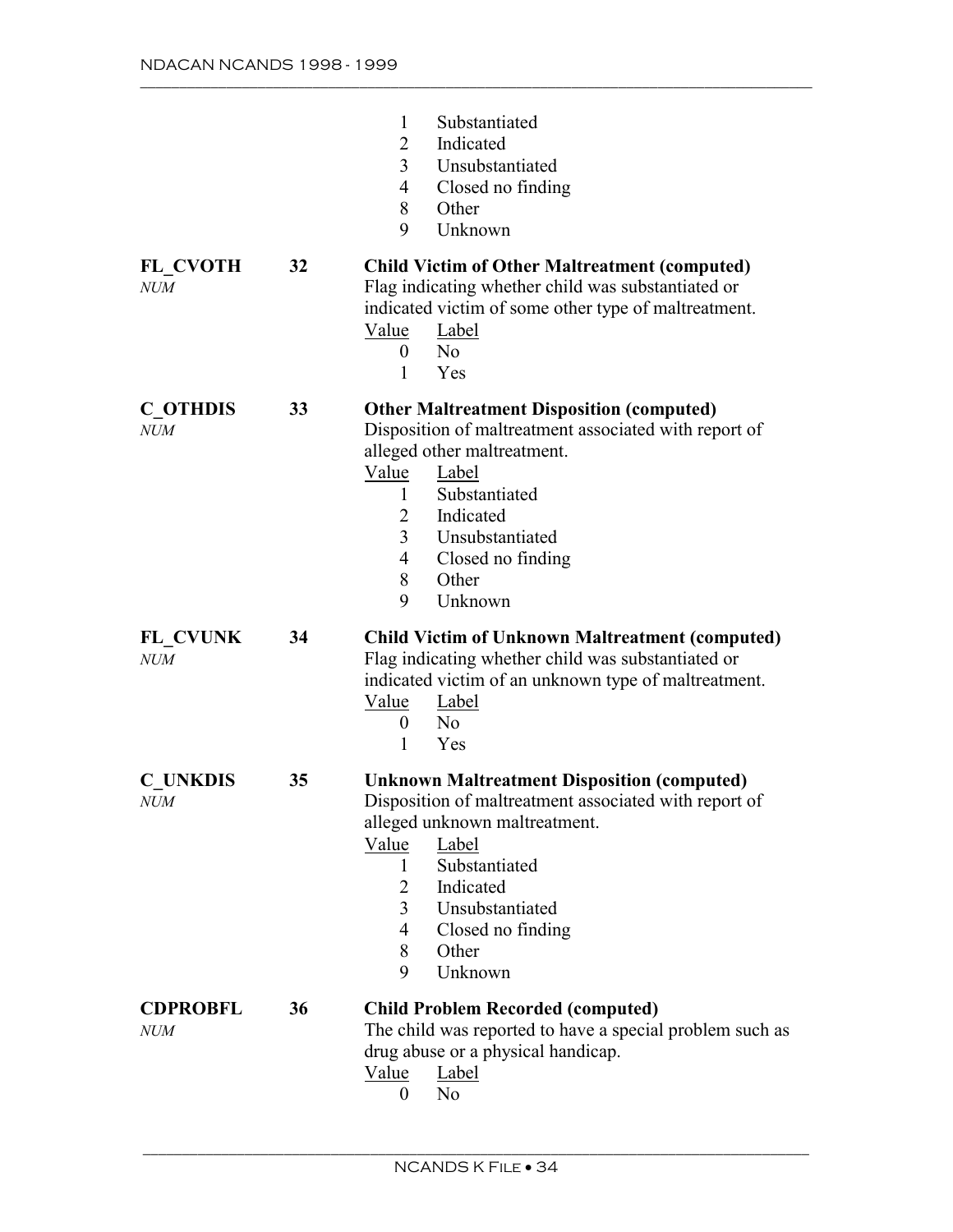|                               |    | Yes<br>1<br>9<br>Unknown                                                                                                                                                                                                          |
|-------------------------------|----|-----------------------------------------------------------------------------------------------------------------------------------------------------------------------------------------------------------------------------------|
| <b>CDALCDRU</b><br><b>NUM</b> | 37 | <b>Child Problem, Drugs or Alcohol (computed)</b><br>The child was reported to have a problem with either drugs<br>or alcohol.<br><u>Value</u><br>Label<br>N <sub>o</sub><br>$\mathbf{0}$<br>$\mathbf{1}$<br>Yes<br>9<br>Unknown  |
| <b>CDPHYSME</b><br><b>NUM</b> | 38 | <b>Child Problem, Mental or Physical (computed)</b><br>The child was reported to have a physical or mental<br>problem.<br>Value<br>Label<br>N <sub>0</sub><br>$\overline{0}$<br>Yes<br>1<br>9<br>Unknown                          |
| <b>CDALC</b><br>NUM           | 39 | <b>Child Problem with Alcohol</b><br>The child was reported to compulsively use or need<br>alcohol.<br><u>Value</u><br><b>Label</b><br>N <sub>0</sub><br>$\overline{0}$<br>Yes<br>1<br>Unknown<br>9                               |
| <b>CDDRUG</b><br><b>NUM</b>   | 40 | <b>Child Problem with Drugs</b><br>The child was reported to compulsively use or need<br>narcotics.<br>Value<br>Label<br>N <sub>0</sub><br>$\theta$<br>1<br>Yes<br>9<br>Unknown                                                   |
| <b>CDRTRD</b><br><b>NUM</b>   | 41 | <b>Child Mentally Retarded</b><br>The child was clinically diagnosed to be significantly<br>subaverage in general cognitive ability.<br>Value<br>Label<br>N <sub>0</sub><br>$\overline{0}$<br>Yes<br>$\mathbf{1}$<br>Unknown<br>9 |
| <b>CDEMOTNL</b><br><b>NUM</b> | 42 | <b>Child Emotionally Disturbed</b><br>The child was clinically diagnosed to be emotionally<br>disturbed.<br>Label<br>Value<br>N <sub>o</sub><br>$\overline{0}$<br>$\mathbf{1}$<br>Yes                                             |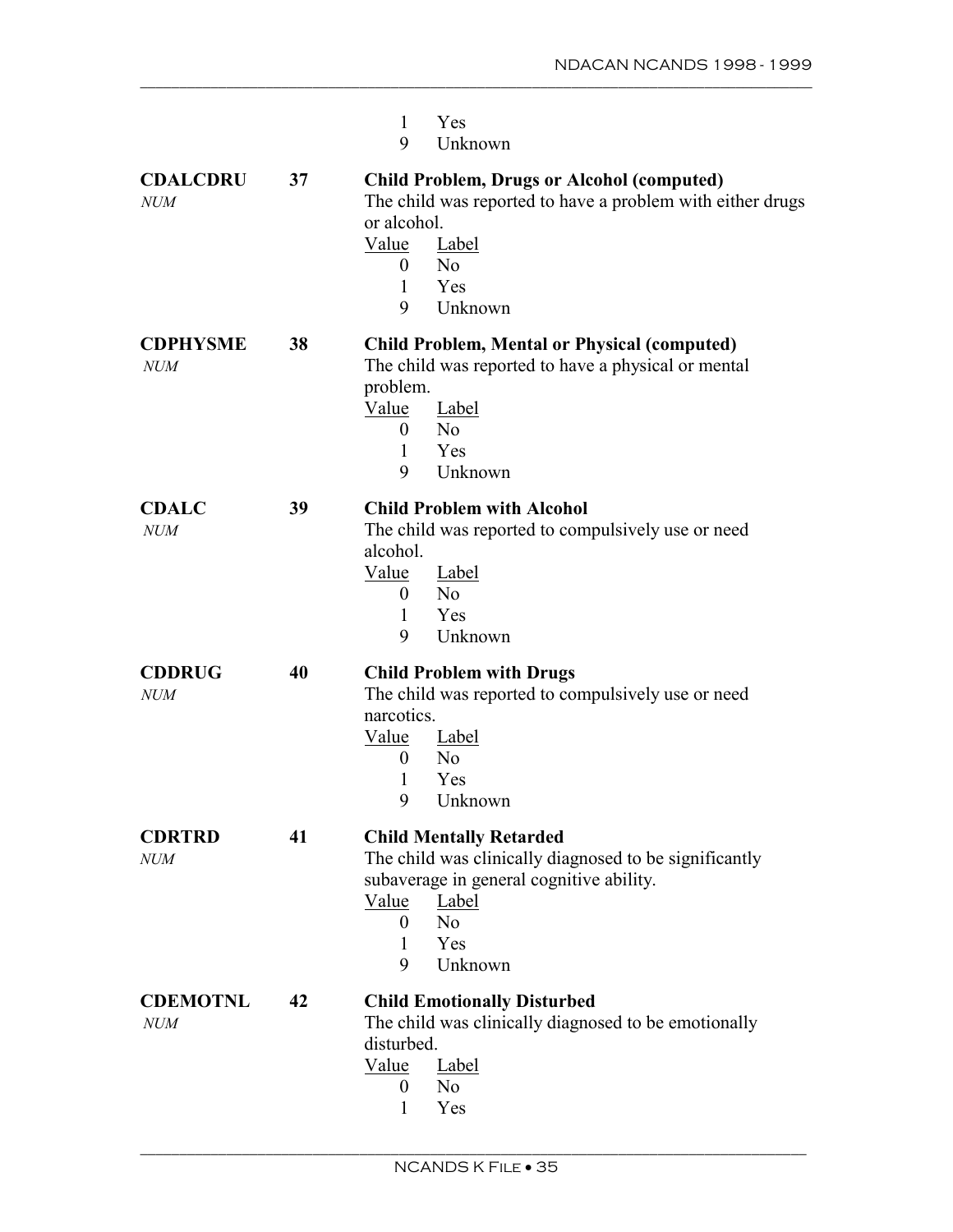|                               |    | N <sub>0</sub><br>2                                                                                                                                                                                                        |
|-------------------------------|----|----------------------------------------------------------------------------------------------------------------------------------------------------------------------------------------------------------------------------|
| <b>FCPROBFL</b><br><b>NUM</b> | 48 | <b>Caretaker Problem Recorded (computed)</b><br>Caretaker was reported to have a special problem such as<br>drug abuse or a physical handicap.<br>Value<br>Label<br>Yes<br>1                                               |
| <b>CDMEDICL</b><br><b>NUM</b> | 47 | <b>Child Other Medical Problem</b><br>The child was reported to have another medical problem<br>not previously identified.<br><u>Value</u><br><b>Label</b><br>N <sub>0</sub><br>$\overline{0}$<br>Yes<br>1<br>Unknown<br>9 |
| <b>CDBEHAV</b><br><b>NUM</b>  | 46 | <b>Child Behavior Problem</b><br>The child was reported to have a behavior problem in<br>school or in the community.<br><u>Value</u><br>Label<br>N <sub>0</sub><br>$\overline{0}$<br>Yes<br>1<br>9<br>Unknown              |
| <b>CDPHYS</b><br><b>NUM</b>   | 45 | <b>Child Physically Disabled</b><br>The child was reported to be physically disabled.<br>Value<br>Label<br>N <sub>0</sub><br>$\overline{0}$<br>Yes<br>1<br>Unknown<br>9                                                    |
| <b>CDLEARN</b><br><b>NUM</b>  | 44 | <b>Child Learning Disability</b><br>The child was reported to have a learning disability.<br>Value<br>Label<br>N <sub>0</sub><br>$\theta$<br>Yes<br>1<br>9<br>Unknown                                                      |
| <b>CDVISUAL</b><br><b>NUM</b> | 43 | <b>Child Visual or Hearing Impaired</b><br>The child was clinically diagnosed to be visually, hearing,<br>or speech impaired.<br>Value<br>Label<br>N <sub>0</sub><br>$\overline{0}$<br>Yes<br>1<br>9<br>Unknown            |
|                               |    | 9<br>Unknown                                                                                                                                                                                                               |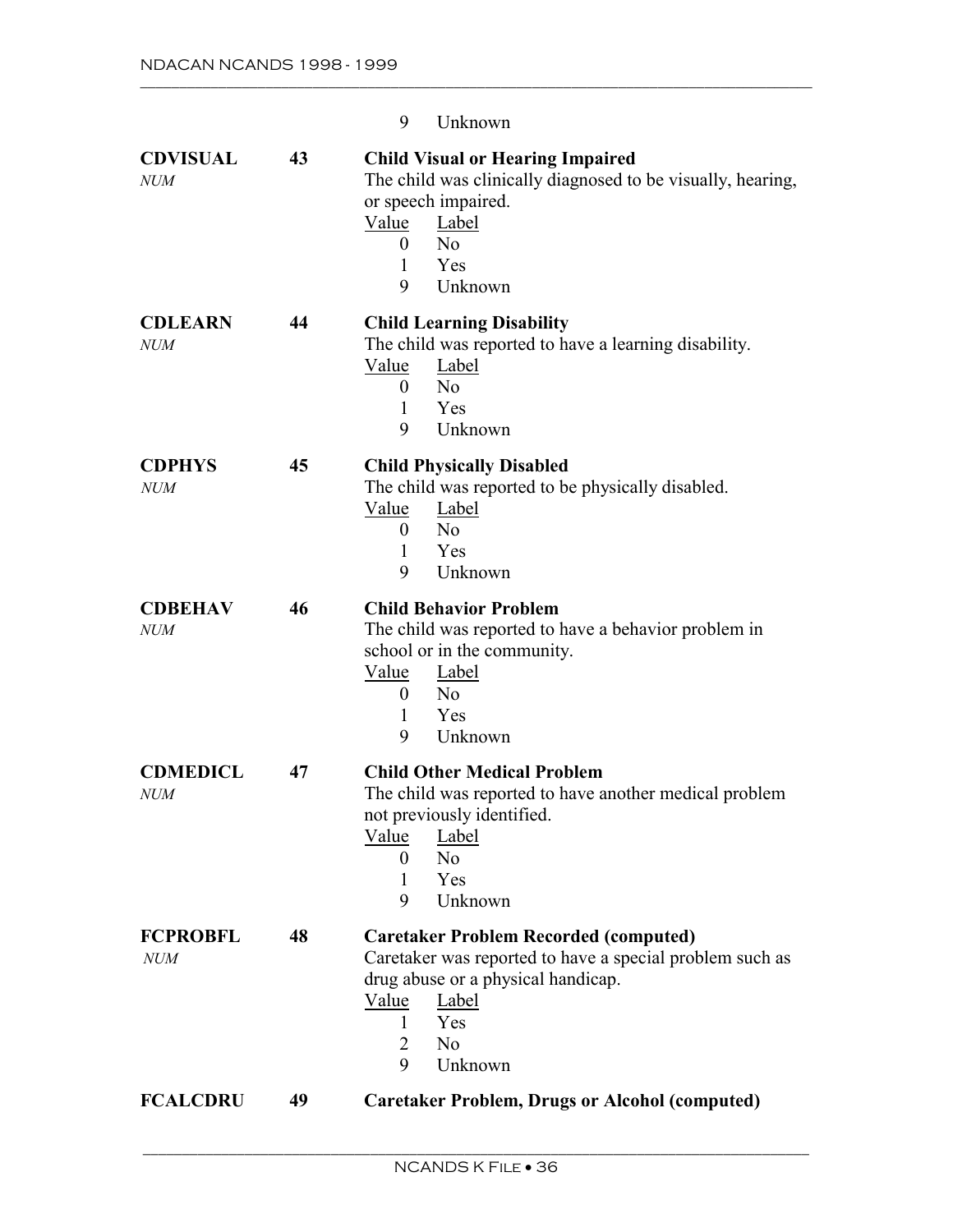| <b>NUM</b>                    |    | Caretaker was reported to have a problem with either drugs<br>or alcohol.<br>Value<br>Label<br>Yes<br>$\mathbf{1}$<br>N <sub>0</sub><br>2<br>9<br>Unknown                                                                         |
|-------------------------------|----|-----------------------------------------------------------------------------------------------------------------------------------------------------------------------------------------------------------------------------------|
| <b>FCPHYSME</b><br>NUM        | 50 | <b>Caretaker Mental or Physical Problem (computed)</b><br>Caretaker was reported to have physical or mental problem.<br>Value<br>Label<br>Yes<br>1<br>N <sub>o</sub><br>2<br>9<br>Unknown                                         |
| <b>FCALC</b><br>NUM           | 51 | <b>Caretaker Problem with Alcohol</b><br>Caretaker was reported to compulsively use or need<br>alcohol.<br>Value<br>Label<br>$\mathbf{1}$<br>Yes<br>2<br>N <sub>0</sub><br>9<br>Unknown                                           |
| <b>FCDRUG</b><br><b>NUM</b>   | 52 | <b>Caretaker Problem with Drugs</b><br>Caretaker was reported to compulsively use or need<br>narcotics.<br>Value<br><b>Label</b><br>Yes<br>1<br>N <sub>0</sub><br>$\overline{2}$<br>9<br>Unknown                                  |
| <b>FCRTRD</b><br><b>NUM</b>   | 53 | <b>Caretaker Mentally Retarded</b><br>Caretaker was clinically diagnosed to be significantly<br>subaverage in general cognitive ability.<br><u>Value</u><br>Label<br>1<br>Yes<br>$\overline{2}$<br>N <sub>0</sub><br>9<br>Unknown |
| <b>FCEMOTNL</b><br><b>NUM</b> | 54 | <b>Caretaker Emotionally Disturbed</b><br>Caretaker was clinically diagnosed to be emotionally<br>disturbed.<br>Value<br>Label<br>Yes<br>1<br>N <sub>o</sub><br>2<br>Unknown<br>9                                                 |
| <b>FCVISUAL</b><br><i>NUM</i> | 55 | <b>Caretaker Visual or Hearing Problem</b><br>Caretaker was clinically diagnosed to be visually, hearing,<br>or speech impaired.                                                                                                  |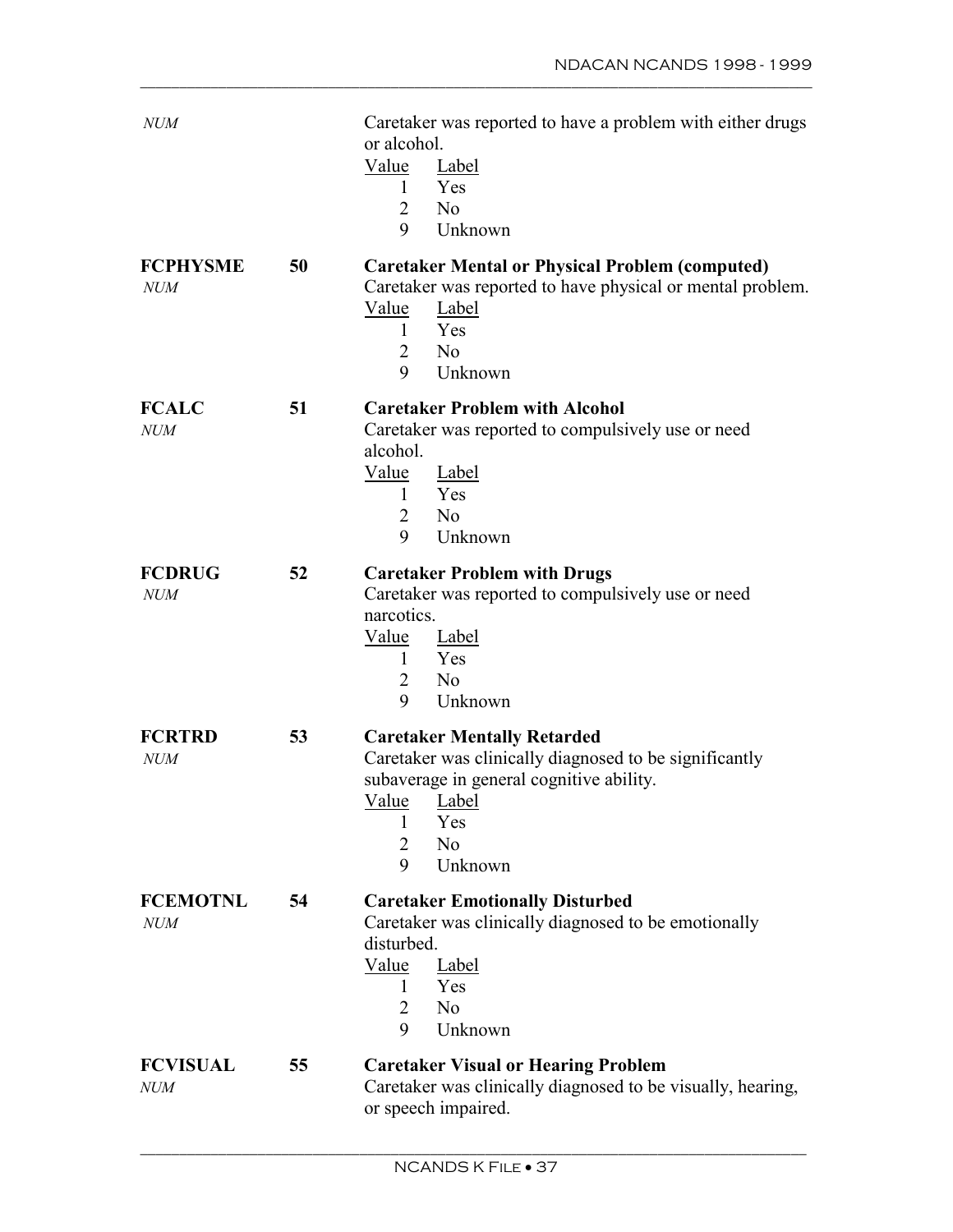|                               |    | Value<br><b>Label</b><br>Yes<br>1<br>$\overline{2}$<br>N <sub>o</sub><br>9<br>Unknown                                                                                                                                   |
|-------------------------------|----|-------------------------------------------------------------------------------------------------------------------------------------------------------------------------------------------------------------------------|
| <b>FCLEARN</b><br><b>NUM</b>  | 56 | <b>Caretaker Learning Disability</b><br>Caretaker was reported to have a learning disability.<br><b>Value</b><br>Label<br>Yes<br>1<br>$\overline{2}$<br>N <sub>o</sub><br>Unknown<br>9                                  |
| <b>FCPHYS</b><br><b>NUM</b>   | 57 | <b>Caretaker Physically Disabled</b><br>Caretaker was reported to be physically disabled.<br>Value<br>Label<br>Yes<br>1<br>N <sub>o</sub><br>$\overline{2}$<br>9<br>Unknown                                             |
| <b>FCMEDICL</b><br><b>NUM</b> | 58 | <b>Caretaker Other Medical Problem</b><br>Caretaker was reported to have another medical problem<br>not previously identified.<br>Value<br><b>Label</b><br>Yes<br>1<br>$\overline{2}$<br>N <sub>o</sub><br>Unknown<br>9 |
| <b>FCVIOL</b><br>NUM          | 59 | <b>Violence Between Caretakers</b><br>Domestic violence between caretakers reported.<br>Value<br>Label<br>Yes<br>1<br>N <sub>o</sub><br>$\overline{2}$<br>9<br>Unknown                                                  |
| <b>FCHOUSE</b><br><i>NUM</i>  | 60 | <b>Inadequate Housing</b><br>Family reported to have inadequate housing.<br>Value<br>Label<br>Yes<br>1<br>N <sub>o</sub><br>$\overline{2}$<br>9<br>Unknown                                                              |
| <b>FCMONEY</b><br><b>NUM</b>  | 61 | <b>Family Has Financial Problem</b><br>Family finances do not meet minimal needs.<br>Value<br><b>Label</b><br>Yes<br>1<br>$\overline{2}$<br>N <sub>o</sub><br>9<br>Unknown                                              |
| <b>FCPUBLIC</b>               | 62 | <b>Family Receives Public Assistance</b>                                                                                                                                                                                |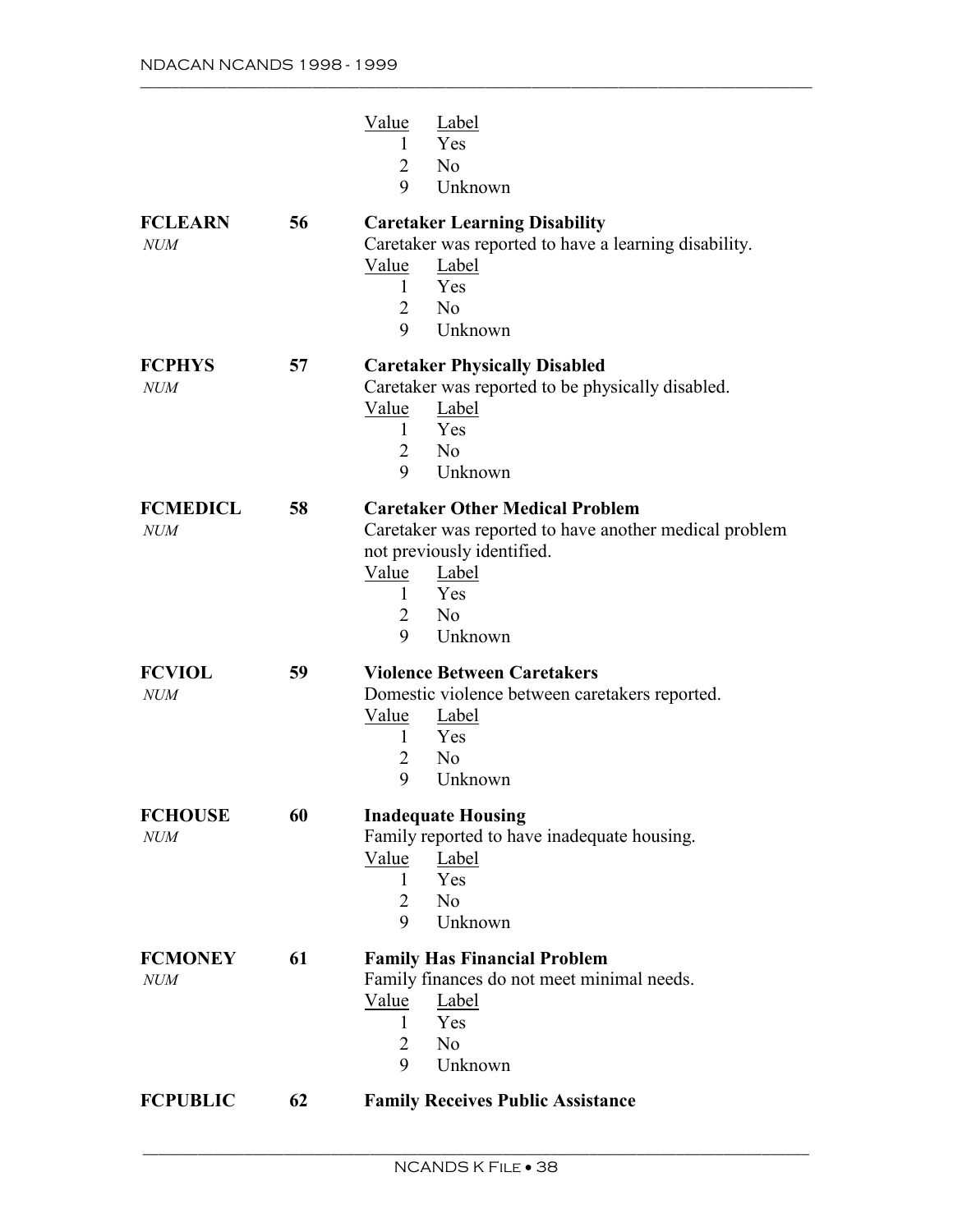Family receives public assistance from AFDC, general Assistance, Medicaid, SSI, Food Stamps, etc.<br>Value Label

- $\frac{\text{Value}}{1}$ 
	- 1 Yes<br>2 No
	- $\begin{array}{cc} 2 & \text{No} \\ 9 & \text{Unl} \end{array}$
	- 9 Unknown

\_\_\_\_\_\_\_\_\_\_\_\_\_\_\_\_\_\_\_\_\_\_\_\_\_\_\_\_\_\_\_\_\_\_\_\_\_\_\_\_\_\_\_\_\_\_\_\_\_\_\_\_\_\_\_\_\_\_\_\_\_\_\_\_\_\_\_\_\_\_\_\_\_\_\_\_\_\_\_\_\_\_\_\_\_\_

 $NUM$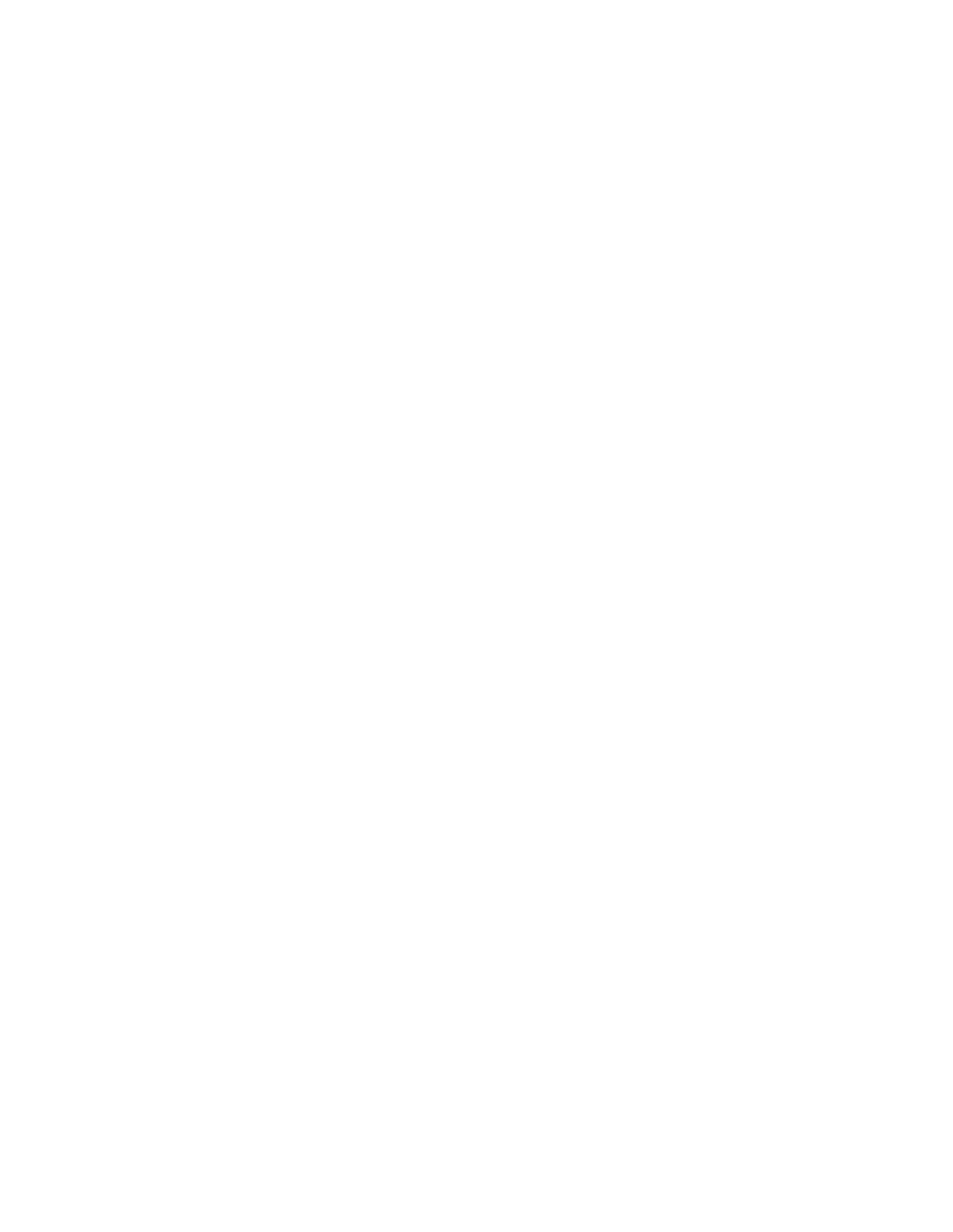# **APPENDIX A: NCANDS DCDC DATA ELEMENTS**

This appendix contains a list of all the data elements that are collected for the NCANDS DCDC. It is important to note that this is not the list of variables from the NCANDS DCDC Data Files that are available to the public. The ensuing variable list is included for reference purposes only.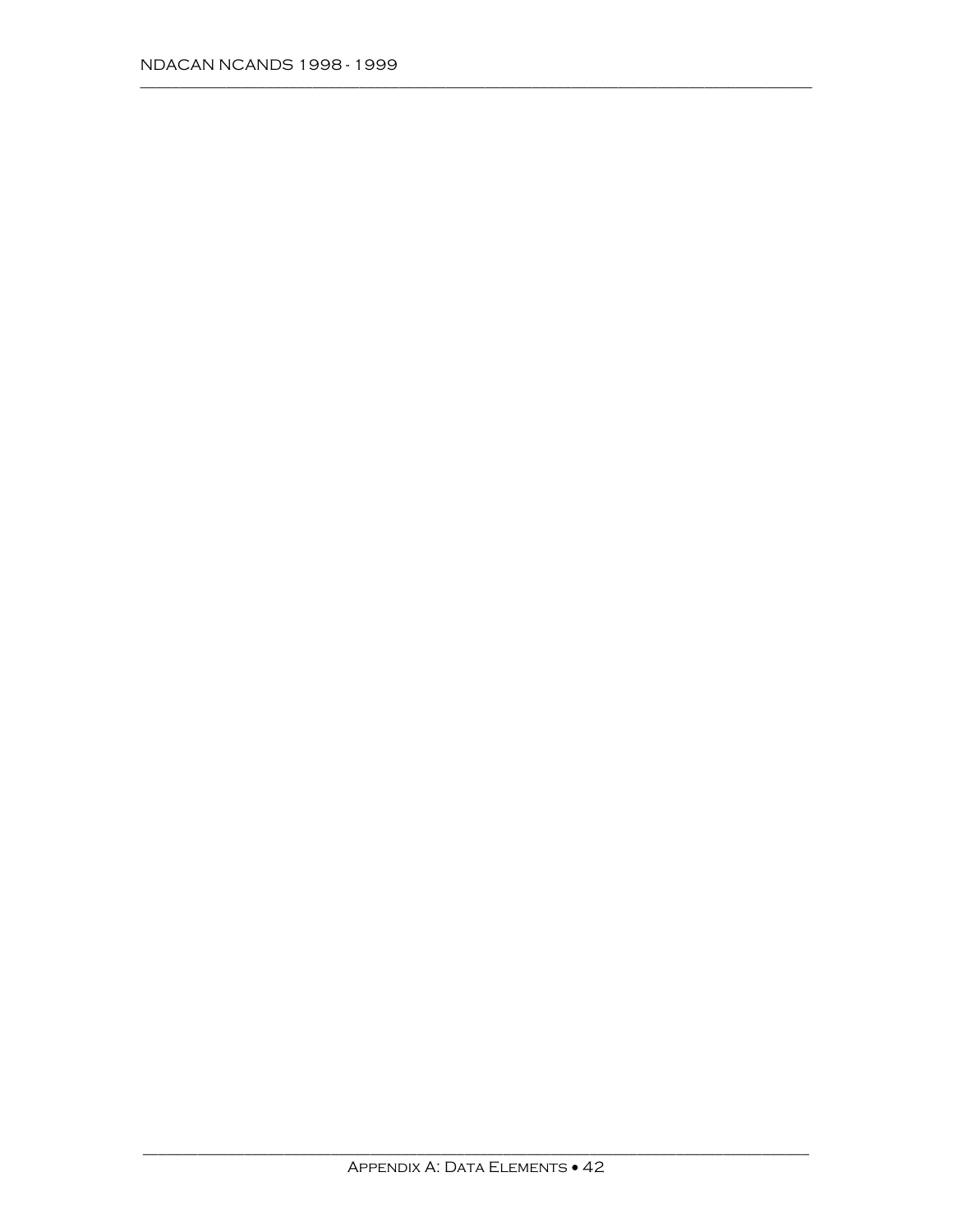## **NATIONAL CHILD ABUSE AND NEGLECT DATA SYSTEM (NCANDS) TECHNICAL ASSISTANCE AND MANAGEMENT SUPPORT PROGRAM DETAILED CASE DATA COMPONENT DATA ELEMENTS**

\_\_\_\_\_\_\_\_\_\_\_\_\_\_\_\_\_\_\_\_\_\_\_\_\_\_\_\_\_\_\_\_\_\_\_\_\_\_\_\_\_\_\_\_\_\_\_\_\_\_\_\_\_\_\_\_\_\_\_\_\_\_\_\_\_\_\_\_\_\_\_\_\_\_\_\_\_\_\_\_\_\_\_\_\_\_

Data elements collected by the states are listed below. Those included in the public files are flagged in bold. If the name of the element in the public files differs from that in the states' data collection systems, the name used in the public files follows the element name in bold. Elements used to create derived variables distributed in the public files are followed by a \*. Please see *Appendix C* for the names of derived elements and the code used to create them. The letter(s) identifying the file(s) in which the element appear(s) follows in italics.

A summary of the fields included in the DCDC *J* and *K Files* is presented in the DCDC record layout below.

| Report and Child Data (Fields 1-19)<br>Submitted for ALL Reports |                                         | Child Victim Data (Fields 20-78)<br>Submitted for Substantiated or Indicated<br>Reports |
|------------------------------------------------------------------|-----------------------------------------|-----------------------------------------------------------------------------------------|
| Report<br>Characteristics<br>$(Fields 1-10)$                     | Child<br>Demographics<br>(Fields 11-19) | Child Victims<br>(Fields 20-78)                                                         |
|                                                                  |                                         | Maltreatment (Fields 20-28)                                                             |
|                                                                  |                                         | Disability (Fields 29-37)<br>Caretaker (Fields 38-49)                                   |
|                                                                  |                                         | Services (Fields 50-78)                                                                 |

## **DCDC** *J* **and** *K File* **Data Element**

## REPORT DATA

- 1. Submission Year (SUBYR)
- 2. State/Territory (**STATERR**): *J, K*
- 3. Report ID (RPTID): **YSRPTID**, *J, K*
- 4. Child ID (CHID): **YSCHID**, *J, K*
- 5. County of Report (RPTCNTY)
- 6. Report Date (**RPTDT**): *J, K*
- 7. Report Source (**RPTSRC**): *J, K*
- 8. Report Disposition (**RPTDISP**): *J, K*
- 9. Report Disposition Date (**RPTDISDT**): *J, K*
- 10. Notifications (**NOTIFS**): *J*

## CHILD DATA

- 11. Child Age at Report (**CHAGE**): *J, K*
- 12. Child Date of Birth (CHBDATE)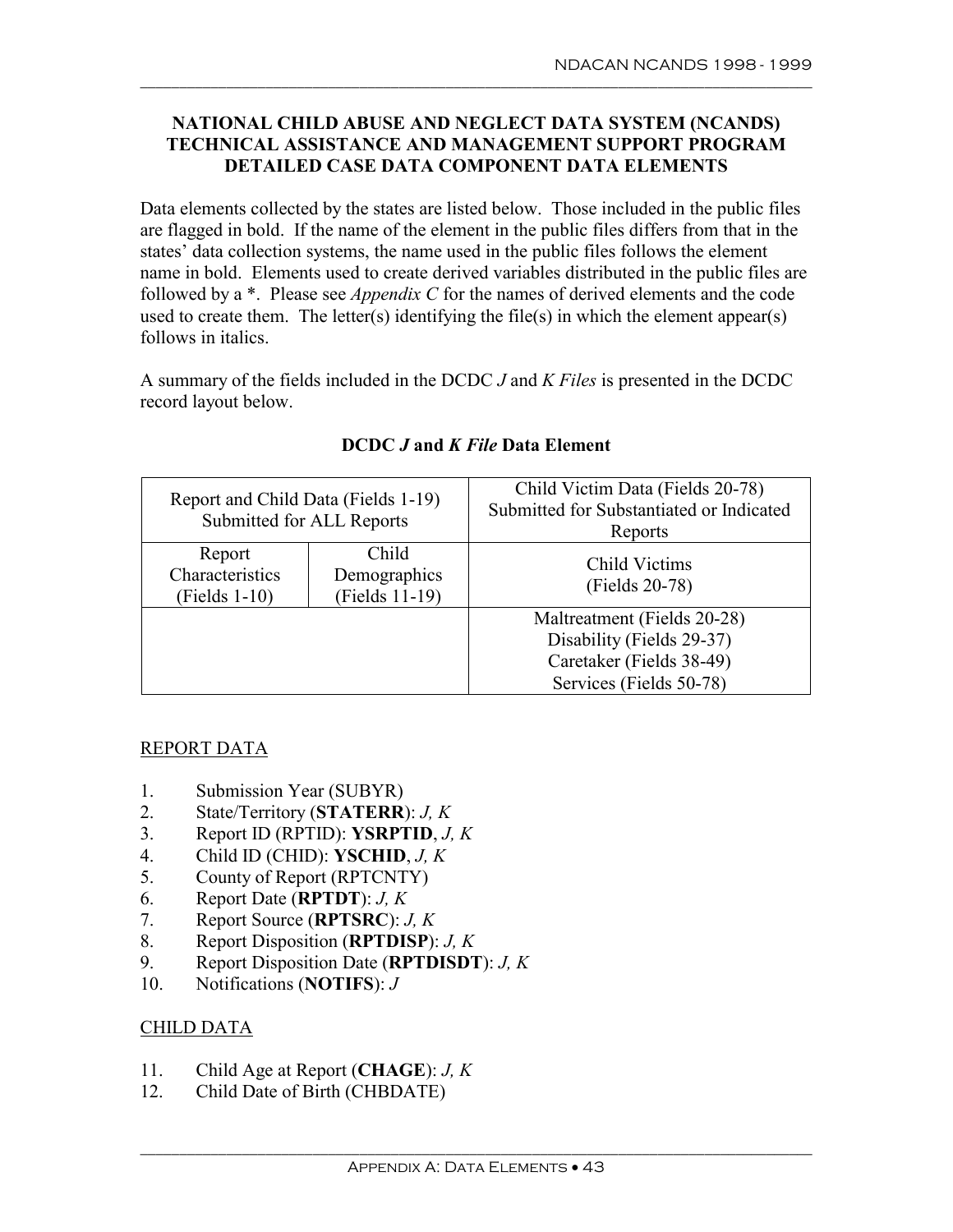# **NATIONAL CHILD ABUSE AND NEGLECT DATA SYSTEM (NCANDS) TECHNICAL ASSISTANCE AND MANAGEMENT SUPPORT PROGRAM DETAILED CASE DATA COMPONENT DATA ELEMENTS (cont.)**

\_\_\_\_\_\_\_\_\_\_\_\_\_\_\_\_\_\_\_\_\_\_\_\_\_\_\_\_\_\_\_\_\_\_\_\_\_\_\_\_\_\_\_\_\_\_\_\_\_\_\_\_\_\_\_\_\_\_\_\_\_\_\_\_\_\_\_\_\_\_\_\_\_\_\_\_\_\_\_\_\_\_\_\_\_\_

- 13. Child Sex (**CHSEX**): *J, K*
- 14. Child Race (**CHRACE**): *J, K*
- 15. Child Hispanic Ethnicity (**CHISP**): *J, K*
- 16. County of Residence (CHCNTY)
- 17. Living Arrangement (CHLVNG)
- 18. Military Family Member (CHMIL)
- 19. Prior Victim (**CHPRIOR**): *J, K*

## CHILD VICTIM DATA

- 20. Maltreatment-1 Type (CHMAL1) \*
- 21. Maltreatment-1 Disposition Level (MAL1LEV) \*
- 22. Maltreatment-2 Type (CHMAL2) \*
- 23. Maltreatment-2 Disposition Level (MAL2LEV) \*
- 24. Maltreatment-3 Type (CHMAL3) \*
- 25. Maltreatment-3 Disposition Level (MAL3LEV) \*
- 26. Maltreatment-4 Type (CHMAL4) \*
- 27. Maltreatment-4 Disposition Level (MAL4LEV) \*
- 28. Maltreatment Death (MALDEATH)
- 29. Alcohol Abuse-Child (**CDALC**): *K*
- 30. Drug Abuse-Child (**CDDRUG**): *K*
- 31. Mental Retardation-Child (**CDRTRD**): *K*
- 32. Emotionally Disturbed-Child (**CDEMOTNL**): *K*
- 33. Visually or Hearing Impaired-Child (**CDVISUAL**): *K*
- 34. Learning Disability-Child (**CDLEARN**): *K*
- 35. Physically Disabled-Child (**CDPHYS**): *K*
- 36. Behavior Problem-Child (**CDBEHAV**), *K*
- 37. Other Medical Condition-Child (**CDMEDICL**): *K*
- 38. Alcohol Abuse-Caretaker(s) (**FCALC**): *K*
- 39. Drug Abuse-Caretaker(s) (**FCDRUG**): *K*
- 40. Mental Retardation-Caretaker(s) (**FCRTRD**): *K*
- 41. Emotionally Disturbed-Caretaker(s) (**FCEMOTNL**): *K*
- 42. Visually or Hearing Impaired-Caretaker(s) (**FCVISUAL**): *K*
- 43. Learning Disability-Caretaker(s) (**FCLEARN**): *K*
- 44. Physically Disabled-Caretaker(s) (**FCPHYS**): *K*
- 45. Other Medical Condition-Caretaker(s) (**FCMEDICL**): *K*
- 46. Domestic Violence (**FCVIOL**): *K*
- 47. Inadequate Housing (**FCHOUSE**): *K*
- 48. Financial Problem (**FCMONEY**): *K*
- 49. Public Assistance (**FCPUBLIC**): *K*
- 50. Post Investigation Services (**POSTSERV**): *K*
- 51. Service Date (**SERVDATE**): *K*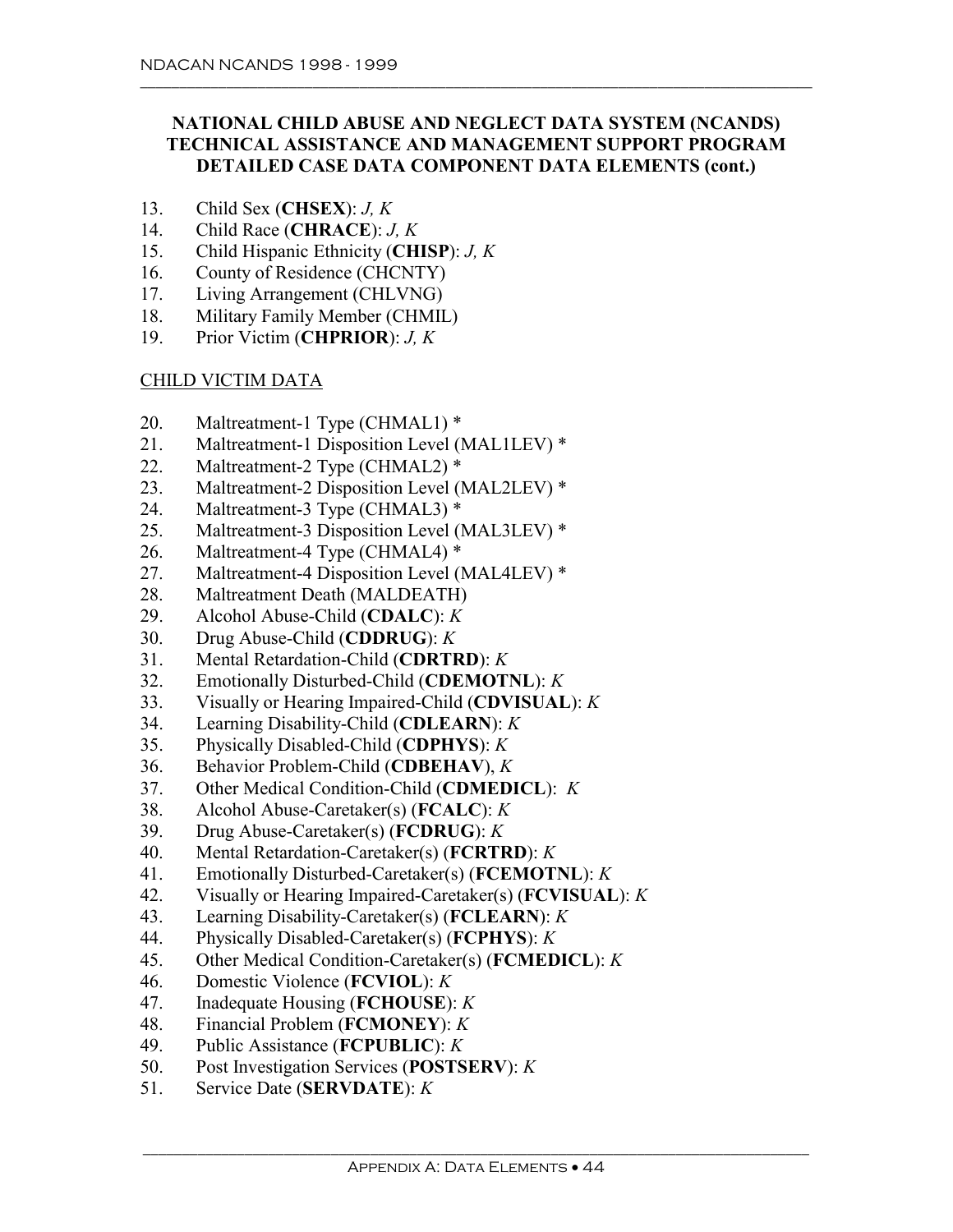# **NATIONAL CHILD ABUSE AND NEGLECT DATA SYSTEM (NCANDS) TECHNICAL ASSISTANCE AND MANAGEMENT SUPPORT PROGRAM DETAILED CASE DATA COMPONENT DATA ELEMENTS (cont.)**

\_\_\_\_\_\_\_\_\_\_\_\_\_\_\_\_\_\_\_\_\_\_\_\_\_\_\_\_\_\_\_\_\_\_\_\_\_\_\_\_\_\_\_\_\_\_\_\_\_\_\_\_\_\_\_\_\_\_\_\_\_\_\_\_\_\_\_\_\_\_\_\_\_\_\_\_\_\_\_\_\_\_\_\_\_\_

- 52. Family Support Services (**FAMSUP**): *K*
- 53. Family Preservation Services (**FAMPRES**): *K*
- 54. Foster Care Services (**FOSTERCR**): *K*
- 55. Removal Date (**RMVDATE**): *K*
- 56. Juvenile Court Petition (**JUVPET**): *K*
- 57. Petition Date (**PETDATE**): *K*
- 58. Adoption Services (ADOPT)
- 59. Case Management Services (CASEMANG)
- 60. Counseling Services (COUNSEL)
- 61. Day Care Services-Child (DAYCARE)
- 62. Educational and Training Services (EDUCATN)
- 63. Employment Services (EMPLOY)
- 64. Family Planning Services (FAMPLAN)
- 65. Health-Related and Home Health Services (HEALTH)
- 66. Home-Based Services (HOMEBASE)
- 67. Housing Services (HOUSING)
- 68. Independent and Transitional Living Services (TRANSLIV)
- 69. Information and Referral Services (INFOREF)
- 70. Legal Services (LEGAL)
- 71. Mental Health Services (MENTHLTH)
- 72. Pregnancy and Parenting Services for Young Parents (PREGPAR)
- 73. Respite Care Services (RESPITE)
- 74. Special Services-Disabled (SSDISABL)
- 75. Special Services-Juvenile Delinquent (SSDELINQ)
- 76. Substance Abuse Services (SUBABUSE)
- 77. Transportation Services (TRANSPRT)
- 78. Other Services (OTHERSV)

## PERPETRATOR DATA

- 79. Perpetrator-1 ID (PER1ID)
- 80. Perpetrator-1 Relationship (PER1REL)
- 81. Perpetrator-1 as a Caretaker (PER1CR)
- 82. Perpetrator-1 Age at Report (PER1AGE)
- 83. Perpetrator-1 Sex (PER1SEX)
- 84. Perpetrator-1 Race (PER1RACE)
- 85. Perpetrator-1 Hispanic Ethnicity (PER1HISP)
- 86. Perpetrator-1 Military Member (PER1MIL)
- 87. Perpetrator-1 Prior Abuser (PER1PIOR)
- 88. Perpetrator-1 Maltreatment-1 (PER1MAL1)
- 89. Perpetrator-1 Maltreatment-2 (PER1MAL2)
- 90. Perpetrator-1 Maltreatment-3 (PER1MAL3)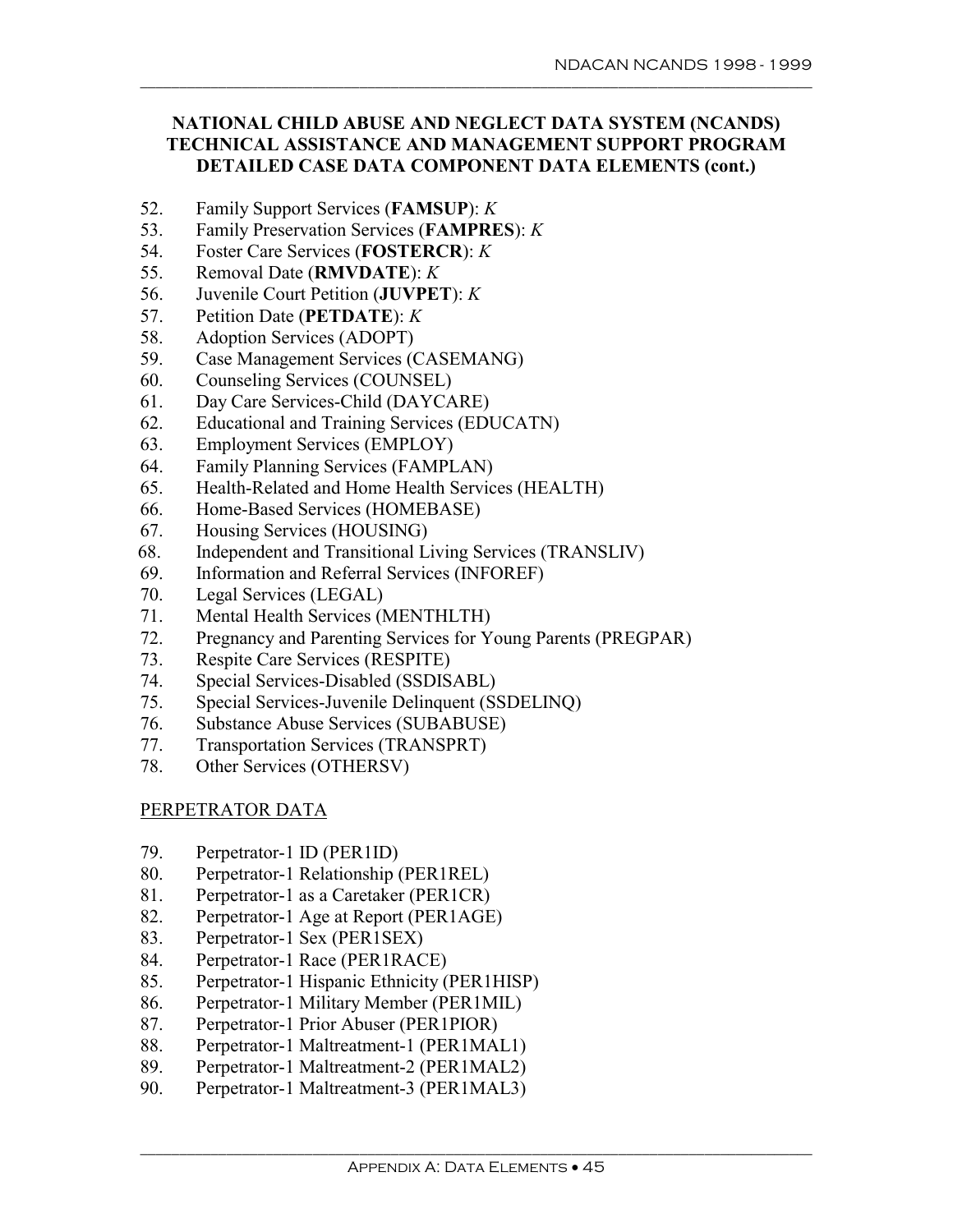# **NATIONAL CHILD ABUSE AND NEGLECT DATA SYSTEM (NCANDS) TECHNICAL ASSISTANCE AND MANAGEMENT SUPPORT PROGRAM DETAILED CASE DATA COMPONENT DATA ELEMENTS (cont.)**

- 91. Perpetrator-1 Maltreatment-4 (PER1MAL4)
- 92. Perpetrator-2 ID (PER2ID)
- 93. Perpetrator-2 Relationship (PER2REL)
- 94. Perpetrator-2 as a Caretaker (PER2CR)
- 95. Perpetrator-2 Age at Report (PER2AGE)
- 96. Perpetrator-2 Sex (PER2SEX)
- 97. Perpetrator-2 Race (PER2RACE)
- 98. Perpetrator-2 Hispanic Ethnicity (PER2HISP)
- 99. Perpetrator-2 Military Member (PER2MIL)
- 100. Perpetrator-2 Prior Abuser (PER2PIOR)
- 101. Perpetrator-2 Maltreatment-1 (PER2MAL1)
- 102. Perpetrator-2 Maltreatment-2 (PER2MAL2)
- 103. Perpetrator-2 Maltreatment-3 (PER2MAL3)
- 104. Perpetrator-2 Maltreatment-4 (PER2MAL4)
- 105. Perpetrator-3 ID (PER3ID)
- 106. Perpetrator-3 Relationship (PER3REL)
- 107. Perpetrator-3 as a Caretaker (PER3CR)
- 108. Perpetrator-3 Age at Report (PER3AGE)
- 109. Perpetrator-3 Sex (PER3SEX)
- 110. Perpetrator-3 Race (PER3RACE)
- 111. Perpetrator-3 Hispanic Ethnicity (PER3HISP)
- 112. Perpetrator-3 Military Member (PER3MIL)
- 113. Perpetrator-3 Prior Abuser (PER3PIOR)
- 114. Perpetrator-3 Maltreatment-1 (PER3MAL1)
- 115. Perpetrator-3 Maltreatment-2 (PER3MAL2)
- 116. Perpetrator-3 Maltreatment-3 (PER3MAL3)
- 117. Perpetrator-3 Maltreatment-4 (PER3MAL4)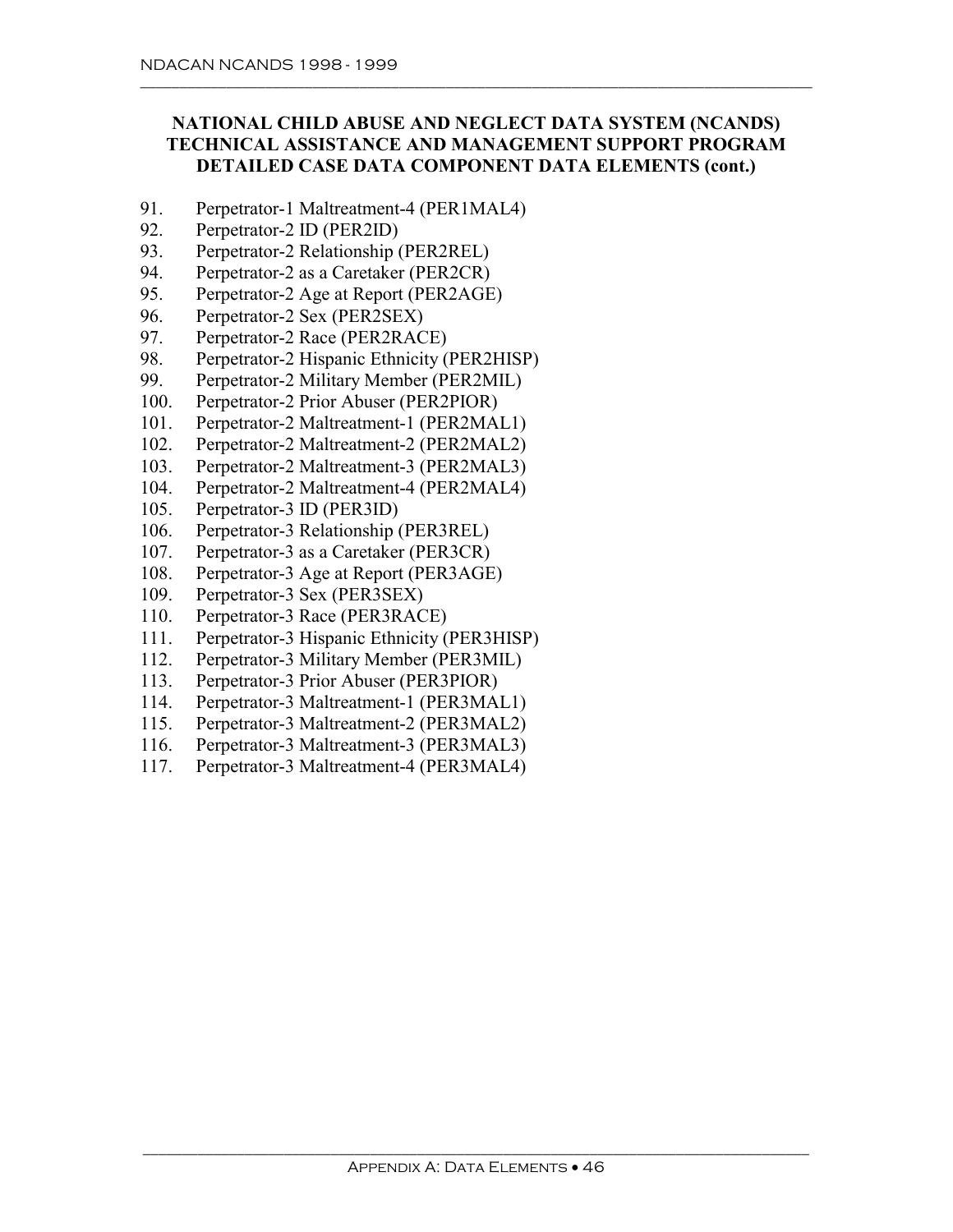# **APPENDIX B: SAMPLE MAPPING FORM FOR THE NCANDS DCDC**

This appendix contains an example the mapping forms for the distributable NCANDS DCDC. It is important to note that these forms do not relate directly to the distributable NCANDS DCDC Data Files, since the NCANDS DCDC files consists of selected and derived variables from the original NCANDS DCDC.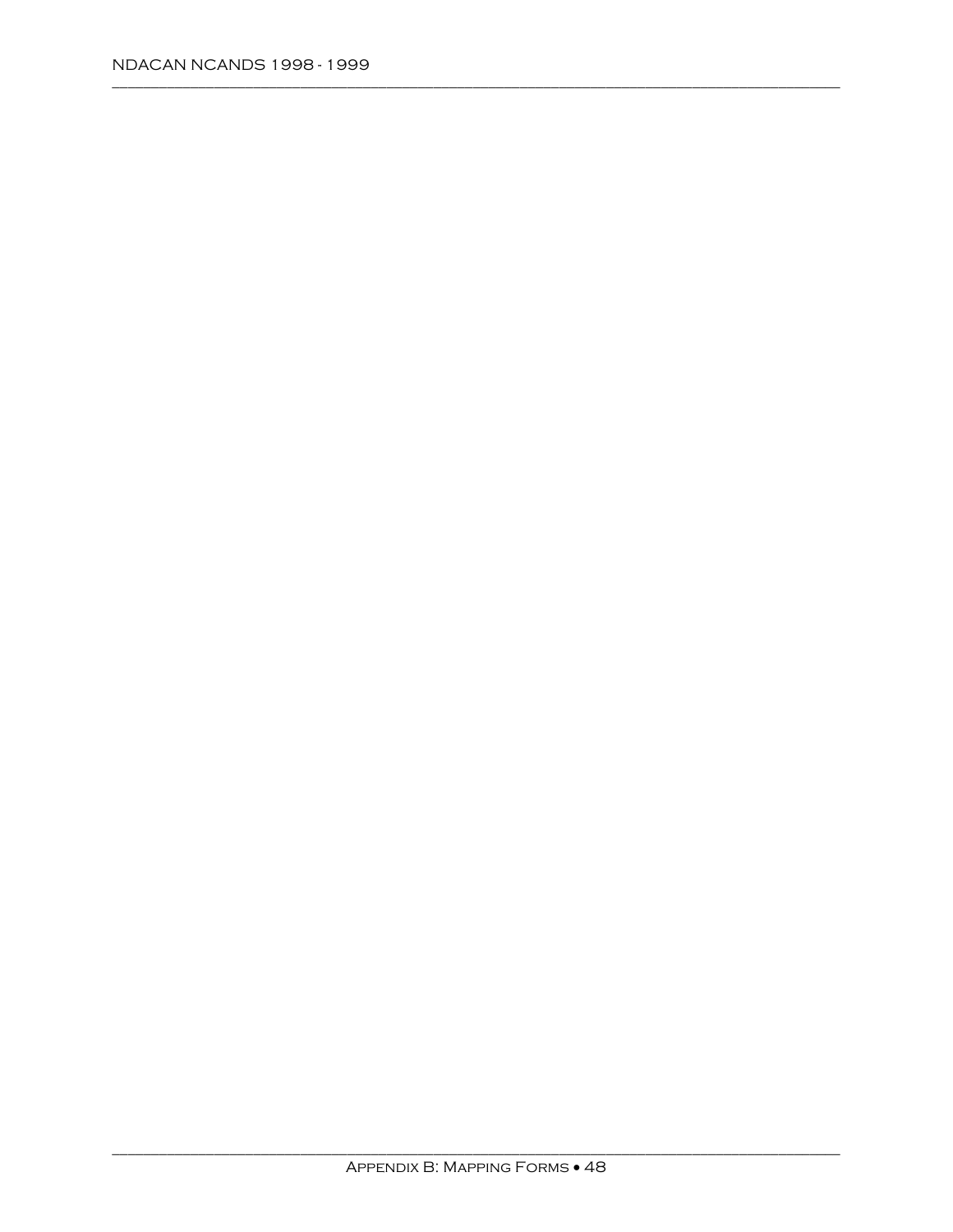|                                        |                   | <b>CHARACTERISTICS</b>  |  |  |  |  |  |
|----------------------------------------|-------------------|-------------------------|--|--|--|--|--|
|                                        |                   | Field #:                |  |  |  |  |  |
|                                        |                   | <b>Position:</b>        |  |  |  |  |  |
|                                        | <b>DEFINITION</b> |                         |  |  |  |  |  |
|                                        |                   |                         |  |  |  |  |  |
|                                        |                   |                         |  |  |  |  |  |
| <b>INSTRUCTIONS/ERROR CONDITIONS</b>   |                   |                         |  |  |  |  |  |
|                                        |                   |                         |  |  |  |  |  |
| <b>NCANDS DATA ELEMENT CODE VALUES</b> |                   |                         |  |  |  |  |  |
|                                        |                   |                         |  |  |  |  |  |
| STATE DATA CHARACTERISTICS             |                   |                         |  |  |  |  |  |
|                                        |                   |                         |  |  |  |  |  |
|                                        |                   |                         |  |  |  |  |  |
| STATE COMMENTARY/CONSTRUCTION LOGIC    |                   |                         |  |  |  |  |  |
|                                        |                   | <b>STATE FIELD NAME</b> |  |  |  |  |  |
|                                        |                   |                         |  |  |  |  |  |
|                                        |                   |                         |  |  |  |  |  |
|                                        |                   |                         |  |  |  |  |  |
|                                        |                   |                         |  |  |  |  |  |
|                                        |                   |                         |  |  |  |  |  |

# **EXAMPLE OF NCANDS DCDC MAPPING FORM PART 1**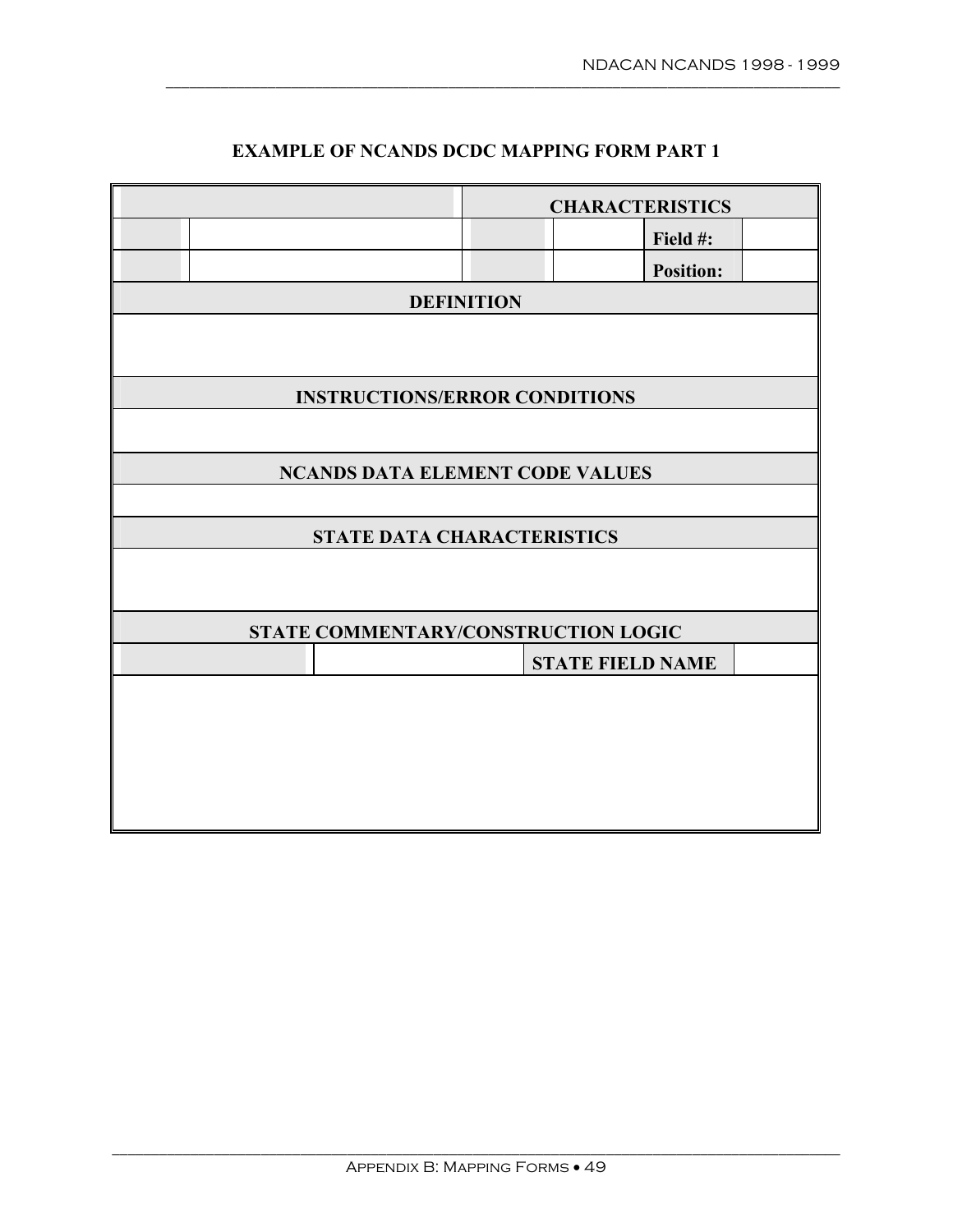| <b>NCANDS DCDC MAPPING FORM - Part 2 (Coded Fields)</b> |  |  |  |  |  |          |                  |  |                     |  |
|---------------------------------------------------------|--|--|--|--|--|----------|------------------|--|---------------------|--|
|                                                         |  |  |  |  |  | Field #: |                  |  |                     |  |
|                                                         |  |  |  |  |  |          | <b>Position:</b> |  |                     |  |
|                                                         |  |  |  |  |  |          |                  |  | DCDC<br><b>CODE</b> |  |
|                                                         |  |  |  |  |  |          |                  |  |                     |  |
|                                                         |  |  |  |  |  |          |                  |  |                     |  |
|                                                         |  |  |  |  |  |          |                  |  |                     |  |
|                                                         |  |  |  |  |  |          |                  |  |                     |  |
|                                                         |  |  |  |  |  |          |                  |  |                     |  |
|                                                         |  |  |  |  |  |          |                  |  |                     |  |
|                                                         |  |  |  |  |  |          |                  |  |                     |  |
|                                                         |  |  |  |  |  |          |                  |  |                     |  |
|                                                         |  |  |  |  |  |          |                  |  |                     |  |
|                                                         |  |  |  |  |  |          |                  |  |                     |  |
|                                                         |  |  |  |  |  |          |                  |  |                     |  |
|                                                         |  |  |  |  |  |          |                  |  |                     |  |
|                                                         |  |  |  |  |  |          |                  |  |                     |  |
|                                                         |  |  |  |  |  |          |                  |  |                     |  |
|                                                         |  |  |  |  |  |          |                  |  |                     |  |
|                                                         |  |  |  |  |  |          |                  |  |                     |  |
|                                                         |  |  |  |  |  |          |                  |  |                     |  |
|                                                         |  |  |  |  |  |          |                  |  |                     |  |
|                                                         |  |  |  |  |  |          |                  |  |                     |  |
|                                                         |  |  |  |  |  |          |                  |  |                     |  |
|                                                         |  |  |  |  |  |          |                  |  |                     |  |
|                                                         |  |  |  |  |  |          |                  |  |                     |  |
|                                                         |  |  |  |  |  |          |                  |  |                     |  |
|                                                         |  |  |  |  |  |          |                  |  |                     |  |
| Enter NCANDS Data Element Values NOT Captured/Reported  |  |  |  |  |  |          |                  |  |                     |  |

# **EXAMPLE OF NCANDS DCDC MAPPING FORM PART 2**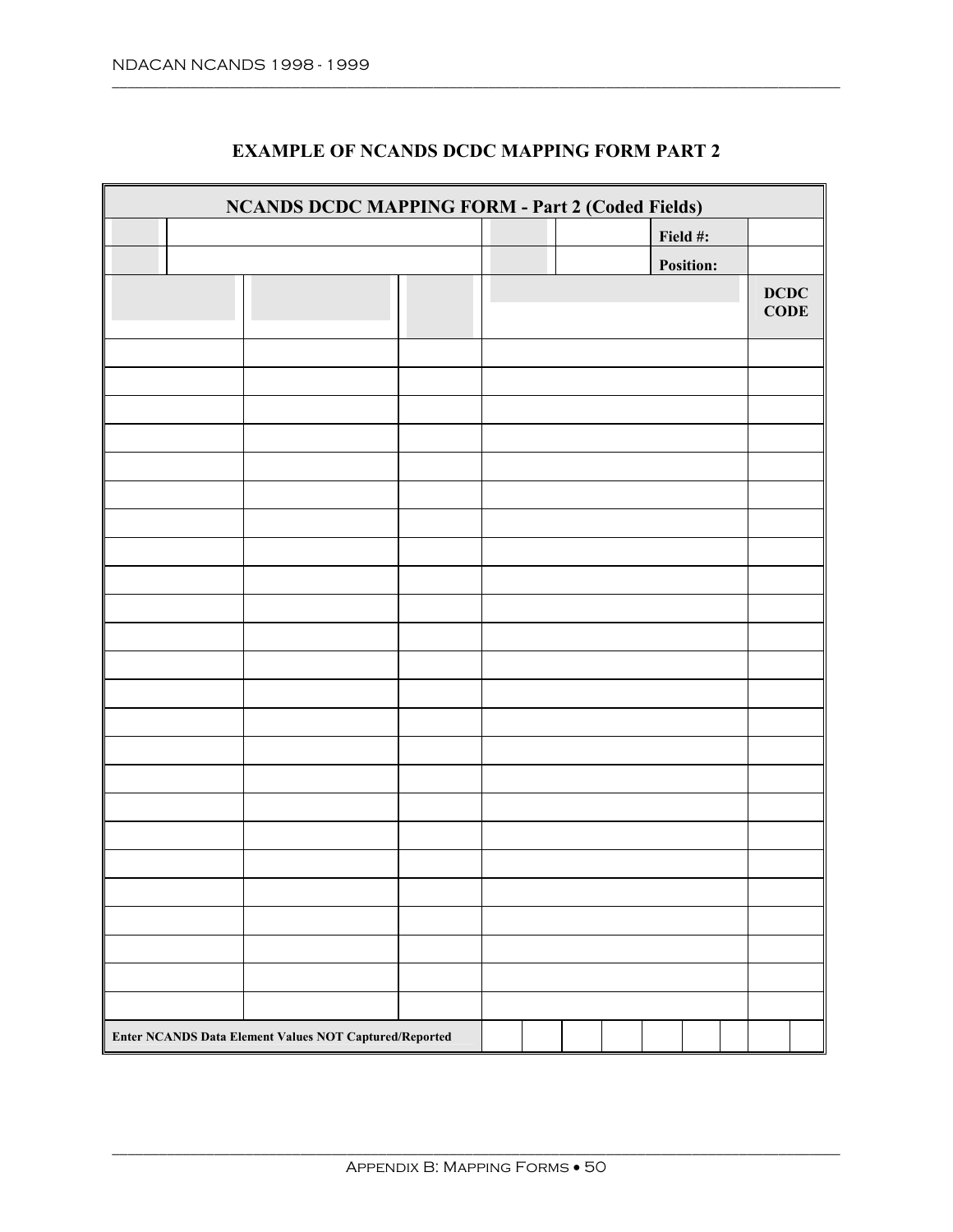## **APPENDIX C: COMPUTATIONAL RULES FOR THE NCANDS DCDC VARIABLES**

This appendix includes the computational rules (in the form of SPSS program statements) that were used to derive the computed variables in the NCANDS 1998 Data Files.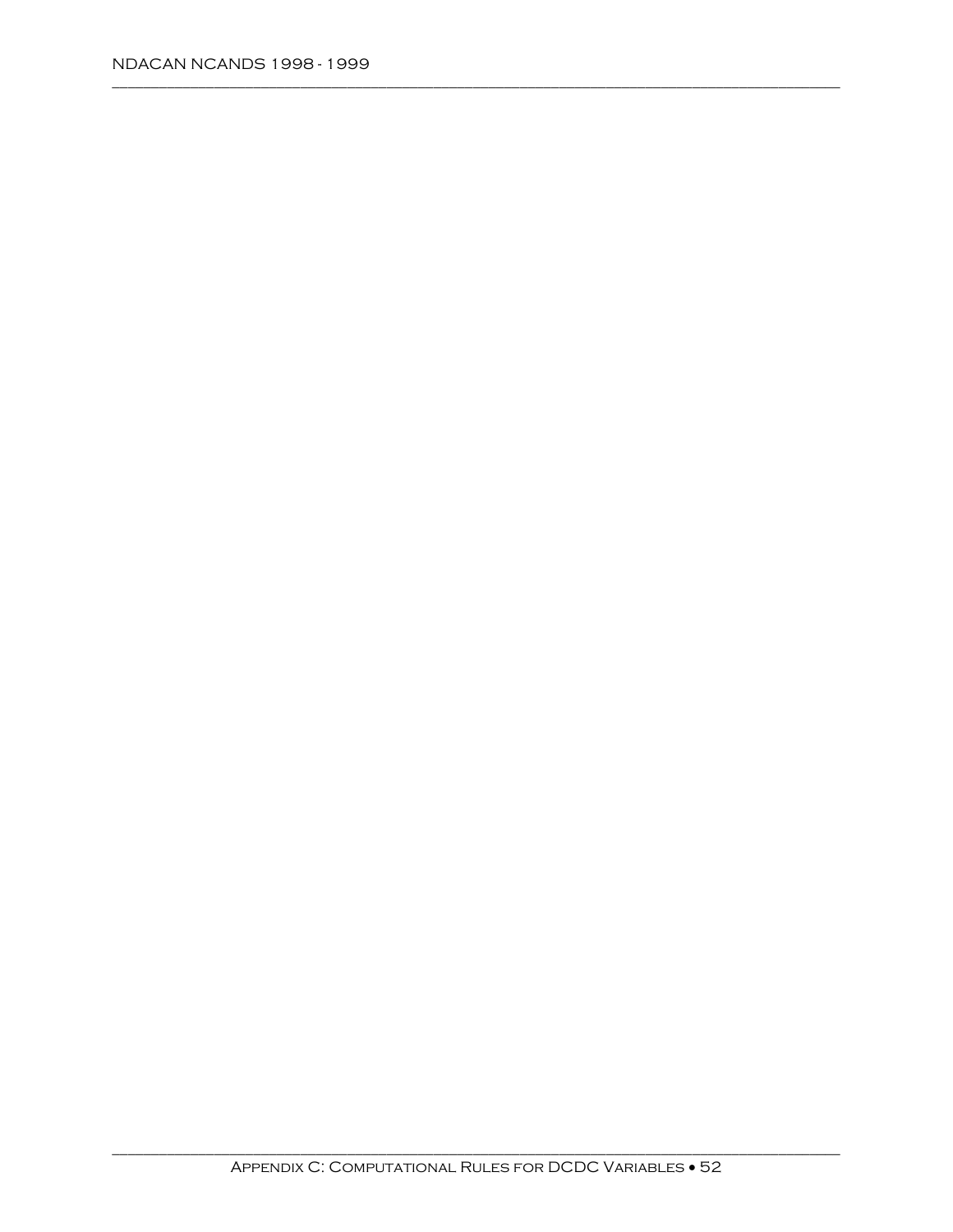#### **Computational Rules for the NCANDS 1998 Variables**

```
FLVICTIM Flag Indicating Victimization Status (1=Yes,0=No)
* comment - flagged as victim if any maltreatment disposition is
substantiated * or indicated.
compute flvictim = 0.
if ( 
   (mal1lev eq 1 or mal1lev eq 2) or 
   (mal2lev eq 1 or mal2lev eq 2) or 
   (mal3lev eq 1 or mal3lev eq 2) or 
   (mal4lev eq 1 or mal4lev eq 2) or 
  ) flvictim=1.
C_MAL_CN Maltreatment Count
* For each alleged maltreatment, counter incremented if respective
disposition
* is substantiated or indicated.
* If maltreatment resulted in child's death, counter is also incremented.
compute c mal cn = 0.
if (\text{mallive} q 1 \text{ or malllev eq 2}) c mal_cn = c_mal_cn + 1.
if (mal2lev eq 1 or mal2lev eq 2) c mal cn = c mal cn + 1.
if (mal3lev eq 1 or mal3lev eq 2) c mal cn = c mal cn + 1.
if (mal4lev eq 1 or mal4lev eq 2) c mal cn = c mal cn + 1.
FL_CVPHY Flag, Child Victim of Physical Abuse
```

```
* flag set to '1' if respective maltreatment is substantiated or indicated.
compute fl cvphy = 0.
if (chmall eq 1 and (malllev eq 1 or malllev eq 2)) fl_cvphy=1.
if (chmal2 eq 1 and (mal2lev eq 1 or mal2lev eq 2)) f1 cvphy = 1.
if (chmal3 eq 1 and (mal3lev eq 1 or mal3lev eq 2)) f\Gamma cvphy = 1.
if (chmal4 eq 1 and (mal4lev eq 1 or mal4lev eq 2)) fl cvphy = 1.
```

```
C_PHYDIS Physical Abuse Maltreatment Disposition
* If no physical abuse is recorded, c phydis will be defined as missing.
if (chmal1 eq 1) c_phydis = mal1lev.
if (chmal2 eq 1) c phydis = mal2lev.
if (chmal3 eq 1) c phydis = mal3lev.
if (chmal4 eq 1) c_phydis = mal4lev.
```

```
FL_CVNEG Flag, Child Victim of Neglect
* flag set to '1' if respective maltreatment is substantiated or indicated.
compute fl cvneg = 0.
if (chmal1 eq 2 and (mal1lev eq 1 or mal1lev eq 2)) fl cvneg = 1.
if (chmal2 eq 2 and (mal2lev eq 1 or mal2lev eq 2)) f_1 cvneg = 1.
if (chmal3 eq 2 and (mal3lev eq 1 or mal3lev eq 2)) fl cvneg = 1.
if (chmal4 eq 2 and (mal4lev eq 1 or mal4lev eq 2)) fl cvneg = 1.
```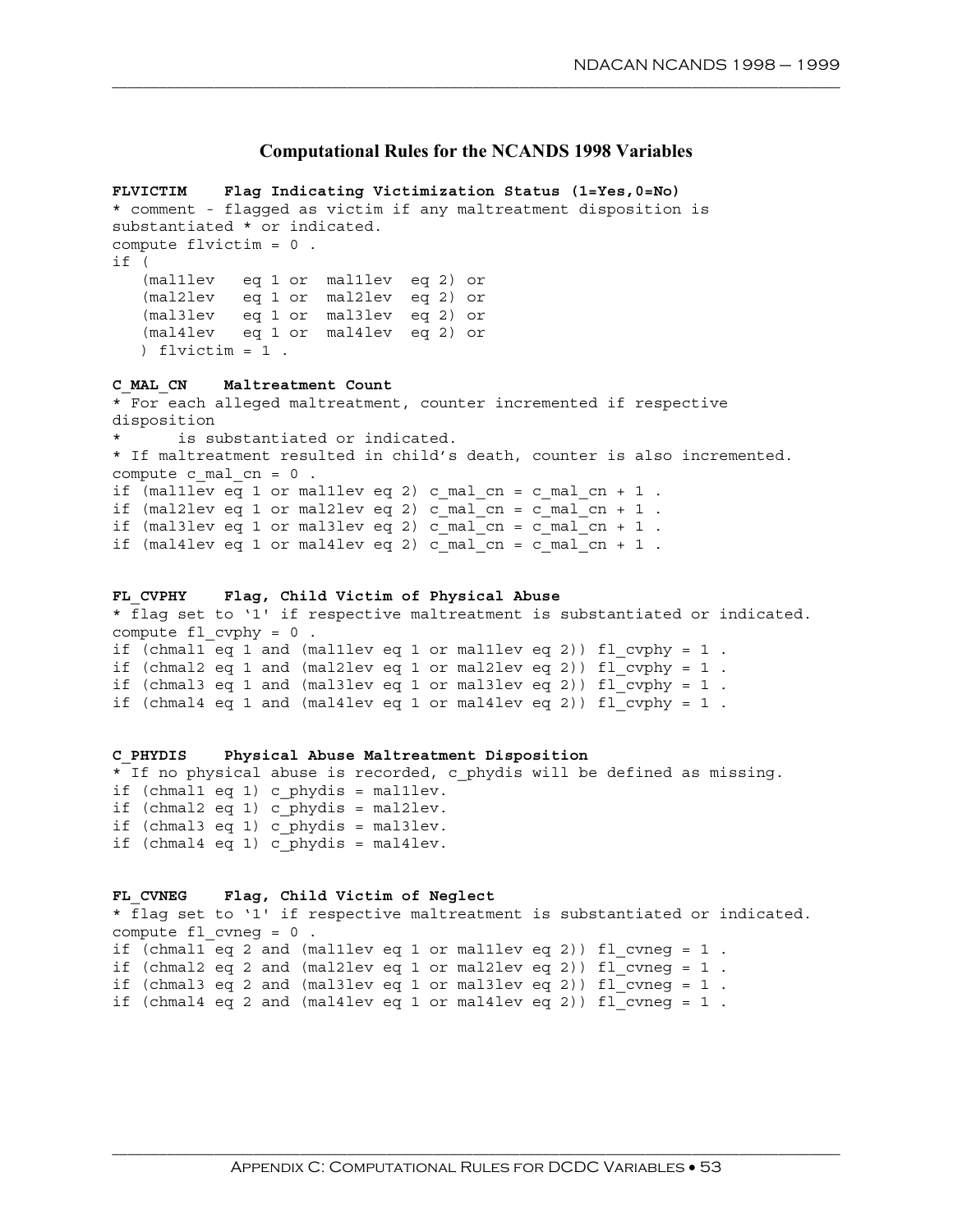#### **C\_NEGDIS Neglect Maltreatment Disposition**

\* If no neglect is recorded, c negdis will be defined as missing. if (chmal1 eq 2 ) c negdis = mal1lev. if (chmal2 eq 2 ) c negdis = mal2lev. if (chmal3 eq 2 ) c negdis = mal3lev. if (chmal4 eq 2 ) c negdis = mal4lev.

```
Fl_CVMED Flag, Child Victim of Medical Neglect
* flag set to '1' if respective maltreatment is substantiated or indicated.
compute f1 cvmed = 0.
if (chmall eq 3 and (malllev eq 1 or malllev eq 2)) fl cvmed = 1.
if (chmal2 eq 3 and (mal2lev eq 1 or mal2lev eq 2)) fl cvmed = 1.
if (chmal3 eq 3 and (mal3lev eq 1 or mal3lev eq 2)) fl cvmed = 1.
if (chmal4 eq 3 and (mal4lev eq 1 or mal4lev eq 2)) fl cvmed = 1.
```

```
C_MEDDIS Medical Neglect Maltreatment Disposition
* If no medical maltreatment is recorded c_meddis will be defined as missing.
if (chmal1 eq 3 ) c meddis = mal1lev.
if (chmal2 eq 3 ) c meddis = mal2lev.
if (chmal3 eq 3 ) c_meddis = mal3lev.
if (chmal4 eq 3 ) c meddis = mal4lev.
```

```
Fl_CVSEX Flag, Child Victim of Sexual Abuse
* flag set to '1' if respective maltreatment is substantiated or indicated.
compute f1 cvsex = 0.
if (chmall eq 4 and (malllev eq 1 or malllev eq 2)) fl cvsex = 1.
if (chmal2 eq 4 and (mal2lev eq 1 or mal2lev eq 2)) fl cvsex = 1.
if (chmal3 eq 4 and (mal3lev eq 1 or mal3lev eq 2)) fl cvsex = 1.
if (chmal4 eq 4 and (mal4lev eq 1 or mal4lev eq 2)) fl_cvsex=1.
```

```
C_SEXDIS Sexual Abuse Maltreatment Disposition
* If no alleged sexual abuse is recorded c sexdis will be defined as missing.
if (chmal1 eq 4) c sexdis = mal1lev.
if (chmal2 eq 4) c sexdis = mal2lev.
if (chmal3 eq 4) c sexdis = mal3lev.
if (chmal4 eq 4) c sexdis = mal4lev.
```

```
FL_CVPSY Flag, Child Victim of Psychological Abuse
* flag set to '1' if respective maltreatment is substantiated or indicated.
compute fl cvpsy = 0.
if (chmall eq 5 and (malllev eq 1 or malllev eq 2)) fl cvpsy = 1.
if (chmal2 eq 5 and (mal2lev eq 1 or mal2lev eq 2)) f_{\text{c}} and f_{\text{c}} = 1.
if (chmal3 eq 5 and (mal3lev eq 1 or mal3lev eq 2)) f_{\text{c}} cvpsy = 1.
if (chmal4 eq 5 and (mal4lev eq 1 or mal4lev eq 2)) fl cvpsy = 1.
```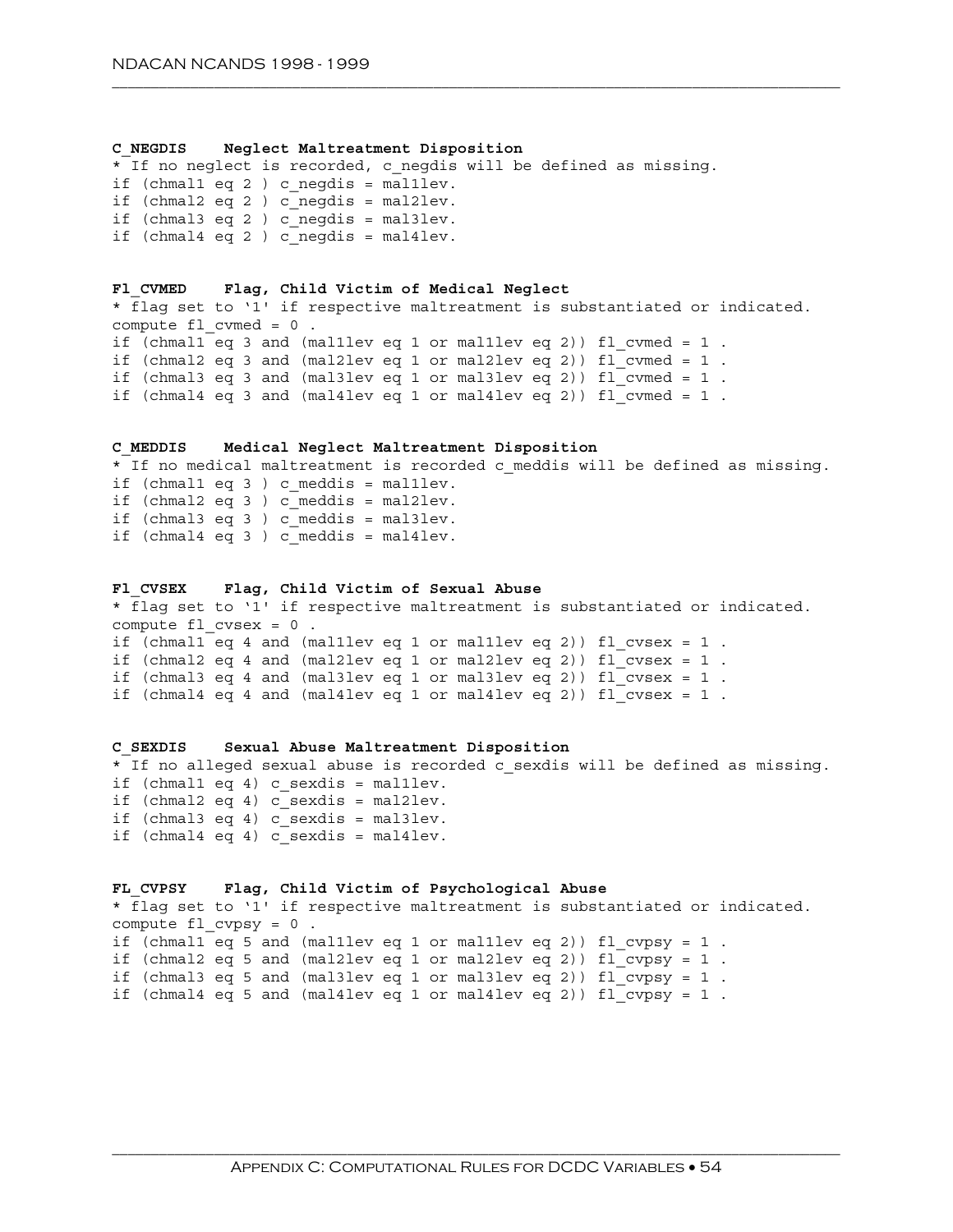#### **C\_PSYDIS Psychological Abuse Maltreatment Disposition**

\* If no psychological abuse is recorded c psydis will be defined as missing. if (chmal1 eq 5 ) c\_psydis= mal1lev. if (chmal2 eq 5 ) c\_psydis= mal2lev. if (chmal3 eq 5 ) c\_psydis= mal3lev. if (chmal4 eq 5 ) c\_psydis= mal4lev.

\_\_\_\_\_\_\_\_\_\_\_\_\_\_\_\_\_\_\_\_\_\_\_\_\_\_\_\_\_\_\_\_\_\_\_\_\_\_\_\_\_\_\_\_\_\_\_\_\_\_\_\_\_\_\_\_\_\_\_\_\_\_\_\_\_\_\_\_\_\_\_\_\_\_\_\_\_\_\_\_\_\_\_\_\_\_\_\_\_\_\_\_\_

#### **FL\_CVOTH Flag, Child Victim of Other Maltreatment** \* flag set to '1' if respective maltreatment is substantiated or indicated. compute  $f1$  cvoth =  $0$ . if (chmall eq 8 and (malllev eq 1 or malllev eq 2)) fl cvoth = 1. if (chmal2 eq 8 and (mal2lev eq 1 or mal2lev eq 2)) fl cvoth =  $1$ . if (chmal3 eq 8 and (mal3lev eq 1 or mal3lev eq 2)) fl cvoth =  $1$ . if (chmal4 eq 8 and (mal4lev eq 1 or mal4lev eq 2)) fl cvoth =  $1$ .

```
C_OTHDIS Other Maltreatment Disposition
* If other maltreatment is not recorded c othdis will be defined as missing.
if (chmal1 eq 8 ) c_othdis= mal1lev.
if (chmal2 eq 8 ) c_othdis= mal2lev.
if (chmal3 eq 8 ) c_othdis= mal3lev.
if (chmal4 eq 8 ) c_othdis= mal4lev.
```
# **FL\_CVUNK Flag, Child Victim of Unknown Maltreatment**

\* flag set to '1' if respective maltreatment is substantiated or indicated. compute  $f1$  cvunk = 0. if (chmal1 eq 9 and (mal1lev eq 1 or mal1lev eq 2)) fl cvunk = 1. if (chmal2 eq 9 and (mal2lev eq 1 or mal2lev eq 2)) fl cvunk =  $1$ . if (chmal3 eq 9 and (mal3lev eq 1 or mal3lev eq 2)) fl cvunk =  $1$ . if (chmal4 eq 9 and (mal4lev eq 1 or mal4lev eq 2)) fl\_cvunk=1.

```
C_UNKDIS Unknown Maltreatment Disposition
* If no unknown maltreatment is recorded c unkdis will be defined as missing.
if (chmal1 eq 9 ) c_unkdis= mal1lev.
if (chmal2 eq 9 ) c_unkdis= mal2lev.
if (chmal3 eq 9 ) c_unkdis= mal3lev.
if (chmal4 eq 9 ) c_unkdis= mal4lev.
```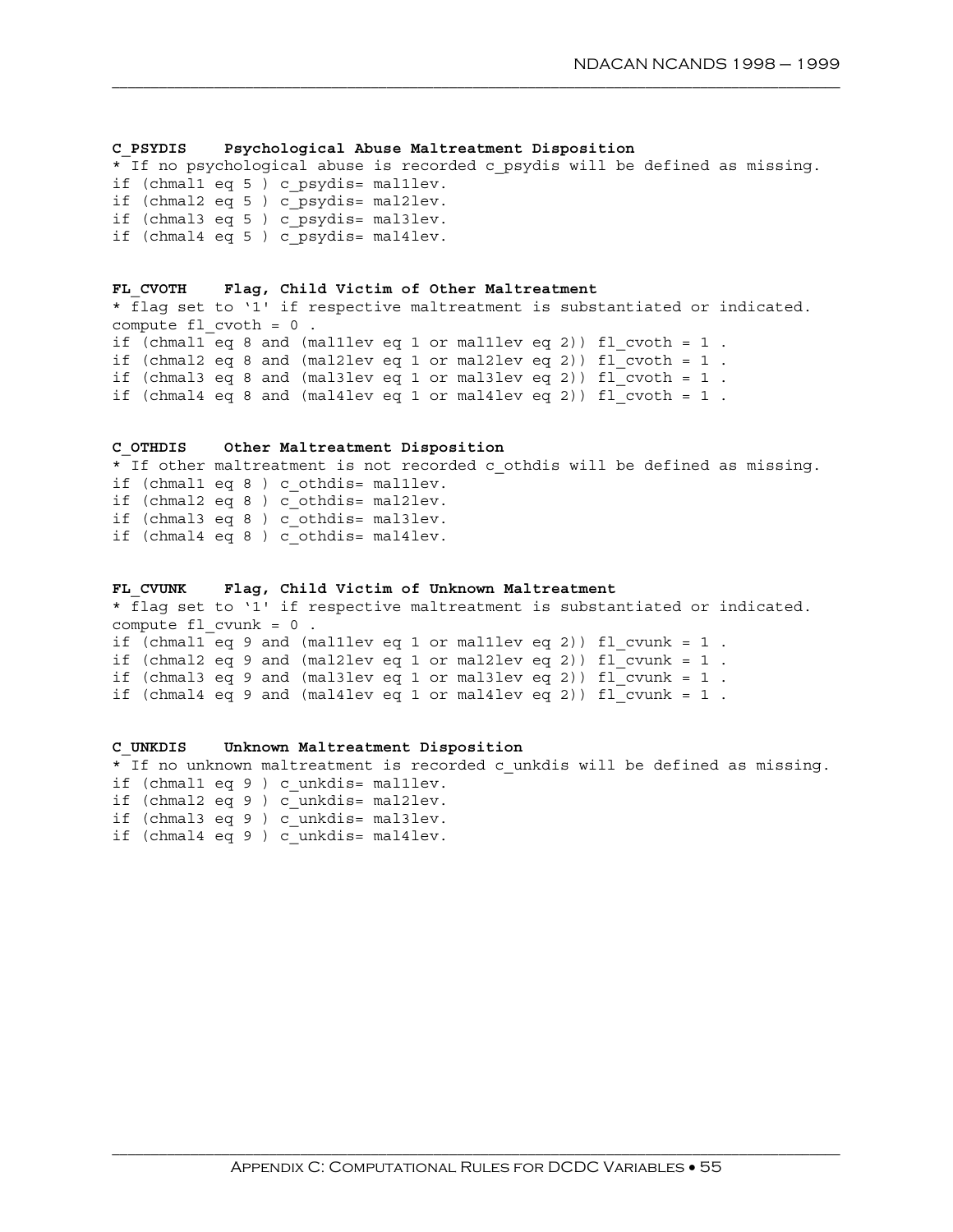```
CDPROBFL Child Problem Recorded
* Comment CDPROBFL: computed from fields CDALC - CDMEDICL.
* Value set to 1=yes if any component is 1=yes.
* Value set to 2=no only if all components are 2=no.
* Value set to 9=unknown if any are unknown and none are yes.
* Value set to 9=unknown if any are no, none are yes, and at
  least one component is 9=unknown or not specified.
* This logic insures that the assigned value is an unspecified value
* (null or system missing) if no component values are provided.
*
* First assignment, below, later replaced if any yes or all no.
if (
   (cdalc eq 9) or (cddrug eq 9) or (cdrtrd eq 9) or
   (cdemotnl eq 9) or (cdvisual eq 9) or (cdlearn eq 9) or
   (cdphys eq 9) or (cdbehav eq 9) or (cdmedicl eq 9)
   ) cdprobfl = 9.
* Second assignment, below, later replaced if any yes or all no.
if (
   (cdalc eq 2) or (cddrug eq 2) or (cdrtrd eq 2) or
   (cdemotnl eq 2) or (cdvisual eq 2) or (cdlearn eq 2) or
   (cdphys eq 2) or (cdbehav eq 2) or (cdmedicl eq 2)
   ) cdprobfl = 9.
* Value set to 2=no if all components are no.
if (
   (cdalc eq 2) and (cddrug eq 2) and (cdrtrd eq 2) and
   (cdemotnl eq 2) and (cdvisual eq 2) and (cdlearn eq 2) and
   (cdphys eq 2) and (cdbehav eq 2) and (cdmedicl eq 2)
   ) cdprobfl = 2.
* Value set to 1=yes if any component is yes.
if (
   (cdalc eq 1) or (cddrug eq 1) or (cdrtrd eq 1) or
   (cdemotnl eq 1) or (cdvisual eq 1) or (cdlearn eq 1) or
   (cdphys eq 1) or (cdbehav eq 1) or (cdmedicl eq 1)
   ) cdprobfl = 1.
CDALCDRU Child Problem with Alcohol or Drugs Recorded
* Comment CDALCDRU: computed from fields CDALC and CDDRUG.
* Value set to 1=yes if either component is 1=yes.
* Value set to 2=no only if both components are 2=no.
* Value set to 9=unknown if either is unknown and neither yes.
* Value set to 9=unknown if either is no while the
* other component is either 9=unknown or not specified.
* This logic insures that the assigned value is an unspecified value
* (null or system missing) if neither component was provided.
* Following assigments to 9=unknown replaced if any yes or all no.
if ((cdalc eq 9) or (cddrug eq 9)) cdalcdru = 9.
if ((cdalc eq 2) or (cddrug eq 2)) cdalcdru = 9.
if ((cdalc eq 2) and (cddrug eq 2)) cdalcdru = 2.
if ((cdalc eq 1) or (cddrug eq 1)) cdalcdru = 1.
```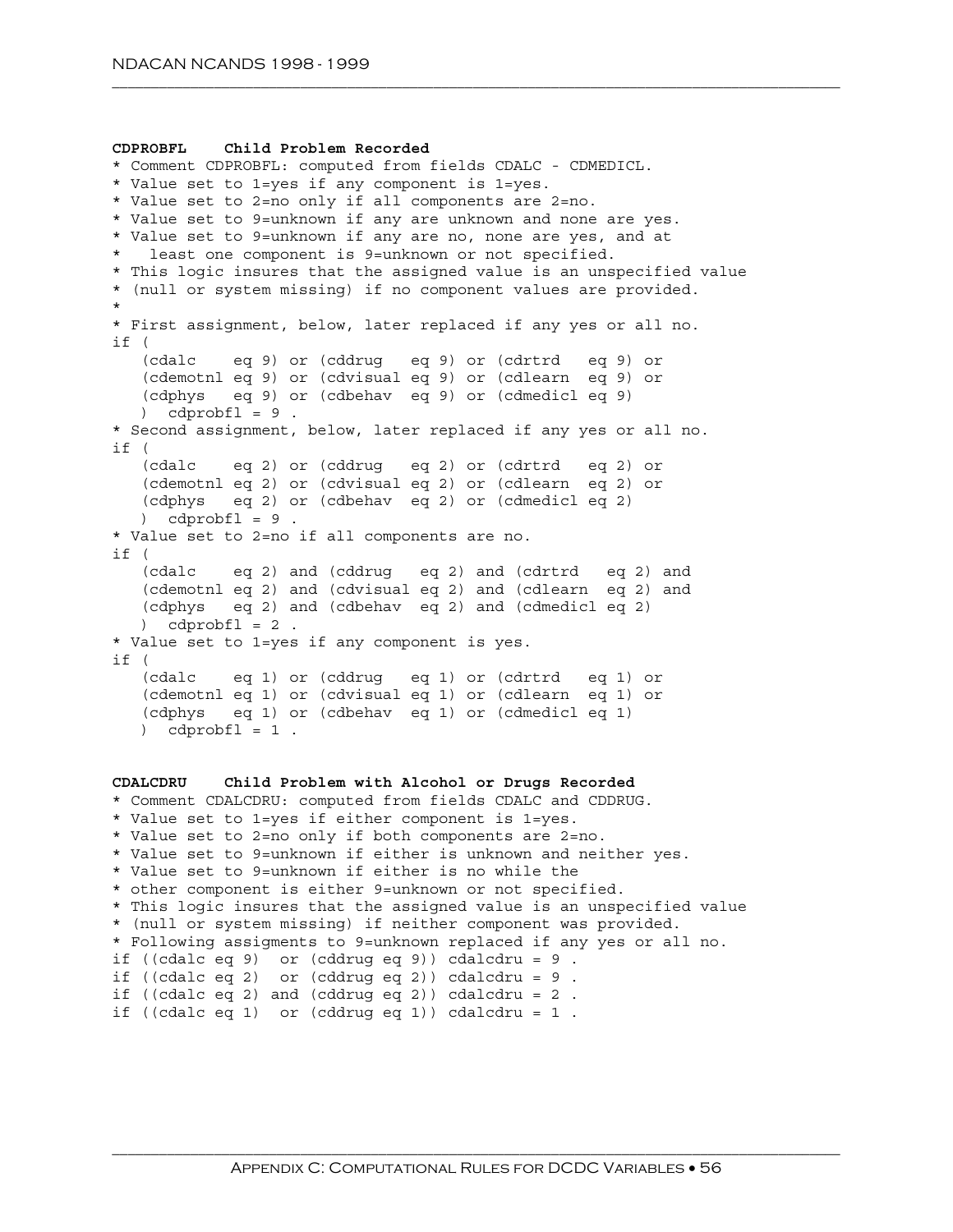```
CDPHYSME Child Physical or Mental Problem Recorded
* Comment CDPHYSME: computed from fields CDRTRD - CDMEDICL.
* Value set to 1=yes if any component is 1=yes.
* Value set to 2=no only if all components are 2=no.
* Value set to 9=unknown if any are unknown and none are yes.
* Value set to 9=unknown if any are no, none are yes, and at
   least one component is 9=unknown or not specified.
* This logic insures that the assigned value is an unspecified value
* (null or system missing) if no component values are provided.
*
* First assignment, below, later replaced if any yes or all no.
if (
   (cdrtrd eq 9) or
   (cdemotnl eq 9) or (cdvisual eq 9) or (cdlearn eq 9) or
   (cdphys eq 9) or (cdbehav eq 9) or (cdmedicl eq 9)
   \lambdacdphysme = 9.
* Second assignment, below, later replaced if any yes or all no.
if (
   (cdrtrd eq 2) or
   (cdemotnl eq 2) or (cdvisual eq 2) or (cdlearn eq 2) or
   (cdphys eq 2) or (cdbehav eq 2) or (cdmedicl eq 2)
  )
  cdphysme = 9.
* Value set to 2=no if all components are no.
if (
   (cdrtrd eq 2) and
   (cdemotnl eq 2) and (cdvisual eq 2) and (cdlearn eq 2) and
   (cdphys eq 2) and (cdbehav eq 2) and (cdmedicl eq 2)
  )
  cdphysme = 2.
* Value set to 1=yes if any component is yes.
if (
   (cdrtrd eq 1) or
   (cdemotnl eq 1) or (cdvisual eq 1) or (cdlearn eq 1) or
   (cdphys eq 1) or (cdbehav eq 1) or (cdmedicl eq 1)
   \lambdacdphysme = 1.
```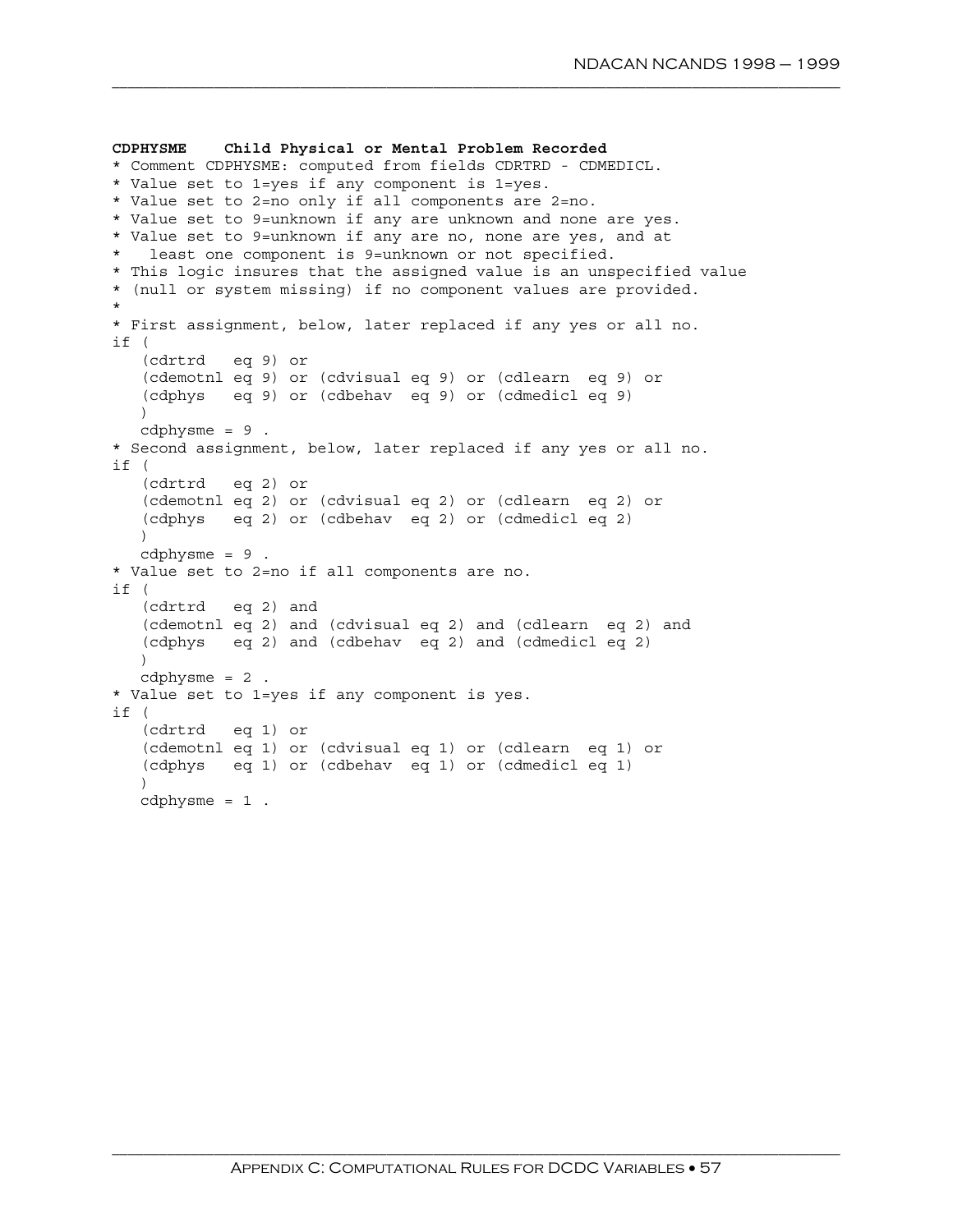```
FCPROBFL Caretaker Problem Recorded
* Comment FCPROBFL: computed from fields FCALC - FCPUBLIC.
* Value set to 1=yes if any component is 1=yes.
* Value set to 2=no only if all components are 2=no.
* Value set to 9=unknown if any are unknown and none are yes.
* Value set to 9=unknown if any are no, none are yes, and at
  least one component is 9=unknown or not specified.
* This logic insures that the assigned value is an unspecified value
* (null or system missing) if no component values are provided.
*
* First assignment, below, later replaced if any yes or all no.
if (
   (fcalc eq 9) or (fcdrug eq 9) or (fcrtrd eq 9) or
   (fcemotnl eq 9) or (fcvisual eq 9) or (fclearn eq 9) or
  (fcphys eq 9) or (fcmedicl eq 9) or
  (fcviol eq 9) or (fchouse eq 9) or
  (fcmoney eq 9) or (fcpublic eq 9)
  )
  fcprobfl = 9.
* Second assignment, below, later replaced if any yes or all no.
if (
   (fcalc eq 2) or (fcdrug eq 2) or (fcrtrd eq 2) or
   (fcemotnl eq 2) or (fcvisual eq 2) or (fclearn eq 2) or
   (fcphys eq 2) or (fcmedicl eq 2) or
  (fcviol eq 2) or (fchouse eq 2) or
  (fcmoney eq 2) or (fcpublic eq 2)
   )
  fcprobf1 = 9.
* Value set to 2=no if all components are no.
if (
  (fcalc eq 2) and (fcdrug eq 2) and (fcrtrd eq 2) and
   (fcemotnl eq 2) and (fcvisual eq 2) and (fclearn eq 2) and
  (fcphys eq 2) and (fcmedicl eq 2) and
   (fcviol eq 2) and (fchouse eq 2) and
   (fcmoney eq 2) and (fcpublic eq 2)
  \lambdafcprobfl = 2.
* Value set to 1=yes if any component is yes.
if (
   (fcalc eq 1) or (fcdrug eq 1) or (fcrtrd eq 1) or
   (fcemotnl eq 1) or (fcvisual eq 1) or (fclearn eq 1) or
   (fcphys eq 1) or (fcmedicl eq 1) or
   (fcviol eq 1) or (fchouse eq 1) or
   (fcmoney eq 1) or (fcpublic eq 1)
   \lambdafcprobfl = 1.
```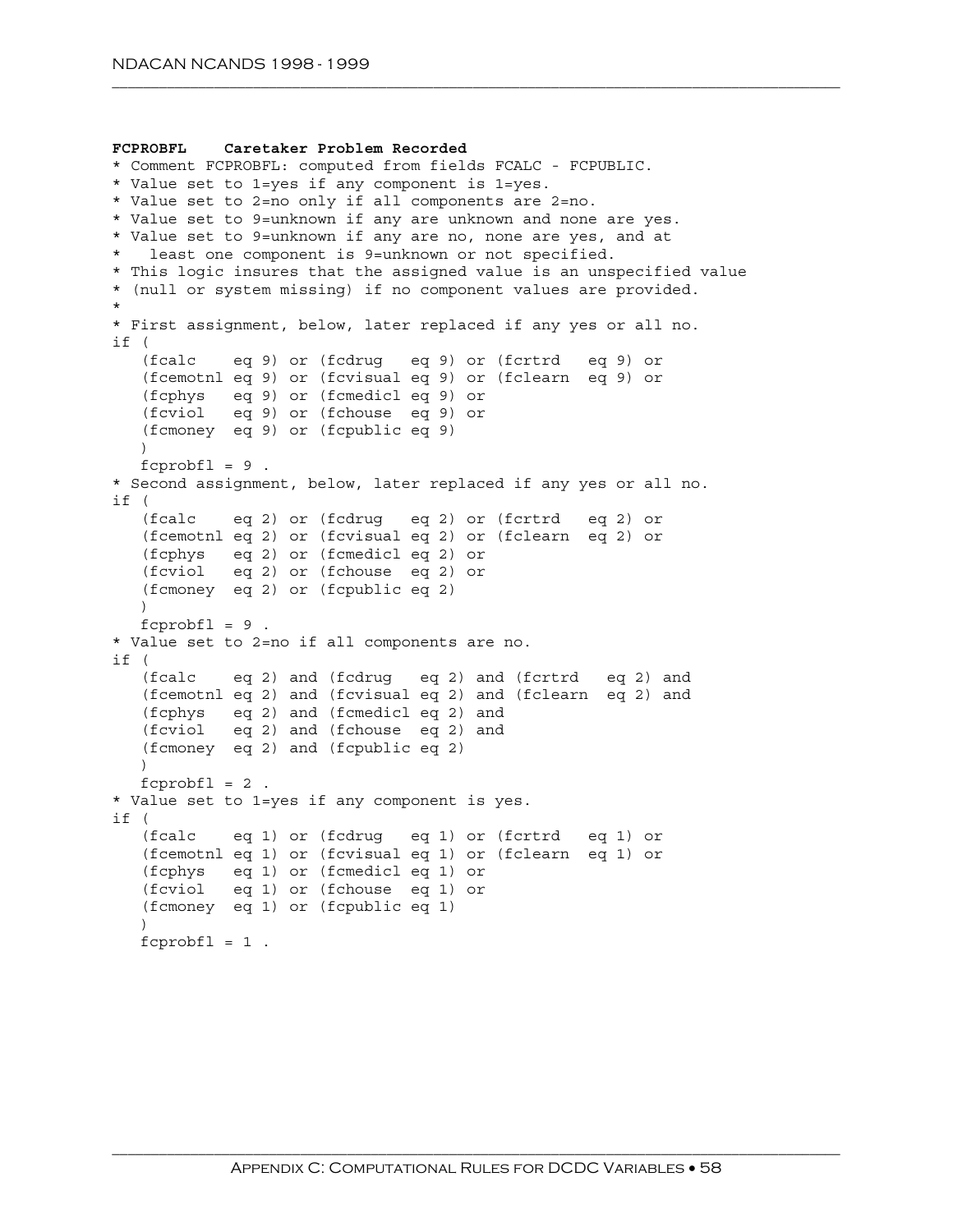```
FCALCDRU Caretaker Alcohol or Drug Problem Recorded
* Comment FCALCDRU: computed from fields FCALC and FCDRUG.
* Value set to 1=yes if either component is 1=yes.
* Value set to 2=no only if both components are 2=no.
* Value set to 9=unknown if either is unknown and neither yes.
* Value set to 9=unknown if either is no while the
   other component is either 9=unknown or not specified.
* This logic insures that the assigned value is an unspecified value
* (null or system missing) if neither component was provided.
* Following assigments to 9=unknown replaced if any yes or all no.
if ((fcalc eq 9) or (fcdrug eq 9)) fcalcdru = 9.
if ((fcalc eq 2) or (fcdrug eq 2)) fcalcdru = 9.
if ((fcalc eq 2) and (fcdrug eq 2)) fcalcdru = 2.
if ((fcalc eq 1) or (fcdrug eq 1)) fcalcdru = 1.
FCPHYSME Caretaker Physical or Mental Problem Recorded
* Comment FCPHYSME: computed from fields FCRTRD - FCMEDICL.
* Value set to 1=yes if any component is 1=yes.
* Value set to 2=no only if all components are 2=no.
* Value set to 9=unknown if any are unknown and none are yes.
* Value set to 9=unknown if any are no, none are yes, and at
  least one component is 9=unknown or not specified.
* This logic insures that the assigned value is an unspecified value
* (null or system missing) if no component values are provided.
*
* First assignment, below, later replaced if any yes or all no.
if (
   (fcrtrd eq 9) or
   (fcemotnl eq 9) or (fcvisual eq 9) or (fclearn eq 9) or
   (fcphys eq 9) or (fcmedicl eq 9)
   )
   fcphysme = 9.
* Second assignment, below, later replaced if any yes or all no.
if (
   (fcrtrd eq 2) or
   (fcemotnl eq 2) or (fcvisual eq 2) or (fclearn eq 2) or
   (fcphys eq 2) or (fcmedicl eq 2)
   \lambdafcphysme = 9.
* Value set to 2=no if all components are no.
if (
   (fcrtrd eq 2) and
   (fcemotnl eq 2) and (fcvisual eq 2) and (fclearn eq 2) and
   (fcphys eq 2) and (fcmedicl eq 2)
   )
   fcphysme = 2.
* Value set to 1=yes if any component is yes.
if (
   (fcrtrd eq 1) or
   (fcemotnl eq 1) or (fcvisual eq 1) or (fclearn eq 1) or
   (fcphys eq 1) or (fcmedicl eq 1)
   \lambdafcphysme = 1.
```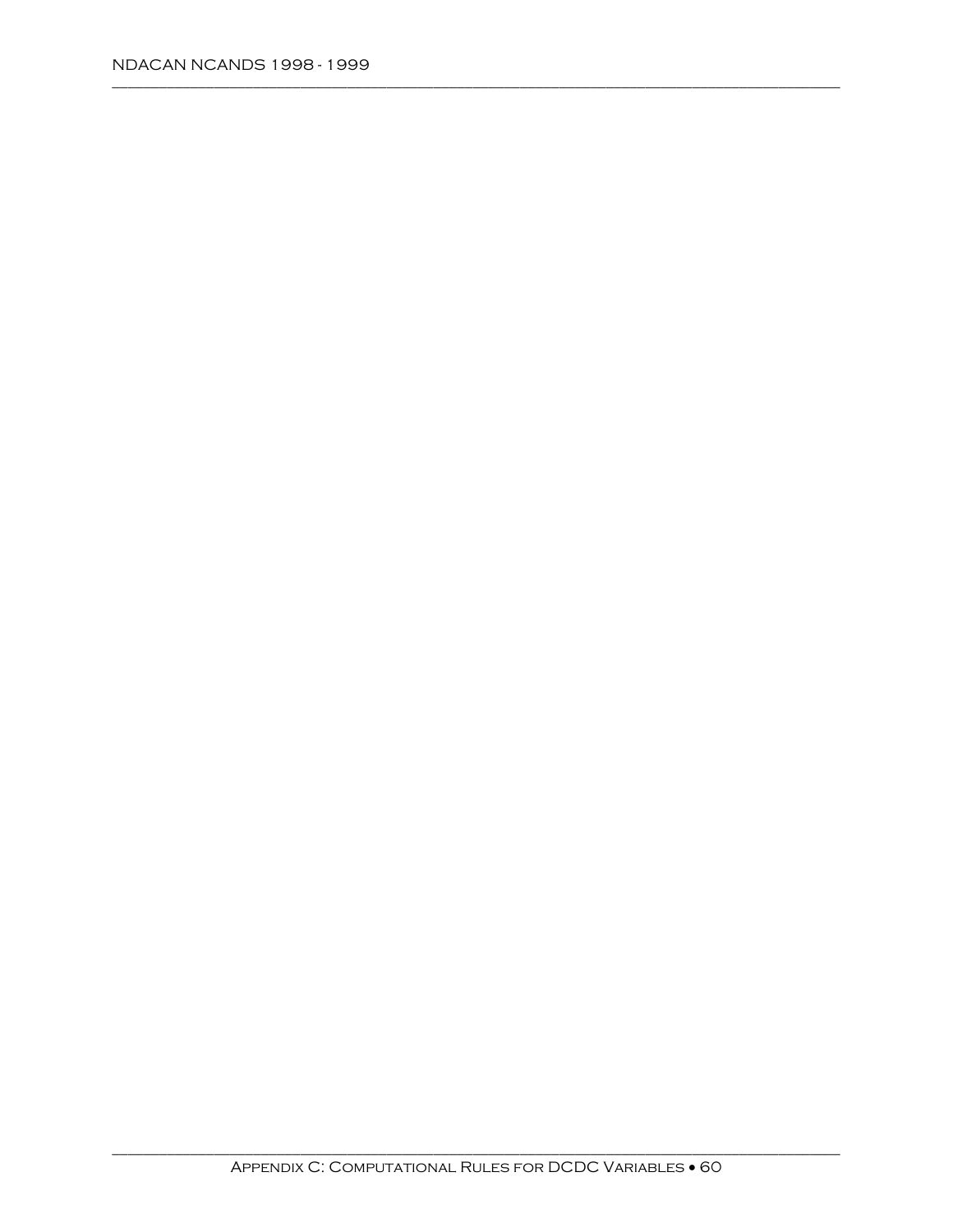# **APPENDIX D: USING THE NCANDS DCDC DATA FILES**

This appendix provides an instructional example of how to set up the NCANDS 1998 for analysis in SPSS: how to add files, how to create useful variables, check ID consistency across reporting years, aggregate cases to find a total number of reports, determine the number of reports in a given time period, and how to aggregate and match recurrent reports.

Syntax and comments will be presented, as will sample output to show expected results. In some instances examples will be given to illustrate the effects of the program on caselevel data.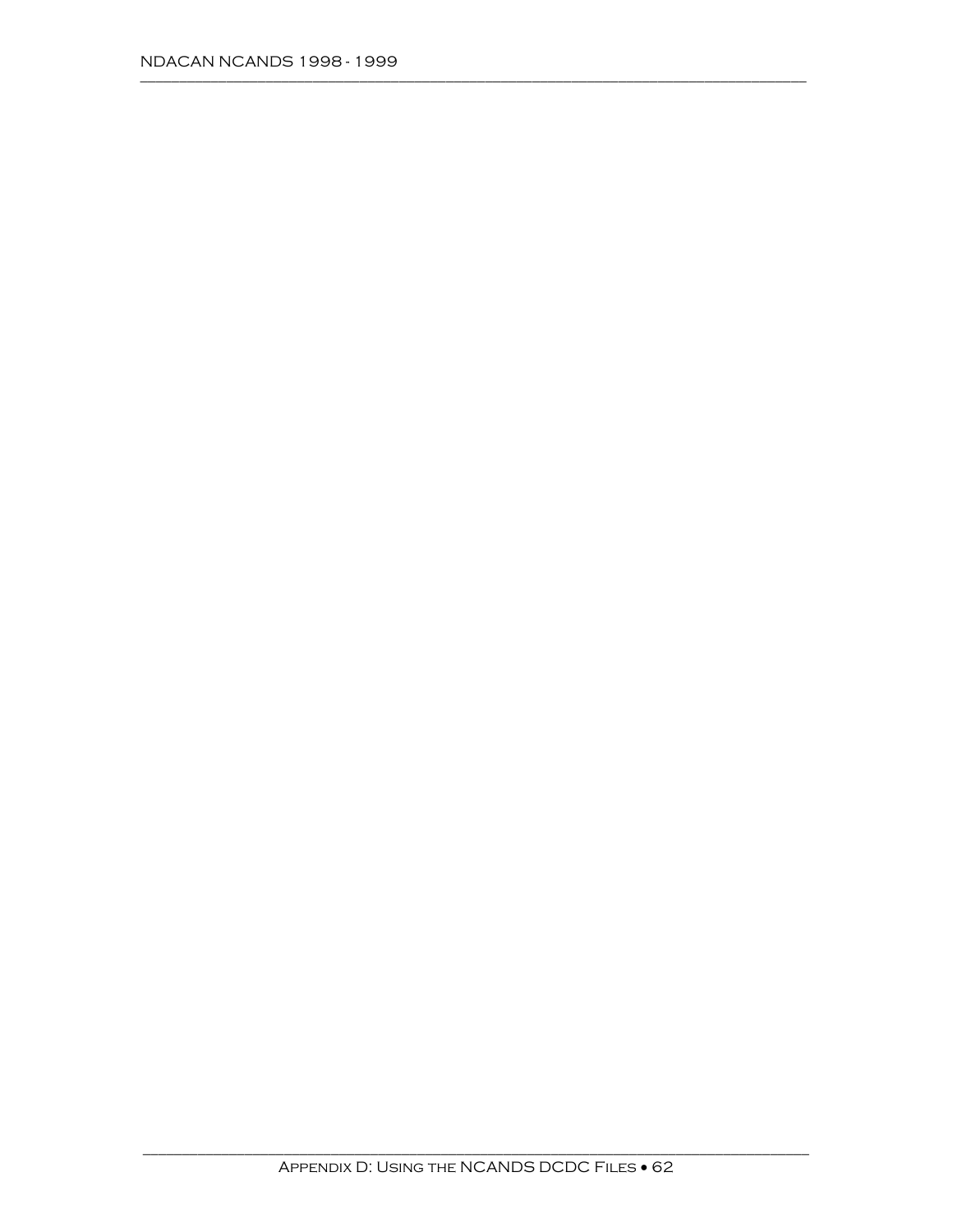### **Using the NCANDS DCDC Data Files**

# **1998 K File Merge Example**

# **Syntax 1.1**

\* These commands will merge the 1995, 1996 and 1997 K files, all of which include data for hypothetical states aa and bb.

```
add files
file = 'd:\data\DCDC95_K.sav'
/file = 'd:\data\DCDC96 K.sav'/file = 'd:\data\DCDC97 K.sav'.
```
\*These compute statements extract the month and year from the report date and disposition date variables and create new variables rptmonth, dispmonth, rptyear, and dispyear. The crosstabs procedure will show the general distribution of the file with respect to dates.

```
compute rptmonth = xdate.month(rptdt) .
compute dspmonth = xdate.month(rpdispdt) .
compute rptyear = xdate.year(rptdt) .
compute dispyear = xdate.year(rpdispdt) .
crosstabs tables = rptyear by dispyear by staterr .
```
## **Sample Output 1.1 (Complete Dataset)**

| <b>Report Year * Disposition Year * Reporting State Crosstabulation</b> |  |  |  |  |
|-------------------------------------------------------------------------|--|--|--|--|
|-------------------------------------------------------------------------|--|--|--|--|

|                        |                  |      | Disposition Year |      |       |
|------------------------|------------------|------|------------------|------|-------|
| <b>Reporting State</b> |                  | 1995 | 1996             | 1997 | Total |
| AA                     | Report Year 1994 | 562  |                  |      | 562   |
|                        | 1995             | 8555 | 450              |      | 9005  |
|                        | 1996             |      | 8148             | 692  | 8840  |
|                        | 1997             |      |                  | 8625 | 8625  |
| Total                  |                  | 9117 | 8598             | 9317 | 27032 |
| <b>BB</b>              | Report Year 1994 | 1120 |                  |      | 1120  |
|                        | 1995             | 1085 | 1144             |      | 2229  |
|                        | 1996             |      | 1042             | 1131 | 2173  |
|                        | 1997             |      |                  | 50   | 50    |
| Total                  |                  | 2205 | 2186             | 1181 | 5572  |

#### **Syntax 2.1**

\* Removes the first four characters of the YSCHID variable to create a new variable STCHID which allows for the identification of children across years.

string stchid (a12) . compute stchid =  $\text{substr}(\text{yschid}, 5, 12)$ .

#### **Example 2.1**

| <b>YSCHID</b>    | becomes | <b>STCHID</b> |
|------------------|---------|---------------|
| 1995AA1234567890 |         | AA1234567890  |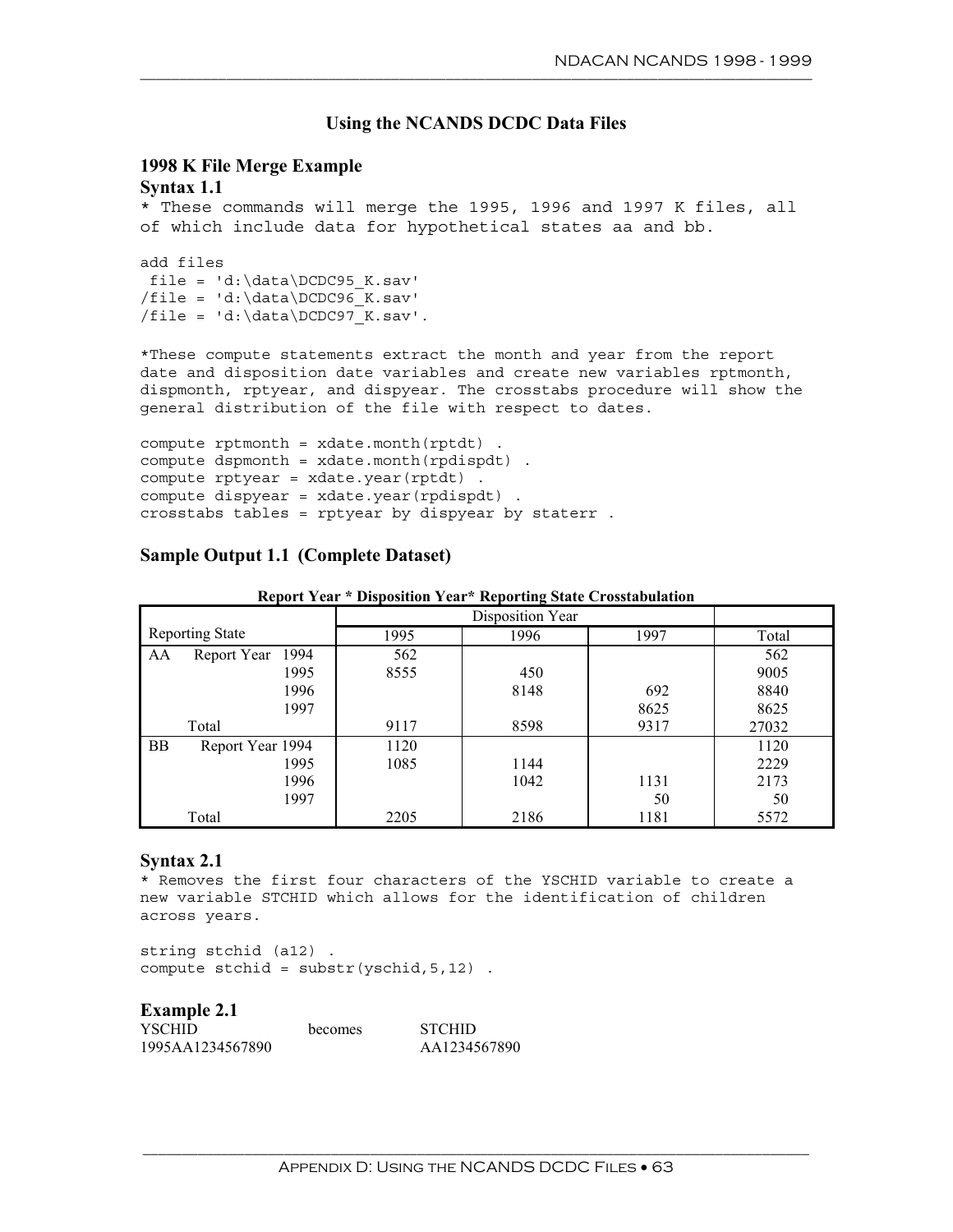#### **Syntax 3.1**

\* The sort command brings all of the reports for a single child together and places them in chronological order. Rollup flags reports for the same child occurring within 1 day or 86400 seconds. In the event that different individuals report the same maltreatment on a given day, those multiple reports are rolled up into a single report.

sort cases by stchid rptdt . compute rollup=1. if ( (stchid ne lag(stchid)) or (rptdt - lag(rptdt) gt 86400) ) rollup  $= 0$ . crosstabs tables = staterr by rollup .

| <b>Before</b>  |               |              |  |                |               | After        |                  |
|----------------|---------------|--------------|--|----------------|---------------|--------------|------------------|
| <b>YSRPTID</b> | <b>STCHID</b> | <b>RPTDT</b> |  | <b>YRSPTID</b> | <b>STCHID</b> | <b>RPTDT</b> | <b>ROLLUP</b>    |
| 1995AA1000     | AA100         | 12/5/94      |  | 1995AA1000     | AA100         | 12/5/94      | $\theta$         |
| 1995AA1010     | AA123         | 4/16/95      |  | 1995AA1010     | AA123         | 4/16/95      | $\theta$         |
| 1995AA1011     | AA123         | 4/16/95      |  | 1995AA1011     | AA123         | 4/16/95      |                  |
| 1995AA2002     | AA123         | 6/25/95      |  | 1995AA2002     | AA123         | 6/25/95      | $\theta$         |
| 1995AA3030     | AA789         | 10/2/95      |  | 1995AA3030     | AA789         | 10/2/95      | $\theta$         |
| 1995AA3031     | AA789         | 10/2/95      |  | 1995AA3031     | AA789         | 10/2/95      |                  |
| 1995BB4000     | <b>BB456</b>  | 4/1/95       |  | 1995BB4000     | <b>BB456</b>  | 4/1/95       | $\Omega$         |
| 1995BB5020     | <b>BB456</b>  | 6/20/95      |  | 1995BB5020     | <b>BB456</b>  | 6/20/95      | $\theta$         |
| 1995BB5053     | <b>BB456</b>  | 8/12/95      |  | 1995BB5053     | <b>BB456</b>  | 8/12/95      | $\boldsymbol{0}$ |

#### **Example 3.1 (Selected Cases)**

## **Sample Output 3.1 (Selected Cases)**

#### **Reporting State \* Rollup Crosstabulation**

|                |    |     | <b>ROLLUP</b> |       |
|----------------|----|-----|---------------|-------|
|                |    | .UU |               | Total |
| <b>STATERR</b> | AA |     |               |       |
|                | ΒB |     |               |       |
| Total          |    |     |               |       |

#### **Syntax 4.1**

\* Here, the cases where a second report was filed on a child on the same day as the first report have been removed from the file. Compare this example to the example above. The resulting file now has 7 cases rather than 9. Then, compute report position, first report coded as rptposit=1.

```
select if (rollup eq 0) .
compute rptposit = 1.
if (stchid eq lag(stchid)) rptposit = lag(rptposit) + 1.
freq rptposit .
```
#### **Example 4.1 (Selected Cases)**

| YRSPTID    | STCHID    | <b>RPTDT</b> | <b>ROLLUP</b> | <b>RPTPOSIT</b> |
|------------|-----------|--------------|---------------|-----------------|
| 1995AA1000 | 100<br>AΑ | 2/5/04       |               |                 |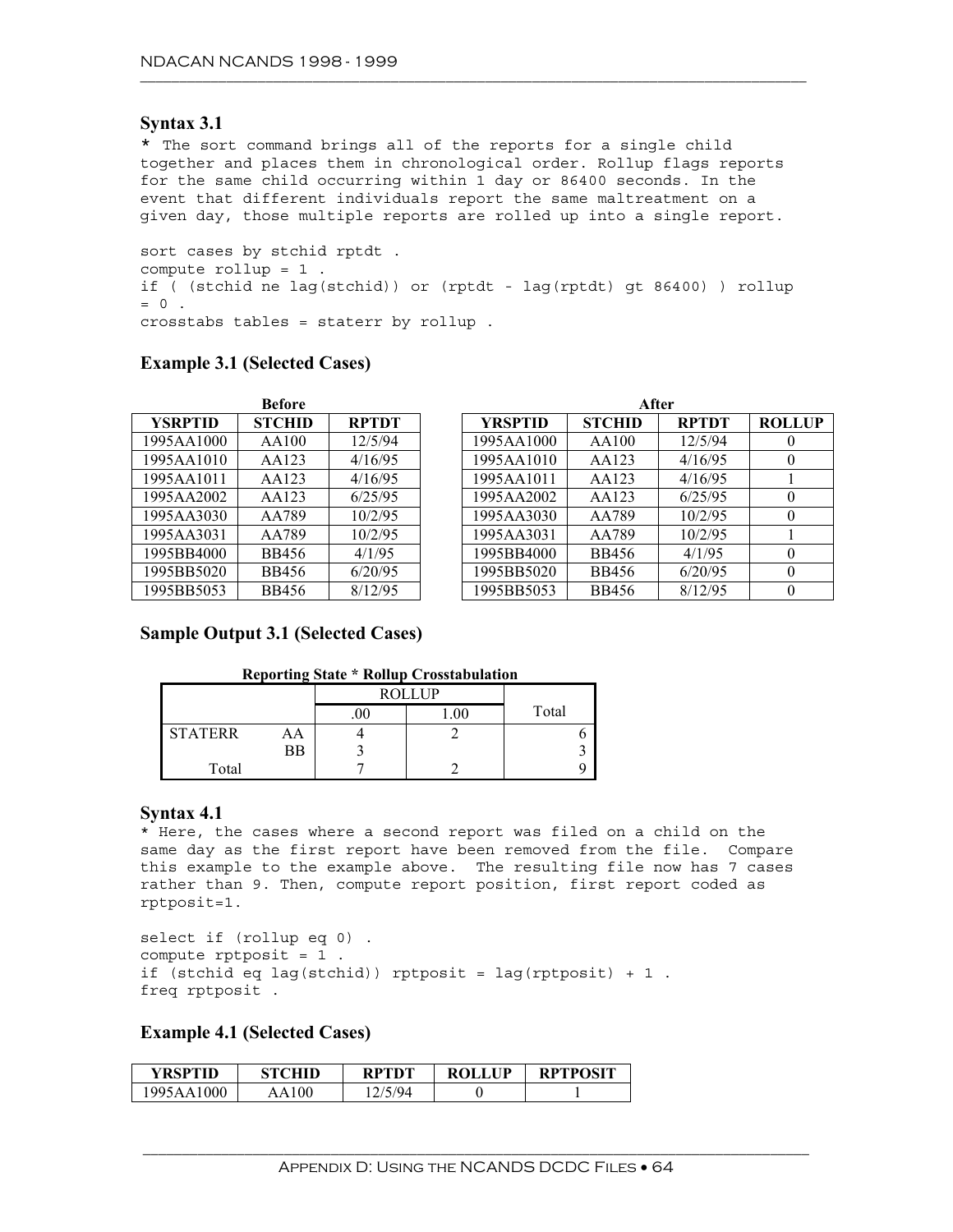| 1995AA1010 | AA123 | 4/16/95 |  |
|------------|-------|---------|--|
| 1995AA2002 | AA123 | 6/25/95 |  |
| 1995AA3030 | AA789 | 10/2/95 |  |
| 1995BB4000 | BB456 | 4/1/95  |  |
| 1995BB5020 | BB456 | 6/20/95 |  |
| 1995BB5053 | BB456 | 8/12/95 |  |

## **Sample Output 4.1 (Complete Dataset)**

|       | <b>Report Position</b> |           |         |               |                           |  |  |  |  |
|-------|------------------------|-----------|---------|---------------|---------------------------|--|--|--|--|
|       |                        | Frequency | Percent | Valid Percent | <b>Cumulative Percent</b> |  |  |  |  |
| Valid | 1.00                   | 25278     | 83.2    | 83.2          | 83.2                      |  |  |  |  |
|       | 2.00                   | 3908      | 12.9    | 12.9          | 96.1                      |  |  |  |  |
|       | 3.00                   | 876       | 2.9     | 2.9           | 99.0                      |  |  |  |  |
|       | 4.00                   | 241       | .8      | .8            | 99.7                      |  |  |  |  |
|       | 5.00                   | 60        | .2      | .2            | 99.9                      |  |  |  |  |
|       | 6.00                   | 15        | .0      | .0            | 100.0                     |  |  |  |  |
|       | 7.00                   |           | .0      | .0            | 100.0                     |  |  |  |  |
|       | Total                  | 30379     | 100.0   | 100.0         |                           |  |  |  |  |

#### **Syntax 5.1**

\* Aggregate to find the total number of reports per child and create new variables: first report date, last report date; first disposition date; last disposition date.

```
aggregate outfile = 'c:\windows\desktop\example1.sav' /break = stchid
  /numrepts = n(stchid)
 /firstdat = first(rptdt)
 /lastdat = last(rptdt)
 /firstdsp = first(rpdispdt)
 /lastdsp = last(rpdispdt) .
match files file = * /table = 'c:\windows\desktop\example1.sav' /by =
stchid.
crosstabs tables = numrepts by rptposit .
```
#### **Example 5.1 (Selected Cases)**

| <b>YRSPTID</b> | <b>STCHID</b> | <b>RPTDT</b> | <b>ROLLUP</b> | <b>RPTPOSIT</b> | <b>NUMRPTS</b> | <b>FIRSTDAT</b> | <b>LASTDAT</b> |
|----------------|---------------|--------------|---------------|-----------------|----------------|-----------------|----------------|
| 1995AA1000     | AA100         | 12/5/94      |               |                 |                | 12/5/94         | 12/5/94        |
| 1995AA1010     | AA123         | 4/16/95      |               |                 |                | 4/16/95         | 6/25/95        |
| 1995AA2002     | AA123         | 6/25/95      |               |                 |                | 4/16/95         | 6/25/95        |
| 1995AA3030     | AA789         | 10/2/95      |               |                 |                | 10/2/95         | 10/2/95        |
| 1995BB4000     | BB456         | 4/1/95       |               |                 |                | 4/1/95          | 8/12/95        |
| 1995BB5020     | <b>BB456</b>  | 6/20/95      |               |                 |                | 4/1/95          | 8/12/95        |
| 1995BB5053     | BB456         | 8/12/95      |               |                 |                | 4/1/95          | 8/12/95        |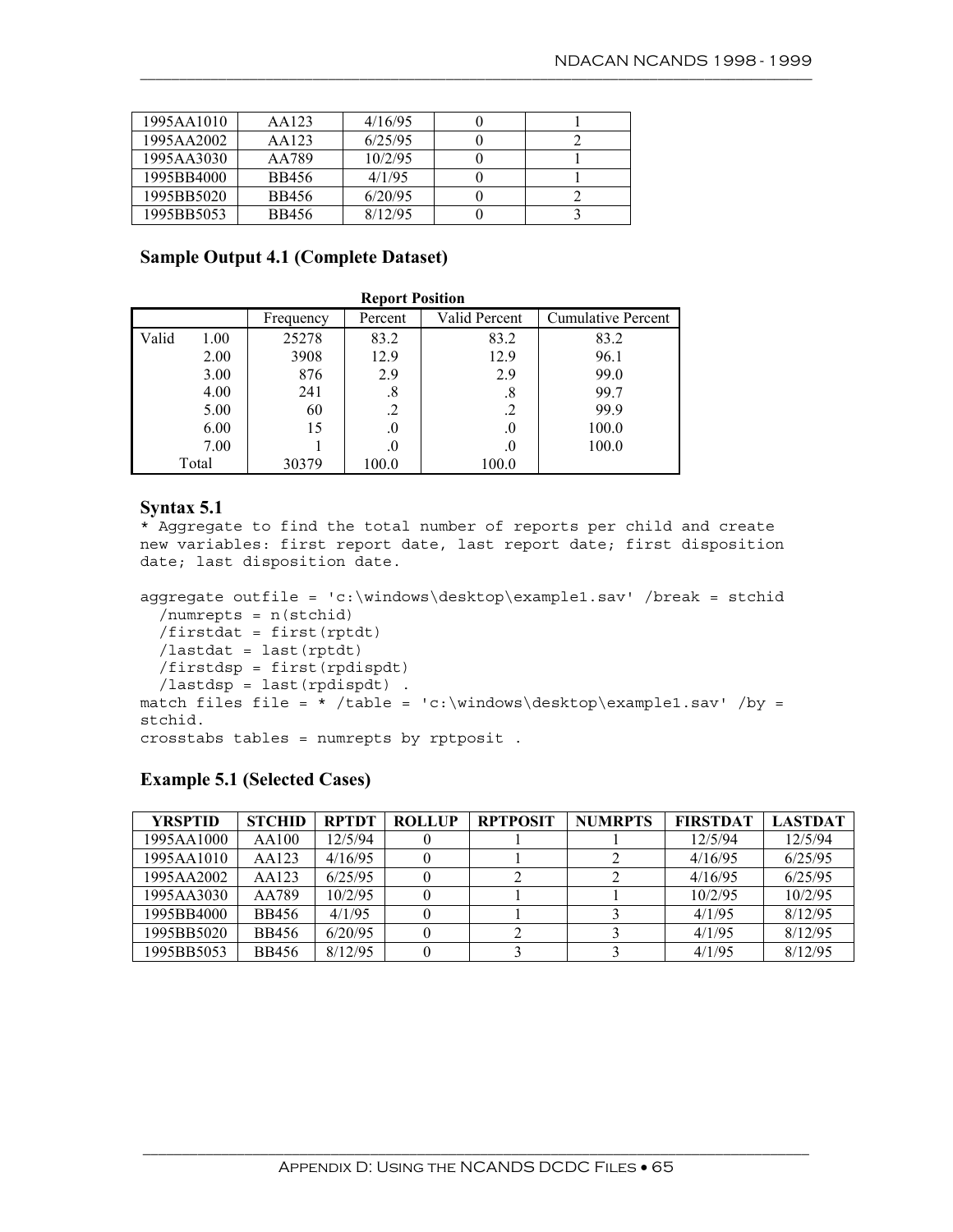## **Sample Output 5.1 (Complete Dataset)**

|                 |   |       | <b>Report Position</b> |     |     |    |    |              |       |  |
|-----------------|---|-------|------------------------|-----|-----|----|----|--------------|-------|--|
|                 |   |       |                        |     |     |    | b  | $\mathbf{r}$ | Total |  |
| <b>NUMREPTS</b> |   | 21370 |                        |     |     |    |    |              | 21370 |  |
|                 |   | 3032  | 3032                   |     |     |    |    |              | 6064  |  |
|                 |   | 635   | 635                    | 635 |     |    |    |              | 1905  |  |
|                 |   | 181   | 181                    | 181 | 181 |    |    |              | 724   |  |
|                 |   | 45    | 45                     | 45  | 45  | 45 |    |              | 225   |  |
|                 | 6 | 14    | 14                     | 14  | 14  | 14 | 14 |              | 84    |  |
|                 |   |       |                        |     |     |    |    |              |       |  |
| Total           |   | 25278 | 3908                   | 876 | 241 | 60 | 15 |              | 30379 |  |

#### **Number of Reports \* Report Position Crosstabulation**

#### **Syntax 6.1**

\* Now check to make sure ID is consistently used across years .

compute lastyear = xdate.year(lastdsp) . compute frstyear = xdate.year(firstdsp) . crosstabs tables = lastyear by frstyear .

### **Sample Output 6.1 (Complete Dataset)**

**Last Year \* First Year Crosstabulation** 

|          |      |       | <b>FRSTYEAR</b> |      |       |  |  |
|----------|------|-------|-----------------|------|-------|--|--|
|          |      | 1995  | 1996            | 1997 | Total |  |  |
| LASTYEAR | 1995 | 8470  |                 |      | 8470  |  |  |
|          | 1996 | 1895  | 7736            |      | 9639  |  |  |
|          | 1997 | 1807  | 1726            | 8727 | 12260 |  |  |
| Total    |      | 12172 | 9462            | 8735 | 30369 |  |  |

#### **Syntax 6.2**

crosstabs tables = lastyear by frstyear by staterr.

#### **Sample Output 6.2 (Complete Dataset)**

|           |                 |      | 1995  | 1996 | 1997 | Total |
|-----------|-----------------|------|-------|------|------|-------|
| AA        | <b>LASTYEAR</b> | 1995 | 7423  | 10   |      | 7433  |
|           |                 | 1996 | 1719  | 6735 | 8    | 8462  |
|           |                 | 1997 | 1730  | 1597 | 7669 | 10996 |
|           | Total           |      | 10872 | 8342 | 7677 | 26891 |
| <b>BB</b> | <b>LASTYEAR</b> | 1995 | 1047  |      |      | 1047  |
|           |                 | 1996 | 176   | 1001 |      | 1177  |
|           |                 | 1997 | 77    | 129  | 1058 | 1264  |
|           | Total           |      | 1300  | 1130 | 1058 | 3488  |

## **Syntax 6.3**

```
compute lastyr = xdate.year(lastdat) .
compute frstyr = xdate.year(firstdat) .
crosstabs tables = lastyr by frstyr by staterr .
```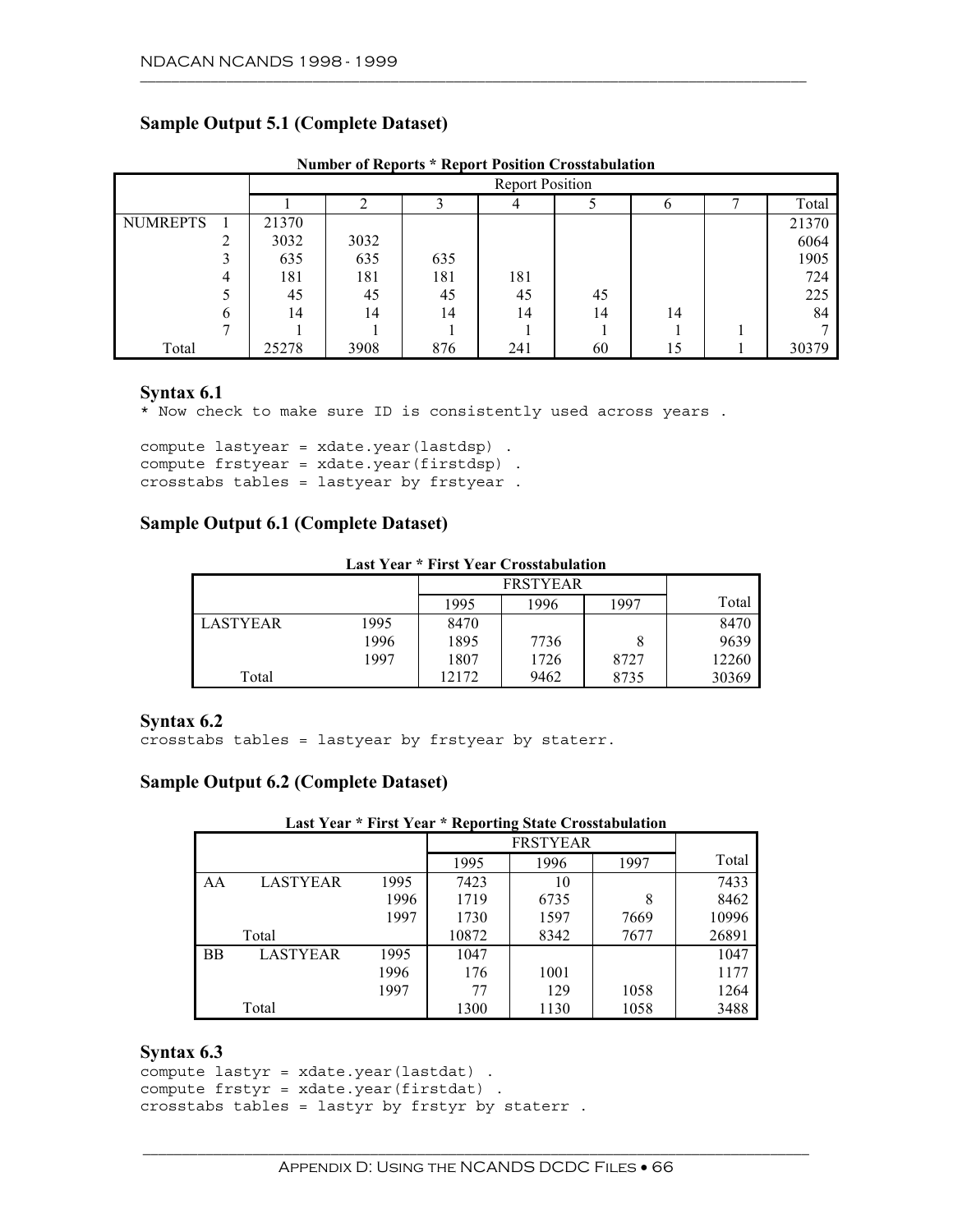| Last Year * First Year * Reporting State Crosstabulation |                        |      |      |       |               |      |       |  |  |
|----------------------------------------------------------|------------------------|------|------|-------|---------------|------|-------|--|--|
|                                                          |                        |      |      |       | <b>FRSTYR</b> |      |       |  |  |
|                                                          | <b>Reporting State</b> |      | 1994 | 1995  | 1996          | 1997 | Total |  |  |
| AA                                                       | <b>LASTYR</b>          | 1994 | 412  |       |               |      | 412   |  |  |
|                                                          |                        | 1995 | 137  | 7268  |               |      | 7405  |  |  |
|                                                          |                        | 1996 | 149  | 1652  | 6981          |      | 8782  |  |  |
|                                                          |                        | 1997 | 91   | 1622  | 1516          | 7063 | 10292 |  |  |
|                                                          | Total                  |      | 789  | 10542 | 8497          | 7063 | 26891 |  |  |
| BB                                                       | <b>LASTYR</b>          | 1994 | 98   |       |               |      | 98    |  |  |
|                                                          |                        | 1995 | 14   | 1067  |               |      | 1081  |  |  |
|                                                          |                        | 1996 | 16   | 150   | 1004          |      | 1170  |  |  |
|                                                          |                        | 1997 | 17   | 74    | 109           | 939  | 1139  |  |  |
|                                                          | Total                  |      | 145  | 1291  | 1113          | 939  | 3488  |  |  |

## **Sample Output 6.3 (Complete Dataset)**

#### **Syntax 7.1**

\* Select only if initial date is within initial report period. Here, only children with an initial report in 1995 are included. Note that in the resulting selected cases dataset, the first case with a report date in 1994 has been removed from the file.

compute inityear = xdate.year(firstdat) . select if (inityear eq 1995) . crosstabs tables = staterr by inityear .

## **Example 7.1 (Selected Cases)**

| <b>YRSPTID</b> | <b>STCHID</b> | <b>RPTDT</b> | <b>ROLLUP</b> | <b>RPTPOSIT</b> | <b>NUMRPTS</b> | <b>FIRSTDAT</b> | <b>LASTDAT</b> |
|----------------|---------------|--------------|---------------|-----------------|----------------|-----------------|----------------|
| 1995AA1010     | AA123         | 4/16/95      |               |                 |                | 4/16/95         | 6/25/95        |
| 1995AA2002     | AA123         | 6/25/95      |               |                 |                | 4/16/95         | 6/25/95        |
| 1995AA3030     | AA789         | 10/2/95      |               |                 |                | 10/2/95         | 10/2/95        |
| 1995BB4000     | <b>BB456</b>  | 4/1/95       |               |                 |                | 4/1/95          | 8/12/95        |
| 1995BB5020     | BB456         | 6/20/95      |               |                 |                | 4/1/95          | 8/12/95        |
| 1995BB5053     | BB456         | 8/12/95      |               |                 |                | 4/1/95          | 8/12/95        |

#### **Sample Output 7.1 (Complete Dataset)**

#### **Reporting State\* Initial Report Year Crosstabulation**

|              |    | <b>INITYEAR</b> |       |
|--------------|----|-----------------|-------|
|              |    | 1995            | Total |
| Reporting    | AA | 10542           | 10542 |
| <b>State</b> | ВB | 1291            | 1291  |
| Total        |    | 11833           | 11833 |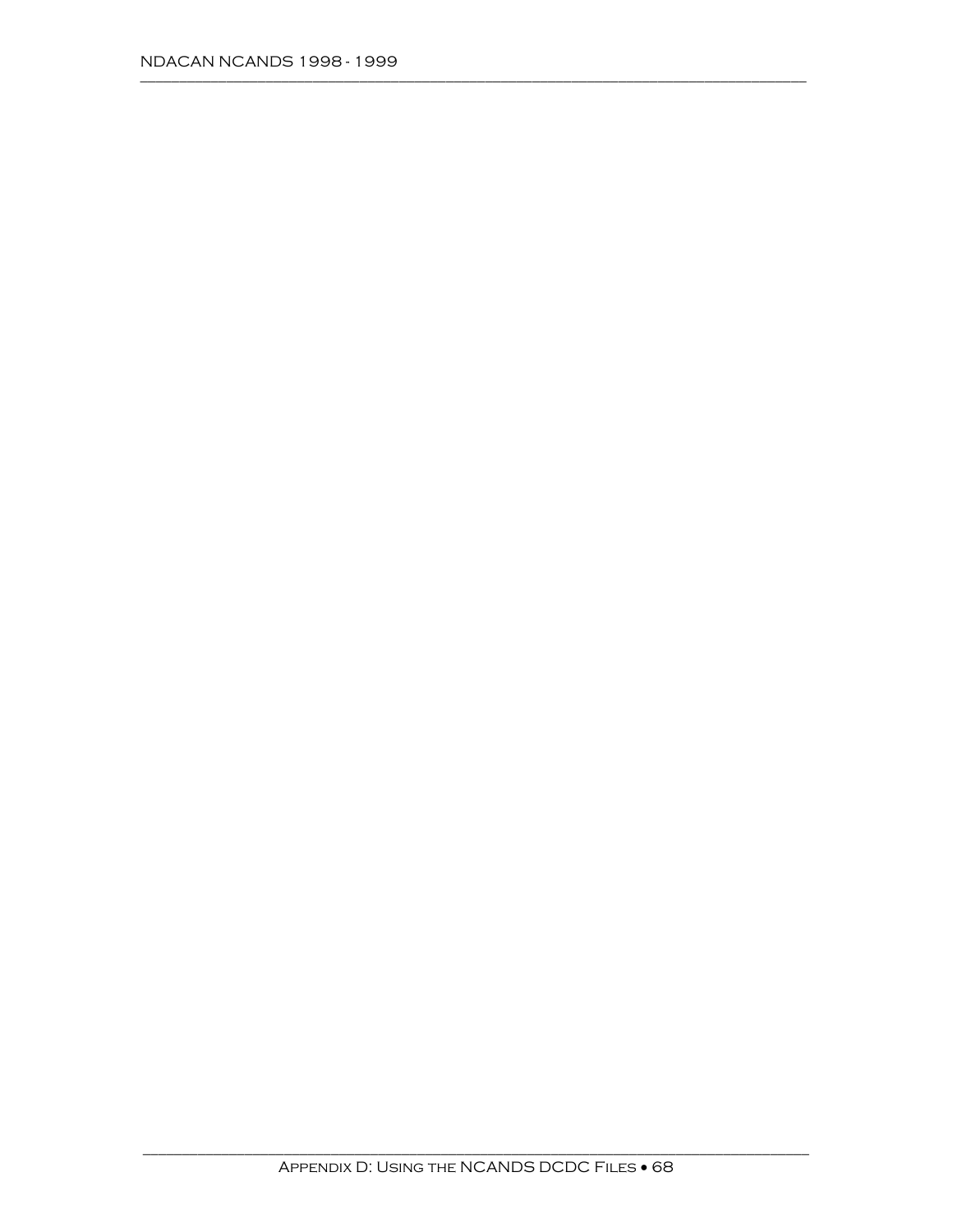**APPENDIX E: GLOSSARY OF NCANDS TERMS**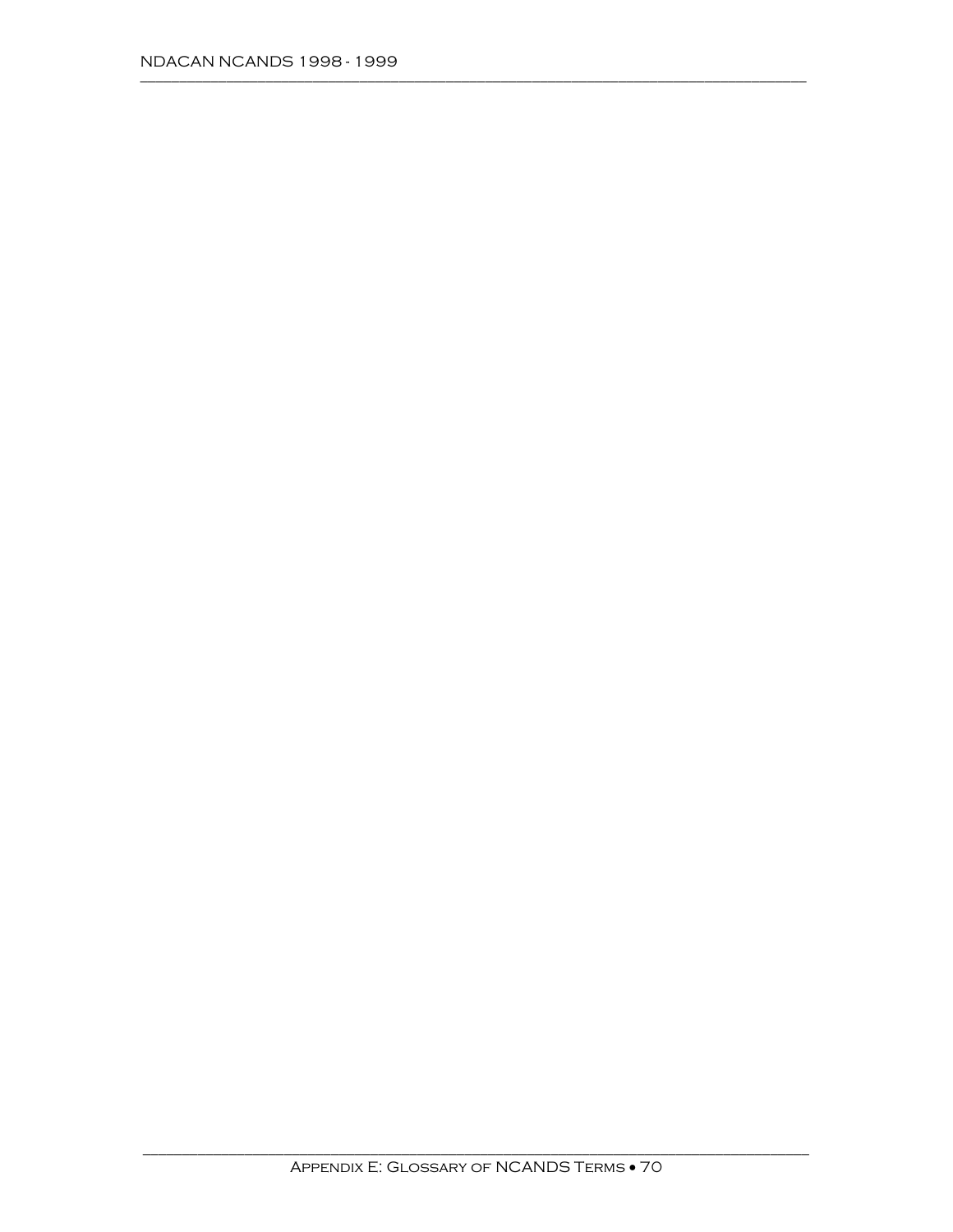- **ADOPTION SERVICES:** Services or activities provided to assist in bringing about the adoption of a child.
- **ADOPTIVE PARENT:** A person with the legal relation of parent to a child not related by birth, with the same mutual rights and obligations that exist between children and their birth parents.
- **AGE:** Age calculated in years at the time of the report of abuse or neglect.
- **ALCOHOL ABUSE-CARETAKER(S):** The principal caretaker(s)' compulsive use of alcohol that is not of a temporary nature.
- **ALCOHOL ABUSE-CHILD:** A compulsive use of or need for alcohol. This element should include infants addicted at birth, or who are victims of Fetal Alcohol Syndrome, or who may suffer other disabilities due to the use of alcohol during pregnancy.
- **ALLEGED PERPETRATOR REPORT SOURCE:** An individual who reports an alleged incident of child abuse or neglect in which he/she caused or knowingly allowed the maltreatment of a child.
- **ALLEGED VICTIM:** A child named in an allegation of child maltreatment prior to disposition.
- **ALLEGED VICTIM REPORT SOURCE:** A child who alleges to have been a victim of child maltreatment and who makes a report of the allegation.
- **AMERICAN INDIAN/ALASKAN NATIVE:** A person whose ancestry is North American, and who maintains tribal affiliation or is so recognized in the community.
- **ANONYMOUS REPORT SOURCE:** An individual who reports a suspected incident of child maltreatment without identifying himself/herself.
- **ASIAN/PACIFIC ISLANDER:** A person whose origin is the Far East, Southeast Asia, the Indian sub-continent, or the Pacific Islands. This includes, for example, Cambodia, China, Guam, India, Japan, Korea, the Philippine Islands, Samoa, and Vietnam.
- **BEHAVIOR PROBLEM-CHILD:** Behavior in the school and/or community that adversely affects socialization, learning, growth, and moral development. These may include adjudicated or non-adjudicated child behavior problems. This would include the child's running away from home or a placement.
- **BIOLOGICAL PARENT:** The birth mother or father of the child rather than the adoptive or foster parent or the step-parent.
- **BLACK/AFRICAN-AMERICAN:** A person whose ancestry is any of the Black racial groups of Africa.
- **CARETAKER:** A person responsible for the care and supervision of the child who was reported.
- **CASE MANAGEMENT SERVICES:** Services or activities for the arrangement, coordination, and monitoring of services to meet the needs of children and their families.
- **CHILD:** A person less than 18 years of age or considered to be a minor under State law (and is 21 years or younger).
- **CHILD AGE AT REPORT:** Age, calculated in years, as of the date of the report of alleged child maltreatment.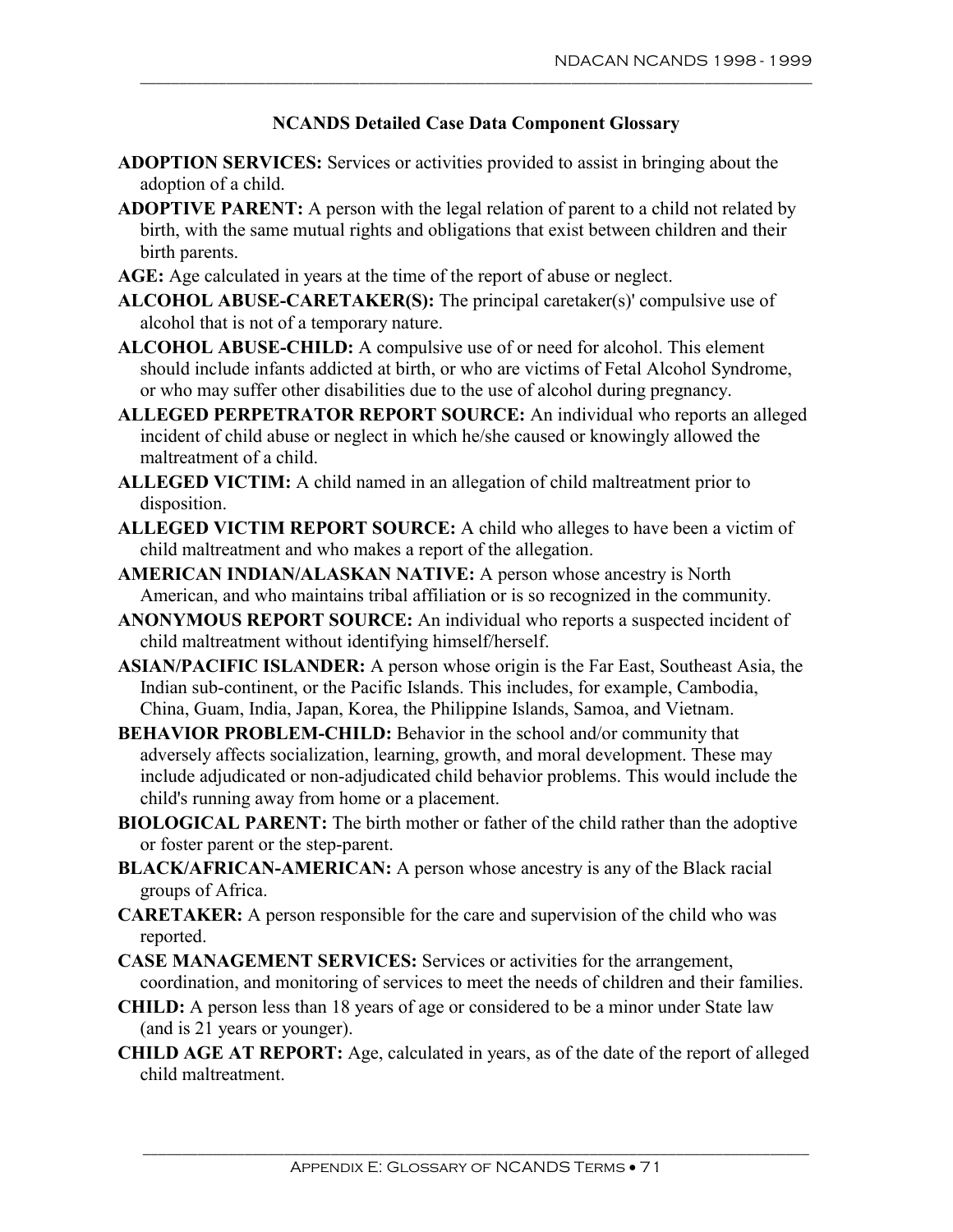- **CHILD-BASED REPORT:** A system of receiving and counting reports of child abuse and neglect that counts as a report each child who is alleged to be a victim of maltreatment. (See also INCIDENT/FAMILY-BASED REPORT.)
- **CHILD DATE OF BIRTH:** The month, day and year of the child's birth. If the child is abandoned or the date of birth **is** otherwise unknown, enter an approximate date of birth.
- **CHILD DAY CARE PROVIDER:** A person who works in a setting providing day carechild services and who has temporary caretaker responsibility for the child (e.g., a day care center staff member, family day care provider, or babysitter).
- **CHILD ID:** A unique identification assigned to each child. This identification is not the State child identification but is an encrypted identification assigned by the State for the purposes of the NCANDS DCDC data collection.
- **CLOSED-NO FINDING:** A type of investigation disposition that does not conclude with a specific finding because the investigation could not be completed for such reasons as: the family moved out of the jurisdiction; the family could not be located; or necessary diagnostic or other reports were not received within required time limits.
- **COUNSELING SERVICES:** Services or activities that apply the therapeutic processes to personal, family, situational or occupational problems in order to bring about a positive resolution of the problem or improved individual or family functioning or circumstances.
- **COUNTY OF REPORT:** The geopolitical substate jurisdiction from which the report of child maltreatment originated. The unique identification number assigned to the county under the Federal Information Processing Standards (FIPS) guidelines is preferred.
- **COUNTY OF RESIDENCE:** The geopolitical substate jurisdiction in which the child subject of **a** report was residing at the time of the report. The unique identification number assigned to the county under the Federal Information Processing Standards (FIPS) guidelines is preferred.
- **DAY CARE SERVICES-CHILD:** Services or activities provided in a setting that meets applicable standards of State and local law, in a center or in a home, for a portion of a 24 hour day.
- **DOMESTIC VIOLENCE:** Incidents of inter-spousal physical or emotional abuse perpetrated by one of the spouses or parent figures upon the other spouse or parent figure in the child victim's home environment.
- **DRUG ABUSE-CARETAKER(S):** The principal caretaker(s)' compulsive use of drugs that is not of a temporary nature.
- **DRUG ABUSE-CHILD:** The compulsive use of or need for narcotics. This element should include infants addicted at birth.
- **DUPLICATED COUNT/NUMBER:** The counting of a child or perpetrator each time that the child or perpetrator may be included in a particular category during the reporting period. This includes counting the child or perpetrator for subsequent appearances or reports.
- **EDUCATIONAL AND TRAINING SERVICES:** Services provided to improve knowledge or daily living skills and to enhance cultural opportunities.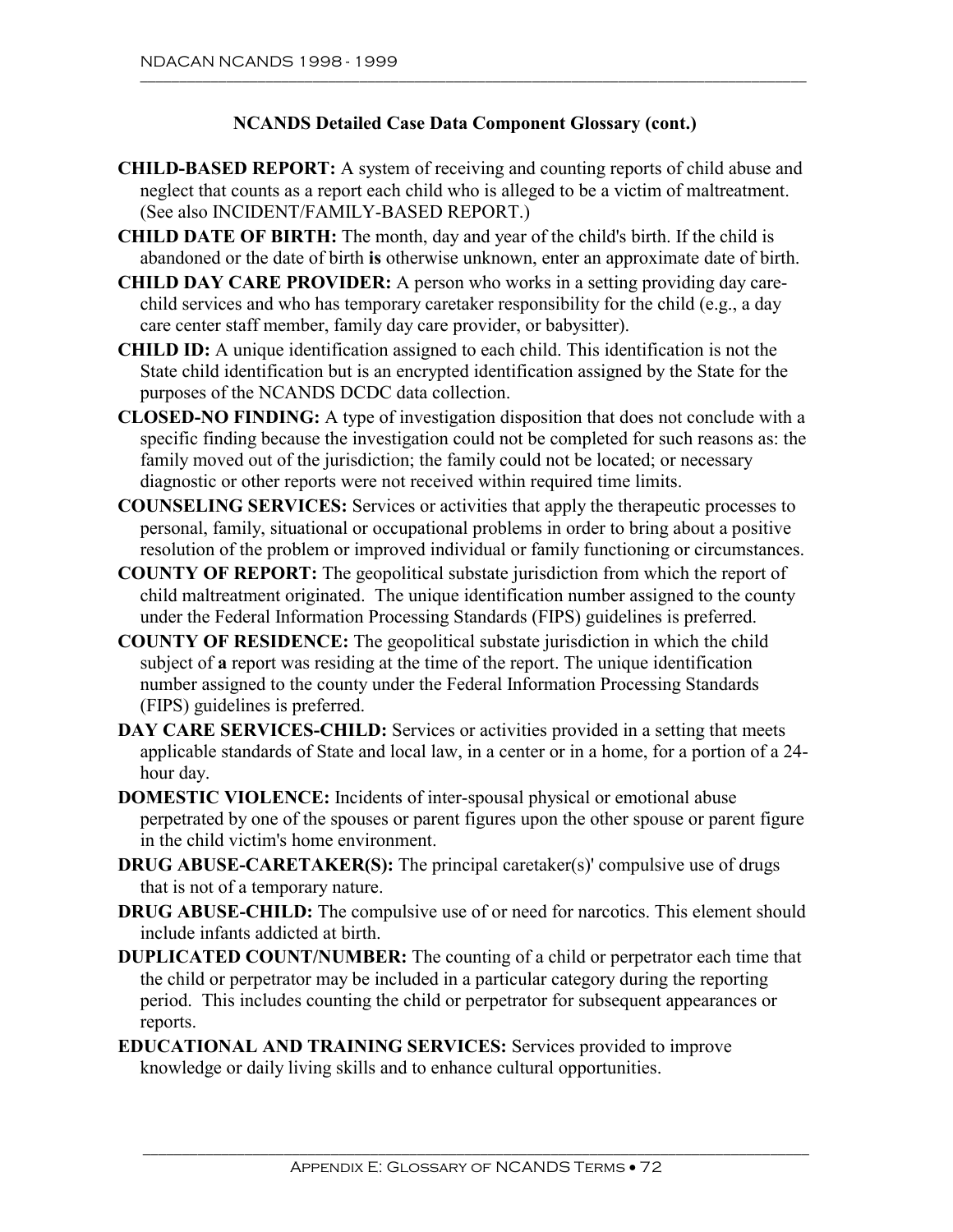- **EDUCATIONAL PERSONNEL:** An employee of a public or private educational institution or program including teachers, teacher assistants, administrators and others directly associated with the delivery of educational services.
- **EMOTIONALLY DISTURBED-CARETAKER(S):** A condition exhibiting one or more of the following characteristics over a long period of time and to a marked degree: an inability to build or maintain satisfactory interpersonal relationships; inappropriate types of behavior or feelings under normal circumstances; a general pervasive mood of unhappiness or depression; or a tendency to develop physical symptoms or fears associated with personal problems. The term includes persons who are schizophrenic or autistic. The term does not include persons who are socially maladjusted, unless it is determined that they are also seriously emotionally disturbed. This condition must be clinically diagnosed. The diagnosis is based on the *Diagnostic and Statistical Manual of Mental Disorders (the most recent edition of DSM).*
- **EMOTIONALLY DISTURBED-CHILD:** A condition exhibiting one or more of the following characteristics over a long period of time and to a marked degree: an inability to build or maintain satisfactory interpersonal relationships; inappropriate types of behavior or feelings under normal circumstances; a general pervasive mood of unhappiness or depression; or a tendency to develop physical symptoms or fears associated with personal problems. The term includes persons who are schizophrenic or autistic. The term does not include persons who are socially maladjusted, unless it is determined that they are also seriously emotionally disturbed. This condition must be clinically diagnosed. The diagnosis is based on *the Diagnostic and Statistical Manual of Mental Disorders (the most recent edition of DSM).*
- **EMPLOYMENT SERVICES:** Services or activities provided to assist individuals in securing employment or acquiring of learning skills that promote opportunities for employment.
- **ENCRYPTED:** The encoding of an identifier (e.g., Child ID, Perpetrator ID) so that it is not identifiable to persons outside of the State's authorized personnel.
- **FAMILY:** A group of two or more persons related by birth, marriage, adoption, or emotional ties.
- **FAMILY CHARACTERISTICS:** Family, caretaker or environmental conditions present in the child victim's home or living environment.
- **FAMILY PLANNING SERVICES:** Educational, comprehensive medical or social services or activities which enable individuals, including minors, to determine freely the number and spacing of their children and to select the means by which this may be achieved.
- FAMILY PRESERVATION SERVICES: Family preservation services typically are services designed to help families alleviate crises that might lead to out-of-home placement of children; maintain the safety of children in their own homes; support families preparing to reunify or adopt; and assist families in obtaining services and other supports necessary to address their multiple needs in a culturally sensitive manner. (If a child cannot be protected from harm without placement or the family does not have adequate strengths on which to build, family preservation services are not appropriate.)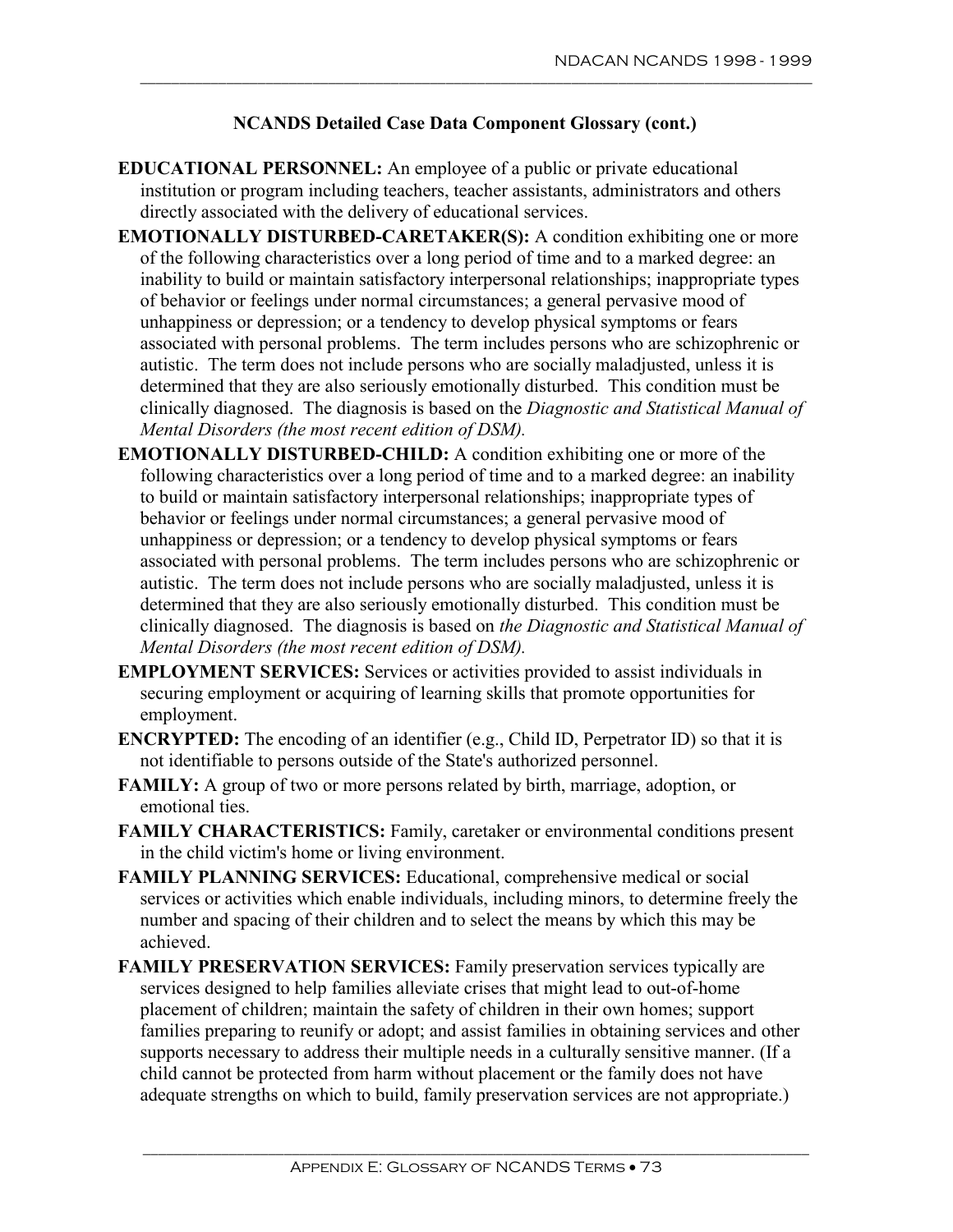- **FAMILY SUPPORT SERVICES:** Family support services are primarily communitybased preventative activities designed to alleviate stress and promote parental competencies and behaviors that will increase the ability of families to successfully nurture their children; enable families to use other resources and opportunities available in the community, and create supportive networks to enhance child-rearing abilities of parents and help compensate for the increased social isolation and vulnerability of families.
- **FINANCIAL PROBLEM:** A risk factor related to the family's inability to provide sufficient financial resources to meet minimum needs.
- **FOSTER CARE SERVICES:** Services or activities associated with 24 hour substitute care for all children placed away from their parents or guardians and for whom the State agency has placement and care responsibility.
- **FOSTER PARENT:** An individual who is licensed to provide a home for orphaned, abused, neglected, delinquent or disabled children, usually with the approval of the government or a social service agency. This individual can be a relative or a non-relative.
- **FRIEND:** A non-relative acquainted with the child, the parent, or caretaker including: landlords, clergy, or youth group workers (e.g., Scouts, Little League Coaches), etc.
- **HEALTH-RELATED AND HOME HEALTH SERVICES:** Services to attain and maintain a favorable condition of health.
- **HISPANIC ETHNICITY:** A Mexican, Puerto Rican, Cuban, Central or South American person, or person of other Spanish cultural origin, regardless of race. Whether or not a person is Hispanic is determined by how others define them or by how they define themselves. In the case of young children, parents determine the race of the child.
- **HOME-BASED SERVICES:** In-home services or activities provided to individuals or families to assist with household or personal care activities that improve or maintain adequate family well-being. Includes homemaker services, chore services, home maintenance services and household management services.
- **HOUSING SERVICES:** Services or activities designed to assist individuals or families in locating, obtaining or retaining suitable housing.
- **INADEQUATE HOUSING:** A risk factor related to substandard, overcrowded, unsafe, or otherwise inadequate housing conditions, including homelessness.
- **INCIDENT OR FAMILY-BASED REPORT:** A system of receiving and counting reports of child abuse and neglect that is based on the number of reported incidents, regardless of the number of children involved in the incidents. (See also CHILD-BASED REPORT.)
- **INDEPENDENT AND TRANSITIONAL LIVING SERVICES:** Services and activities designed to help older youth in foster care or homeless youth make the transition to independent living.
- **INDICATED OR REASON TO SUSPECT:** A type of investigation disposition that concludes that maltreatment could not be substantiated under State law or policy, but there was reason to suspect that the child may have been maltreated or was at-risk of maltreatment.
- **INFORMATION AND REFERRAL SERVICES:** Services or activities designed to provide information about services provided by public and private service providers and a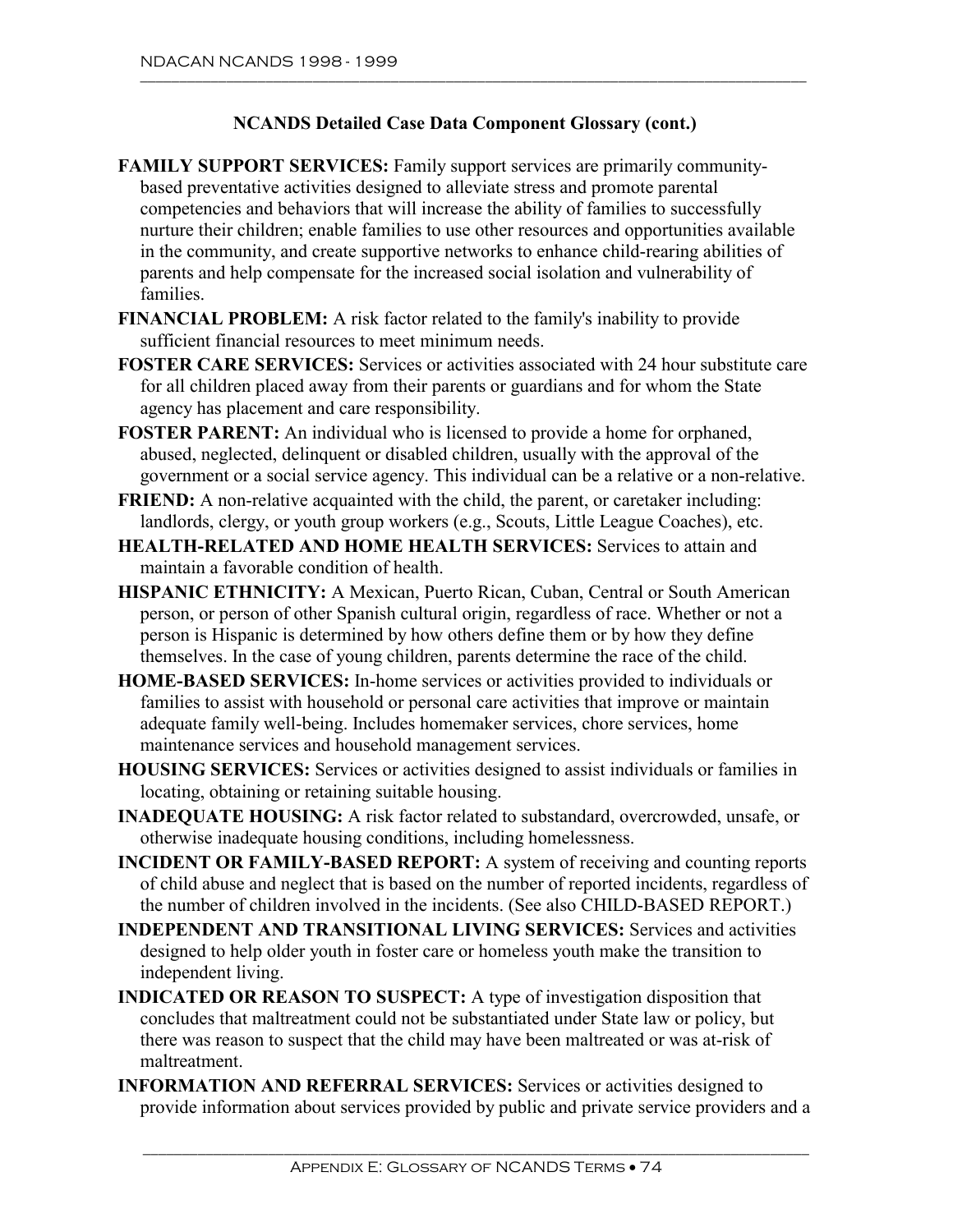- brief assessment of client needs (but not a diagnosis and evaluation) to facilitate appropriate referral to these community resources.
- **INVESTIGATION:** The gathering and assessment of objective information to determine if the child has been or is at-risk of being maltreated.
- **INVESTIGATION DISPOSITION:** The determination by the social service agency that the evidence is, or is not, sufficient under State law to conclude that maltreatment occurred or, where State law permits, that the child is at-risk of being maltreated.
- **JUVENILE COURT PETITION:** A legal document filed with the court of original jurisdiction overseeing matters affecting children, requesting that the court take action regarding the child's status as a result of the investigation; usually a petition requesting the child be declared a dependent or delinquent child, or that the child be placed in an out-of-home setting.
- **LEARNING DISABILITY-CARETAKER(S):** A disorder in one or more of the principal caretaker(s)'s basic psychological processes involved in understanding or using language, spoken or written, that may manifest itself in an imperfect ability to listen, think, speak, read, write, spell or to use mathematical calculations. The term includes conditions such as perceptual disability, brain injury, minimal brain dysfunction, dyslexia, and developmental aphasia.
- **LEARNING DISABILITY-CHILD:** A disorder in one or more of the child's basic psychological processes involved in understanding or using language, spoken or written, that may manifest itself in an imperfect ability to listen, think, speak, read, write, spell or to use mathematical calculations. The term includes conditions such as perceptual disability, brain injury, minimal brain dysfunction, dyslexia, and developmental aphasia.
- **LEGAL, LAW ENFORCEMENT, OR CRIMINAL JUSTICE PERSONNEL:** A person employed by a local, State, Tribal or Federal justice agency including law enforcement; courts; district attorney's office; probation or other community corrections agency, or correctional facilities, etc.; or attorneys or guardian ad-litem.
- **LEGAL SERVICES:** Services or activities provided by a lawyer, or other person(s) under the supervision of a lawyer, to assist individuals in seeking or obtaining legal help in civil matters such as housing, divorce, child support, guardianship, paternity and legal separation.
- **LICENSING AGENCY:** The agency responsible for evaluating the adequacy of services available in a facility; for providing official approval of a service facility or provider which signifies meeting of State standards or standards set by other regulatory authorities, etc. State licensing agencies may also have the authority to conduct an investigation of those facilities under their auspices.
- **LIVING ARRANGEMENT:** The environment in which the child was residing at the time of the report. 'Other' living arrangement includes substitute care homes/facilities.
- **MALTREATMENT:** An action or failure to act by a parent, caretaker, or other person as defined under state law, having caused or allowed to cause physical abuse, neglect, medical neglect, sexual abuse, or emotional abuse harm, or risk of harm to a child.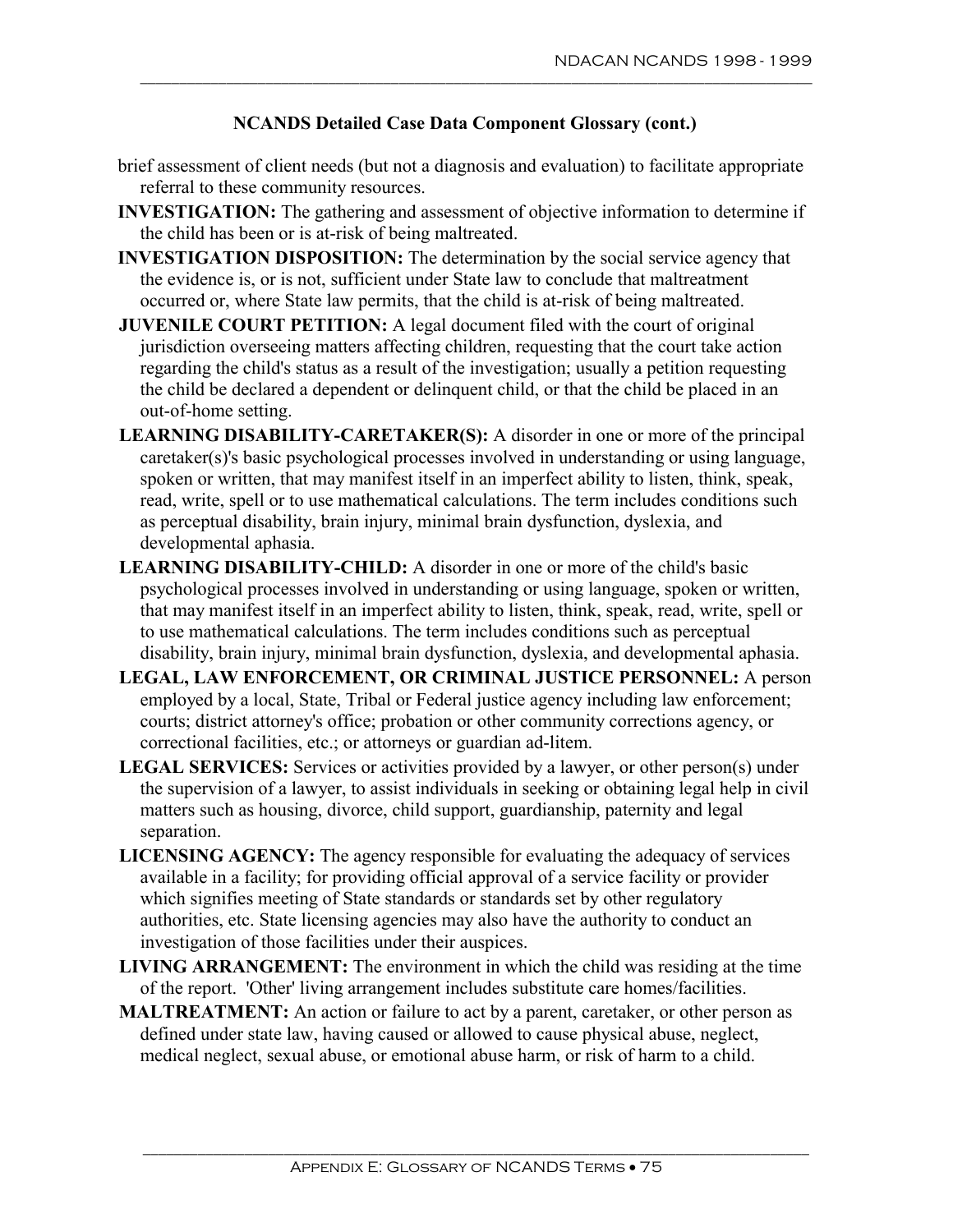- **MALTREATMENT DEATH:** The child died as a result of abuse or neglect, because either: (a) an injury resulting from the abuse or neglect was the cause of death; or (b) abuse and/or neglect were contributing factors to the cause of death.
- **MALTREATMENT DISPOSITION LEVEL:** The disposition of each alleged maltreatment. The disposition level may be substantiated, indicated or reason to suspect, unsubstantiated, closed-no finding, other, or unknown.
- **MALTREATMENT TYPE:** A particular form of child maltreatment that is determined by investigation to be substantiated or indicated under State law such as physical abuse, neglect or deprivation of necessities, sexual abuse, psychological or emotional maltreatment, and other forms included in state law.
- **MEDICAL NEGLECT:** The harm by a caretaker to a child's health due to failure to provide for appropriate health care of the child, although financially able to do so, or offered financial or other means to do so.
- **MEDICAL PERSONNEL:** A person employed by a medical facility or practice, including physicians, physician assistants, nurses, emergency medical technicians, dentists, dental assistants and technicians, chiropractors and coroners.
- **MENTAL HEALTH PERSONNEL:** A person employed by a mental health facility or practice, including psychologists, psychiatrists, therapists, etc.
- **MENTAL HEALTH SERVICES:** Services to overcome issues involving emotional disturbance or maladaptive behavior adversely affecting socialization, learning, or development. Usually provided by public or private mental health agencies and includes residential services (inpatient hospitalization, residential treatment, and supported independent living) and non-residential services (partial day treatment, outpatient services, home-based services, emergency services, intensive case management and assessment).
- **MENTAL RETARDATION-CARETAKER(S):** Significantly subaverage general cognitive and motor functioning existing concurrently with deficits in adaptive behavior that adversely affect socialization and learning. This condition must be clinically diagnosed.
- **MENTAL RETARDATION-CHILD:** Significantly subaverage general cognitive and motor functioning existing concurrently with deficits in adaptive behavior manifested during the developmental period that adversely affect a child's/youth's socialization and learning. This condition must be clinically diagnosed.
- **MILITARY FAMILY MEMBER:** A person who is the legal dependent of an individual on active duty in the Armed Services of the United States. (See also MILITARY MEMBER.)
- States. This term includes active duty in the Army, Navy, Air Force, or Marine Corps**. MILITARY MEMBER:** A person on active duty in the Armed Services of the United Excluded are members of the Inactive Reserve or National Guard or retired military members.
- **NEGLECT OR DEPRIVATION OF NECESSITIES:** A type of maltreatment that refers to the failure to provide needed, age-appropriate care although financially able to do so, or offered financial or other means to do so.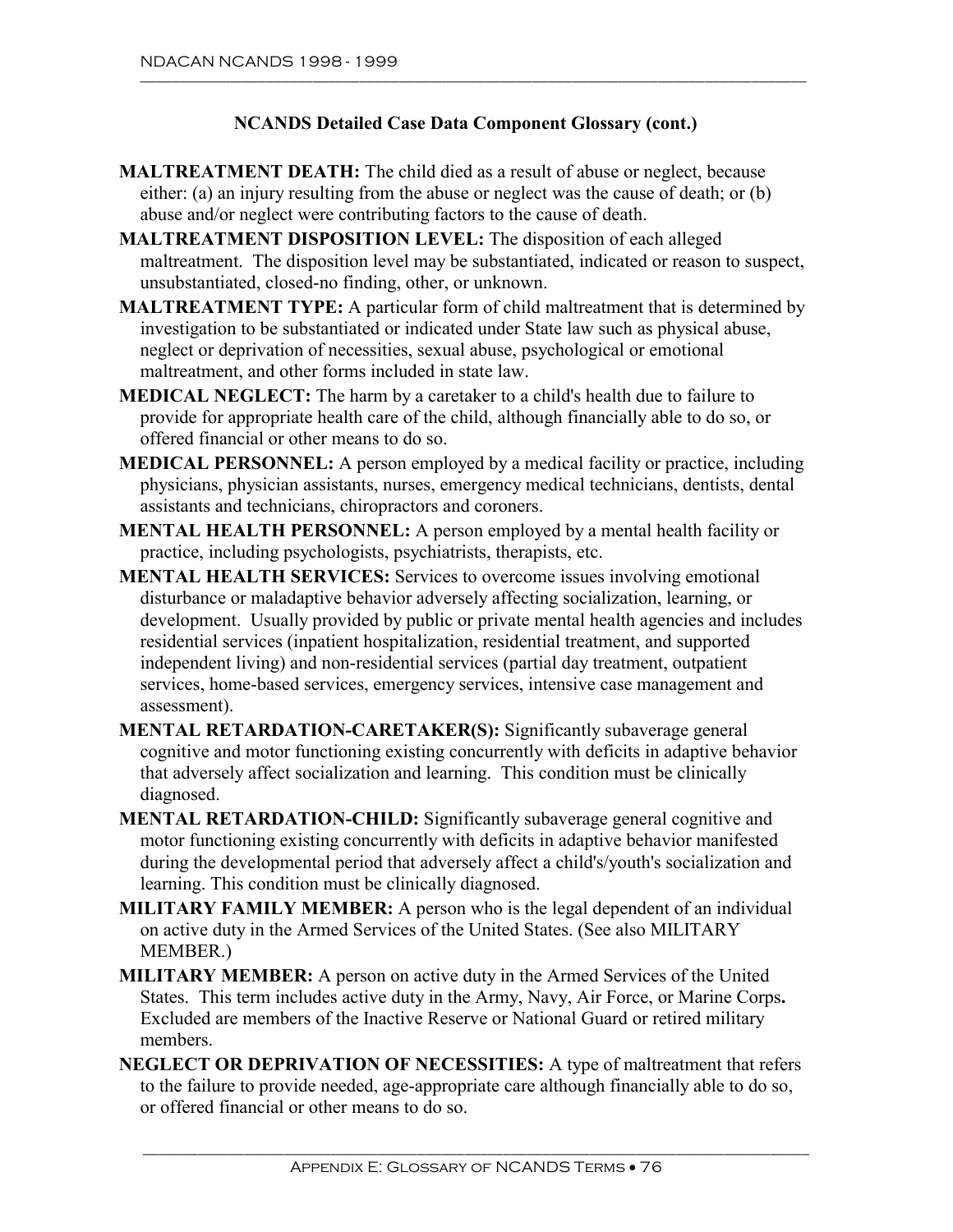\_\_\_\_\_\_\_\_\_\_\_\_\_\_\_\_\_\_\_\_\_\_\_\_\_\_\_\_\_\_\_\_\_\_\_\_\_\_\_\_\_\_\_\_\_\_\_\_\_\_\_\_\_\_\_\_\_\_\_\_\_\_\_\_\_\_\_\_\_\_\_\_\_\_\_\_\_\_\_\_\_\_\_\_\_\_

**NEIGHBOR:** A person living in close geographical proximity to the child or family.

- **NON-CARETAKER:** A person who is not responsible for the care and supervision of the child.
- **NOTIFICATIONS:** Mandated or courtesy contacting of other agencies with overlapping or potentially overlapping jurisdiction concerning a report of child maltreatment.
- **OTHER:** The State coding for this field is something other than the codes in the NCANDS DCDC record layout.
- **OTHER MEDICAL CONDITION-CARETAKER(S):** A medical condition other than mental retardation, visual or hearing impairment, physical disability, or being emotionally disturbed, that significantly affects the functioning or development of the primary caretaker(s) and their ability to provide a suitable child care environment.
- **OTHER MEDICAL CONDITION-CHILD:** A medical condition other than mental retardation, visual or hearing impairment, physical disability, or being emotionally disturbed, that significantly affects the functioning or development of the child or requires special medical care such as chronic illnesses. Included are children diagnosed as HIV positive or with AIDS.
- **OTHER RELATIVE PERPETRATOR:** A person who is related by marriage, blood or adoption, but is not the parent.
- **OTHER RELATIVE REPORT SOURCE:** A person who is related by marriage, blood or adoption, but is not the parent, and who alleges that an incident of child maltreatment has occurred. Includes siblings, grandparents, aunts, uncles, and cousins, etc.
- **OTHER REPORT DISPOSITION:** A report disposition that does not match those listed in the NCANDS DCDC report disposition code values.
- **OTHER REPORT SOURCE:** A reporter of alleged child maltreatment whose role/relationship to the alleged victim does not match those listed in the NCANDS DCDC report source code values.
- **OTHER SERVICES:** Services or activities that have been provided to the child victim or family of the child victim, but which are not included in the services listed in the NCANDS DCDC record layout.
- **PARENT:** The birth mother/father, adoptive mother/father, or step mother/father of the child.
- **PERPETRATOR:** The person who has been determined to have caused or knowingly allowed the maltreatment of the child.
- **PERPETRATOR AGE AT REPORT:** Age of an individual determined to have caused or knowingly allowed the maltreatment of a child. Age is calculated in years at the time of the report of child maltreatment.
- **PERPETRATOR AS A CARETAKER:** The person who has been determined to have caused or knowingly allowed the maltreatment of the child while also being responsible for the care and supervision of the child at the time of the maltreatment.
- **PERPETRATOR ID:** A unique identification assigned to each perpetrator. This identification is not the actual State perpetrator identification but is an encrypted identification assigned by the State for purposes of the NCANDS DODC data collection.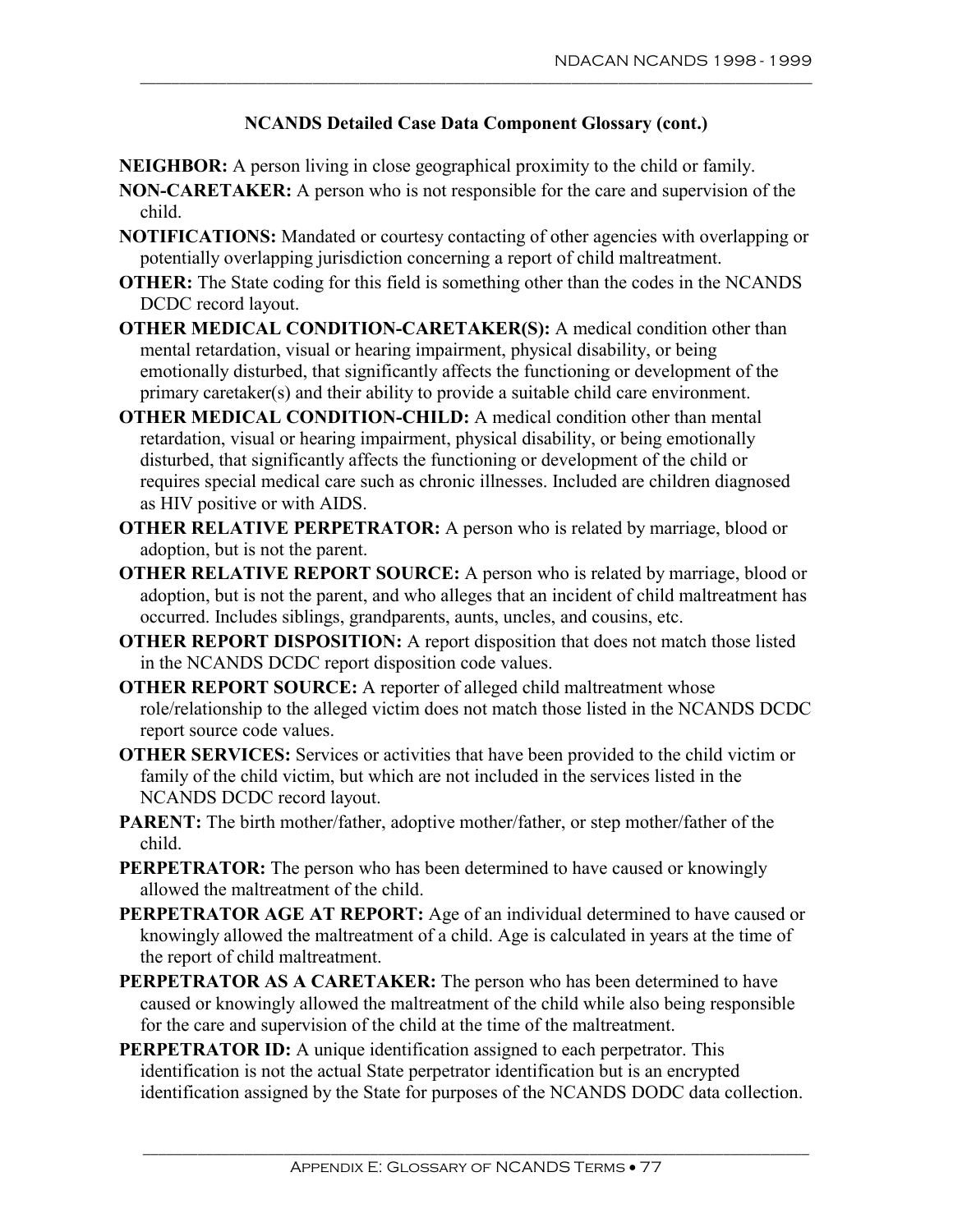- **PERPETRATOR MALTREATMENT:** The perpetrator was involved in the corresponding maltreatment type on the record for a specific child, and this maltreatment was determined by investigation to be substantiated or indicated under State law. (See also MALTREATMENT TYPE.).
- **PERPETRATOR MILITARY MEMBER:** See MILITARY MEMBER.
- **PERPETRATOR PRIOR ABUSER:** The recording in the State information system of previous substantiated or indicated incidents of child maltreatment by the perpetrator.
- **PERPETRATOR RELATIONSHIP:** Refers to the primary role of the perpetrator with the child victim of maltreatment.
- **PETITION DATE:** The month, day, and year that the juvenile court petition was filed.
- **PHYSICAL ABUSE:** A type of maltreatment that refers to physical acts that caused or could have caused physical injury to the child.
- **PHYSICALLY DISABLED-CARETAKER(S):** A physical condition that adversely affects the caretaker(s)' day-to-day motor functioning, such as cerebral palsy, spina bifida, multiple sclerosis, orthopedic impairments, and other physical disabilities.
- **PHYSICALLY DISABLED-CHILD:** A physical condition that adversely affects the child's day-to-day motor functioning, such as cerebral palsy, spina bifida, multiple sclerosis, orthopedic impairments, and other physical disabilities.
- **POLICE/PROSECUTOR:** Police refers to the department of government charged with prevention, detection, and prosecution of public nuisances and comes such as child maltreatment. Prosecutor refers to a legally trained person with responsibility to represent the State in court proceedings.
- **POST INVESTIGATION SERVICES:** The child protective services agency, social services agency, and/or the child welfare agency provides or arranges post investigation services for the child/family as a result of needs discovered during the course of the investigation. If services were being provided prior to or as a result of the report of alleged child maltreatment, the continuation of the service provisions after the disposition of the investigation would constitute post investigation services. Post investigation services are delivered within the first 90 days after the disposition of the report and would include: Family Preservation, Family Support, Foster Care and other services listed in the NCANDS DCOC record layout.
- **PREGNANCY AND PARENTING SERVICES FOR YOUNG PARENTS:** Services or activities for married or unmarried adolescent parents and their families to assist them in coping with social, emotional, and economic problems related to pregnancy and in planning for the future.
- **PRIOR VICTIM:** The existence of previous substantiated or indicated incidents of maltreatment of the child victim.
- **PSYCHOLOGICAL OR EMOTIONAL MALTREATMENT:** A type of maltreatment that refers to acts or omissions, other than physical abuse or sexual abuse, that caused, or could have caused, conduct, cognitive, affective, or other mental disorders; such as emotional neglect, psychological abuse, mental injury, etc.
- **PUBLIC ASSISTANCE:** Any one or combination of the following welfare or social services programs: AFDC, General Assistance, Medicaid, SSI, Food Stamps, etc.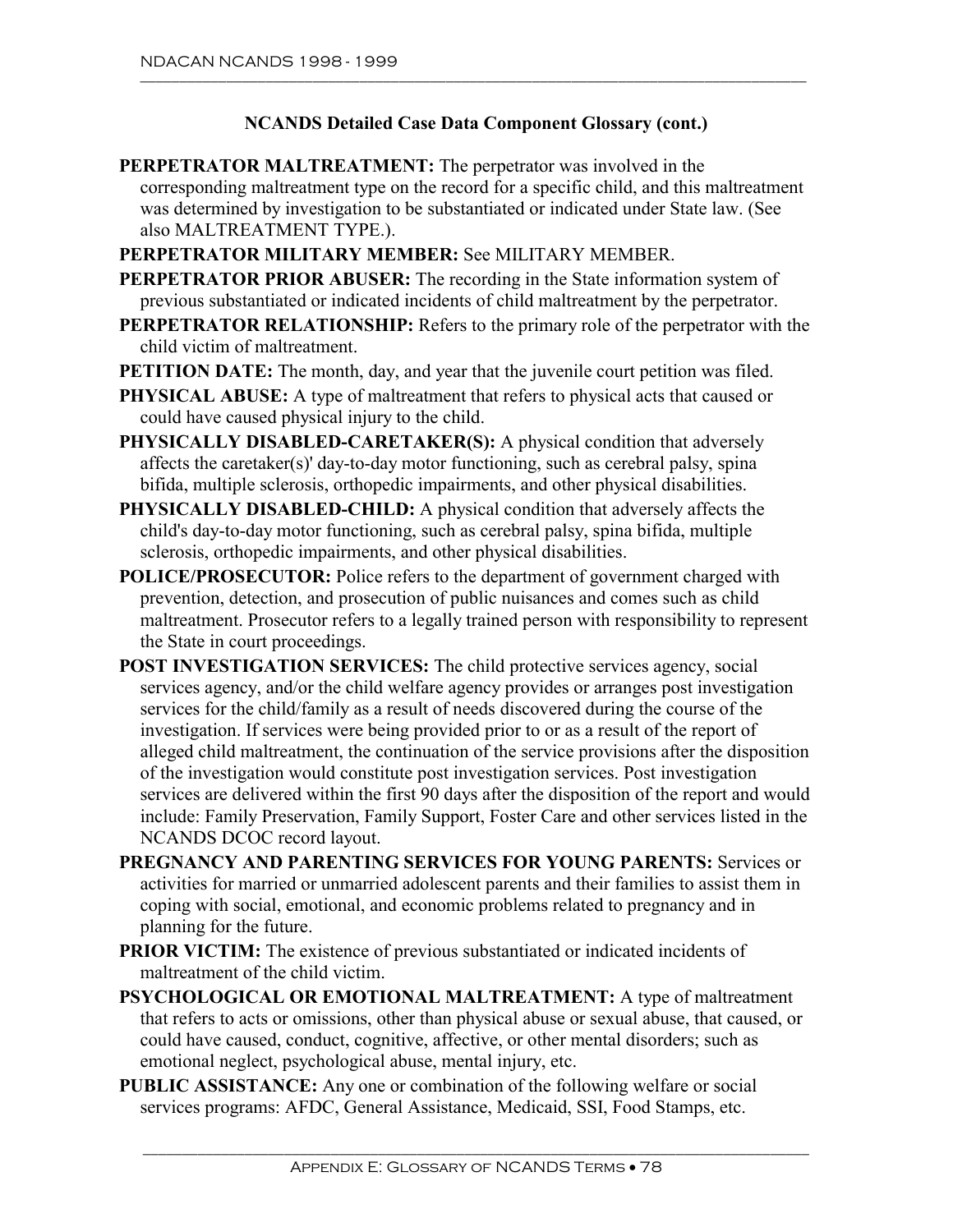- **RACE:** The primary racial group of which the individual identifies himself or herself as a member, or of which the parent identifies the child as a member.
- **REMOVAL DATE:** The month, day, and year that the child was removed from the care and supervision of his or her parents or parental substitutes, during or as a result of the investigation, by the child protective services or social services agency. If a child has been removed more than once, the removal date is the first removal in concert with the investigation.
- **REPORT:** The notification of suspected child maltreatment that either initiated an investigation or became part of an ongoing investigation by the child protective services agency. A State report can include one or multiple children.
- **REPORT DATE:** The month, day, and year that the responsible agency was notified of the suspected child maltreatment.
- **REPORT DISPOSITION:** The conclusion reached by the responsible agency regarding the report of maltreatment pertaining to the child in the DCDC record.
- **REPORT DISPOSITION DATE:** The month, day**,** and year that a decision was made by the child protective services agency or court regarding the disposition of a report or investigation of alleged child maltreatment.
- **REPORT ID:** A unique identification assigned to each report of child maltreatment. This identification is not the actual State report identification but is an encrypted identification assigned by the State for the purposes of the NCANDS DCDC data collection.
- **REPORT SOURCE:** The category or role of the person who makes **a** report of alleged maltreatment.
- **REPORTING PERIOD:** The twelve-month period for which data are submitted (see submission year) to the NCANDS. Generally refers to the calendar year.
- **RESIDENTIAL FACILITY STAFF:** An employee of a public or private group residential facility, including emergency shelters, group homes, and institutions.
- **RESPITE CARE SERVICES:** Services involving temporary care of the child(ren) to provide relief to the caretaker. May involve care of the children outside of their own home for a brief period of time, such as overnight or for a weekend. Not considered by the state to be foster care or other placement.
- **SERVICE DATE:** The service date for post investigation services provided as a result of needs discovered during the course of the investigation should be the date of the report disposition or a date decided by the State to be more appropriate than the report disposition date. The service date for cases for which services were continued (or changed) as a result of the investigation disposition should be the date of the most recent case opening prior to the receipt of the report of alleged child maltreatment.
- **SERVICES:** The public or private services provided to the child or the family during or as a result of an investigation of child maltreatment and known to the child protective services agency. In general, such services have been planned to occur within 90 days of the report.
- **SEX:** The gender of a person at the time of the report.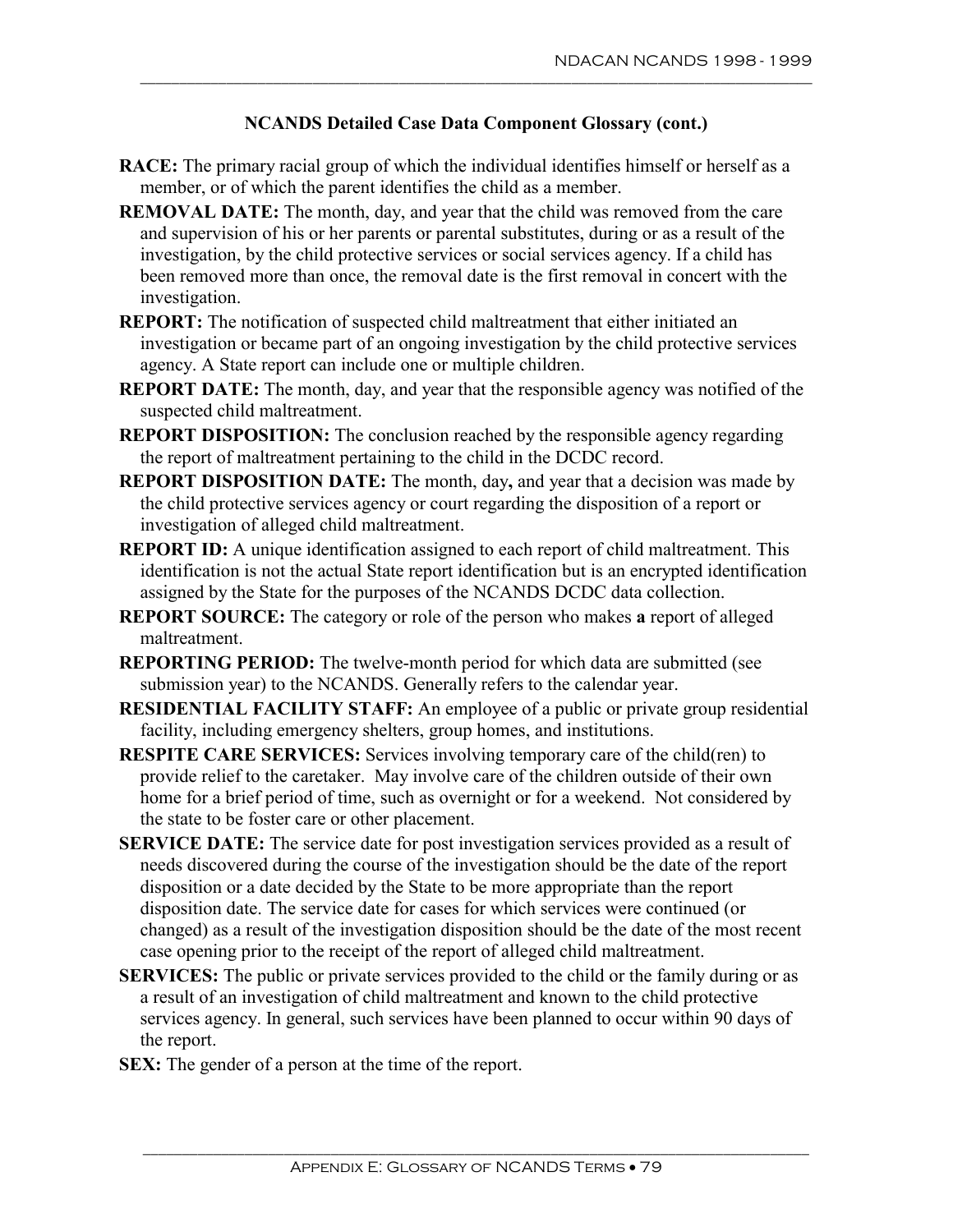- **SEXUAL ABUSE:** A type of maltreatment that refers to the involvement of the child in sexual activity to provide sexual gratification or financial benefit to the perpetrator, including contacts for sexual purposes, prostitution, pornography, exposure, or other sexually exploitative activities.
- **SOCIAL SERVICES PERSONNEL:** An employee of a public or private social services or social welfare agency, or other persons such as social workers, counselors, etc. who provide similar services.
- **SPECIAL SERVICES-DISABLED:** Services for persons with developmental or physical disabilities, or persons with visual or auditory, impairments, or services or activities to maximize the potential of persons with disabilities, help alleviate the effects of physical, mental or emotional disabilities, and to enable these persons to live in the least restrictive environment possible.
- **SPECIAL SERVICES-JUVENILE DELINQUENT:** Services or activities for youth (and their families) who are, or who may become, involved with the juvenile justice system.
- **STATE/TERRITORY:** The state/territory submitting child abuse and neglect data for the NCANDS DCDC. The U.S. Postal Service two-character abbreviation should be used to indicate the state/territory.
- **STEP-PARENT:** The husband or wife, by a subsequent marriage, of the child victim's mother or father.
- **SUBMISSION YEAR:** The submission year is defined as including all reports whose dispositions occurred within the specified year. Reports received, but whose dispositions did not occur during the specified year, should not be included in the NCANDS DCDC data submission. Reports received in a prior year, but whose disposition was made within the reporting year, should be included in the NCANDS DCDC data submission.
- **SUBSTANCE ABUSE SERVICES:** Services or activities designed to deter, reduce, or eliminate substance abuse or chemical dependency.
- **SUBSTANTIATED:** A type of investigation disposition that is used when the allegation of maltreatment or risk of maltreatment was supported or founded by State law or State policy.
- **TRANSPORTATION SERVICES:** Services or activities that provide or arrange for travel, including travel costs of individuals, in order to access services, or obtain medical care or employment.
- **TYPE I ERROR:** The following procedures will be used in processing fields with Type I Errors: the field and record will be flagged; the error will be logged; the field will be blanked; and the remaining fields on the record will be processed.
- **TYPE 2 ERROR:** The following procedures will be used in processing fields with Type 2 Errors: the field and record will be flagged; the error will be logged; and the record will be dropped from the data set and written to the error file after the remaining fields are processed.
- **TYPE 3 ERROR:** The following procedures will be used in processing fields *with* Type 3 Errors: the field, record and report will be flagged; the error will be logged**;** and every record with the same report ID will be dropped from the data set and written to the error file after the remaining fields are processed.